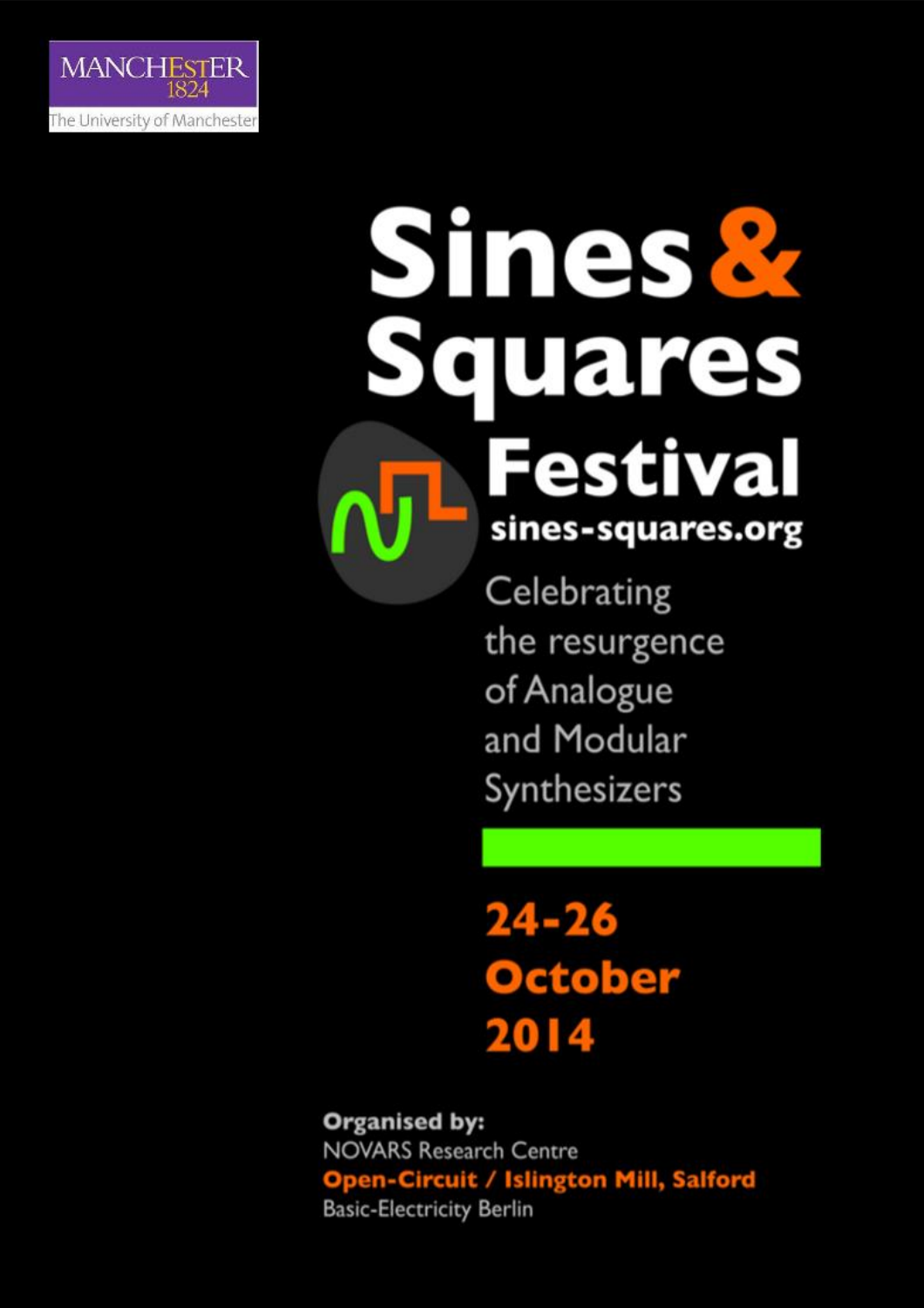SUPPORTERS:

Sines & Squares Festival is kindly supported by Thonk, Expert Sleepers, Bugbrand, Moog Music, Analogue Systems, KOMA Elektronik, Source Distribution, Islington Mill Studios, Frequency Central, Analogue Solutions, Korg littleBits, Basic Electricity, Open Circuit and it is featuring the MANTIS Surround Sound System

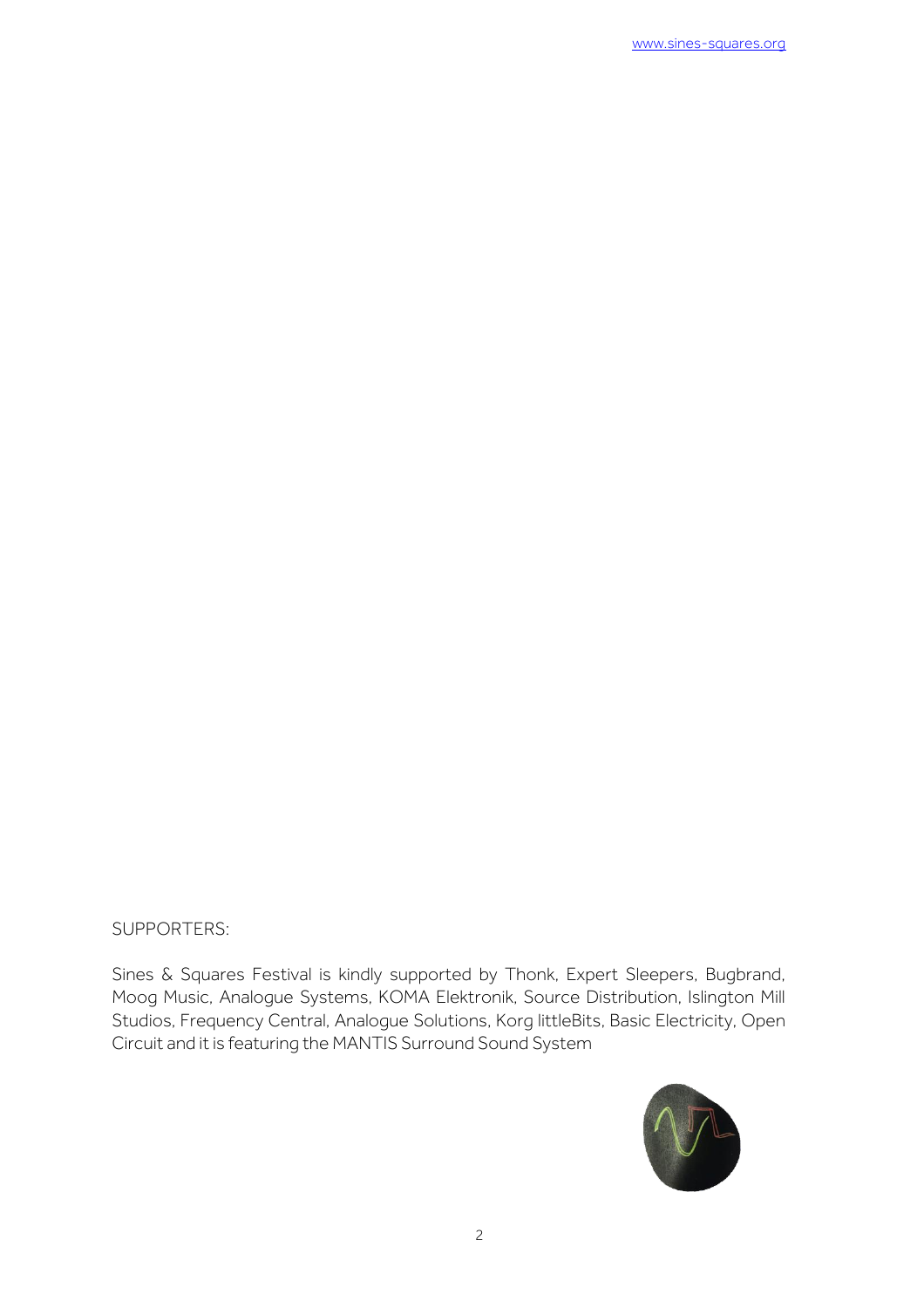## Sines & Squares Festival

Analogue and Modular Synthesis 24-26th October 2014

Welcome!

NOVARS Research Centre in association with Open-Circuit, Salford and Basic Electricity Berlin are proud to present the first edition of the Sines and Squares Festival, celebrating the recent resurgence of analogue and modular synthesizers.

Part festival and part symposium, this event is one of UK's first festivals and concert series bringing together composers, performers, manufacturers, musicologists and DIY enthusiasts in a weekend of concerts, interactive sessions, installations, master classes, demonstrations and workshops.

Guests include Rob Hordijk of Hordijk Modular (Netherlands) and Tom Bugs of Bugbrand, two of the most creative designers of today's new breed of analogue sound, along with artists such as John Chantler (ROOM40, Café OTO), Lu Katavist (smalldeath), Richard Scott (psi, Basic Electricity), Buchla-master Dan\_P and David Ross (ini.itu records).

We are also proud to host an extraordinary line-up of over 40 artists from the UK, Mexico, Spain, France, USA, Germany, Netherlands, Slovak Republic, Mexico, Italy and Brazil. These include Tintin Patrone, Nils Knott, Daniel van Eendenburg and the Krachkisten Orchestra, Melanie O'Dubhshlaine, Rosalia Soria, Dennis Verschoor, Sam Weaver, Finlay Shakespeare, Danny Saul, Jo Hyde, Aidan Taylor, Kim Da Costa, Jens Hedman, Lu Katavist, Richard Scott, Jules Rawlinson, Ricardo Climent, Mark Pilkington, Dave Ross, Patrick Gunawan Hartono, Guillaume Dujat des Allimes, Tom Onky Willson, Epameinodas Fassianos, Ignacio Pecino, Chelsea Bruno, Manoli Moriaty, Mat Dalgleish, Chris Foster, Gary Bromham, Andrew Lowe and James Prosser, Matt Preston, Dave O Mahony, Jim Frize, Andrew Duff, James Parr, Alexander Harden, Nuria Bonet, Alex Gowan-Webster, Alena Mesarosova, Manuel Ferrer, Rodrigo de León Garza, John Macedo, Caterina Barbieri.

The festival features artists working with systems such as Buchla 200, Haken Continuum, Eurorack, Bugbrand, EMS Synthi, Expert Sleepers, Ciat Lonbarde and Serge, and there will be space to discuss the music, instruments, the scene and ideas behind the remarkable recent resurgence of these beguiling, once thought to be obsolete musical instruments.

We hope to deepen and enrich the culture currently surrounding analogue and modular musical technologies and to help build an artistic and discursive community that bridges boundaries between academic and non-academic electronic music, the technical and aesthetic, synthesizers designers and users, analogue and digital technologies, and the past and current artistic practice.

*Sines & Squares Festival Team*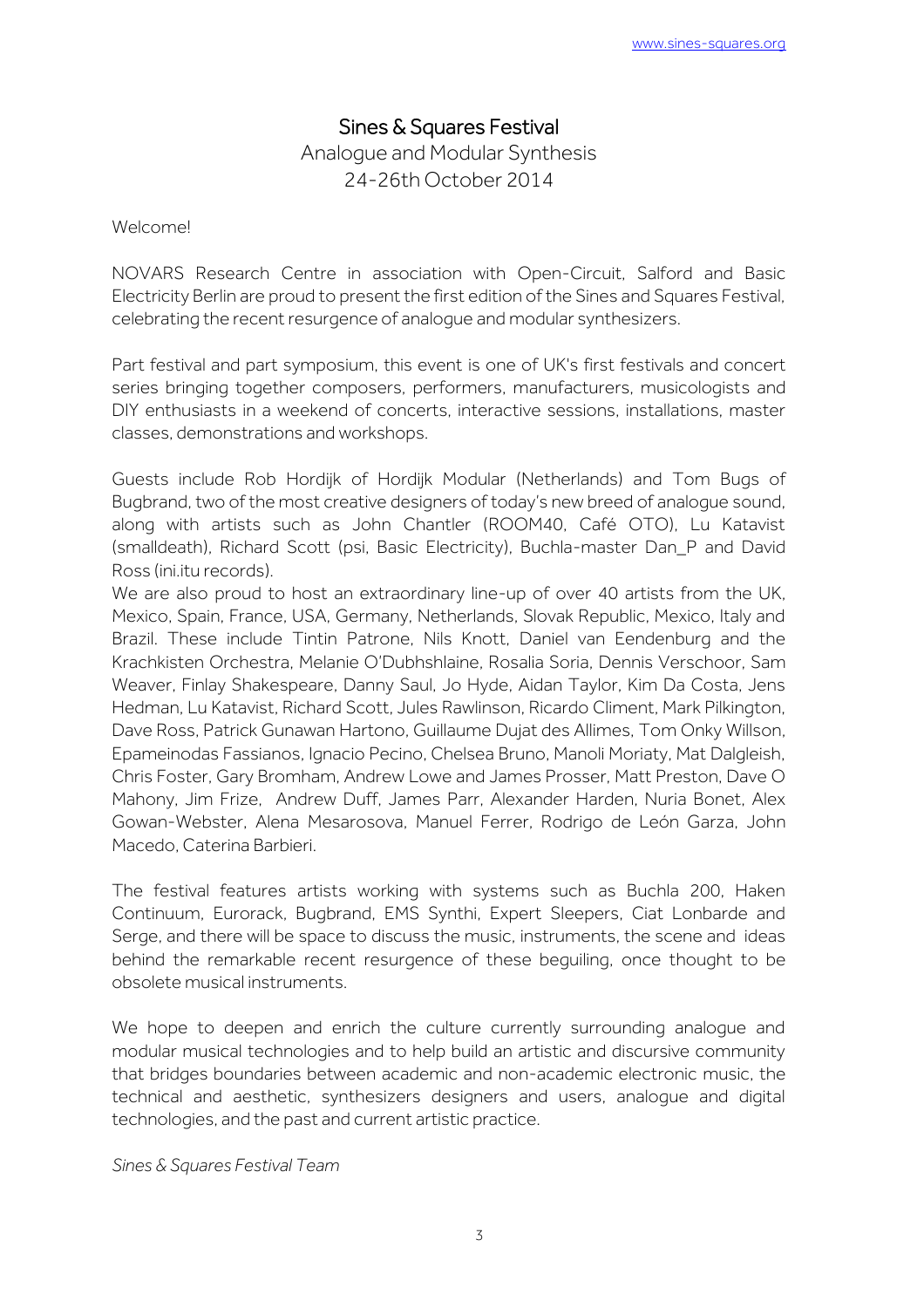## Sines & Squares Festival Analogue and Modular Synthesis 24-26th October 2014

Islington Mill, Salford and The Martin Harris Centre, The University of Manchester, UK.

## sines-squares.org

http://www.facebook.com/SinesandSquares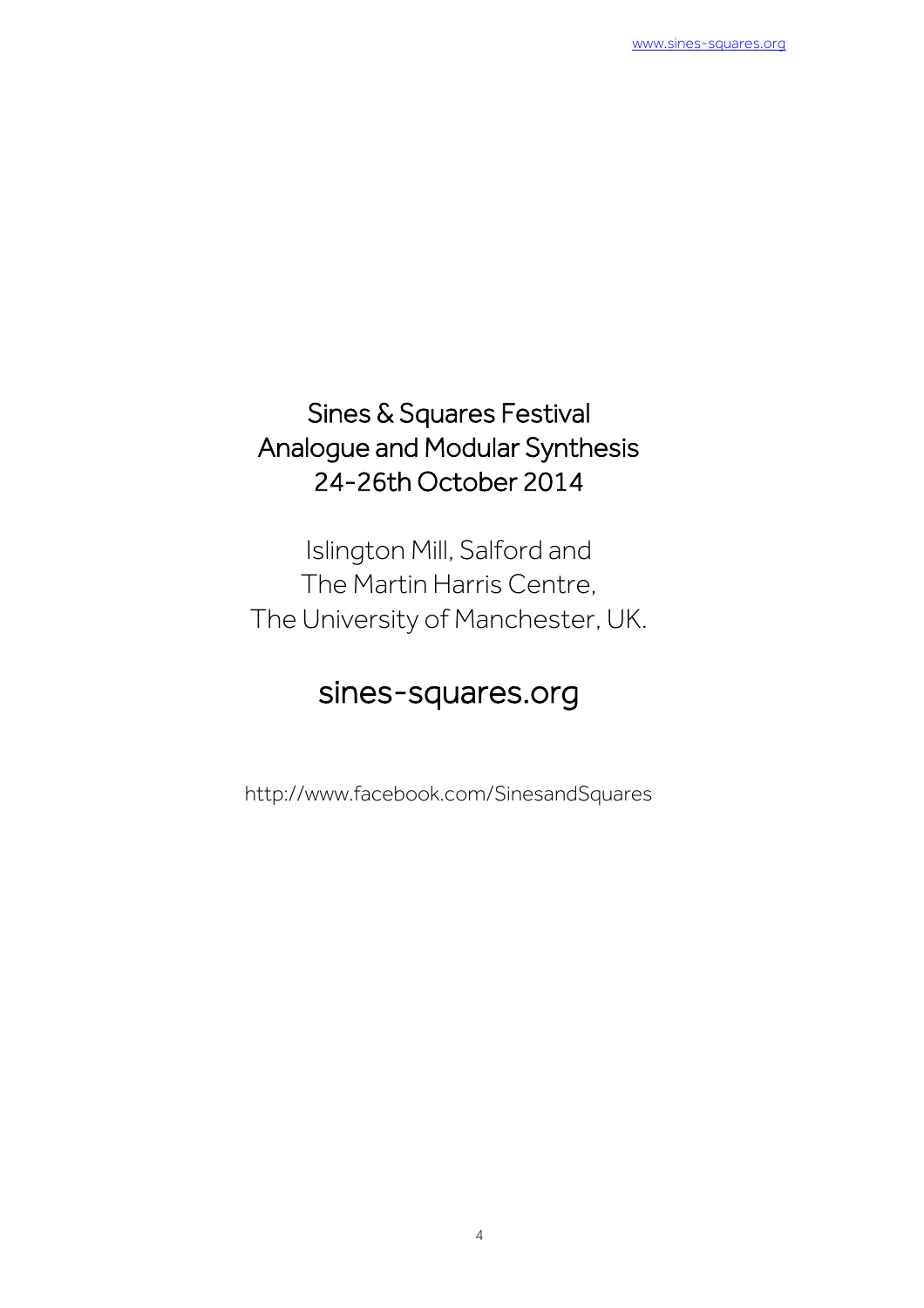## Sines & Squares Programme

| <b>EVENTS AT THE ISLINGTON MILL STUDIOS, Salford</b> |                                                                                                                           |  |
|------------------------------------------------------|---------------------------------------------------------------------------------------------------------------------------|--|
| FRIDAY 24th October 2014                             |                                                                                                                           |  |
| 20:30h                                               | Opening Concert at the Islington Mill Club<br>Live Performances by John Chantler / Lu Katavist / Richard Scott            |  |
| Ongoing<br>24-26 October                             | Islington Mill Gallery - installation:<br>Tintin Patrone, Nils Knott, Daniel van Eendenburg and the Krachkisten Orchestra |  |
|                                                      | SUNDAY 26th October 2014                                                                                                  |  |
| 11:00 - 15:00 h                                      | Tom Bugs of Bugbrand WORKSHOP (II)                                                                                        |  |
| 14:00 - 17:00 h                                      | Sines & Squares Modular Lounge                                                                                            |  |
| 17.00 - 17.30 h                                      | Patchbay Session by Finlay Shakespeare (Yoga Room)                                                                        |  |
| 17:30 - 19:15 h                                      | Masterclass by Rob Hordijk (Yoga Room)                                                                                    |  |
| 19.30 - 20:00 h                                      | Islington Mill Gallery Performance by Krachkisten Orchestra<br>with Tintin Patrone, Nils Knott and Daniel van Eendenburg  |  |
| 20.00h                                               | Raffle Draw (analogue kits, music and more) -                                                                             |  |
| 20.05h                                               | Evening CLOSING CONCERT, Islington Mill Club<br>Manoli Moriaty / Melanie O'Dubhshlaine/Dan_P. (Buchla 200 modular system) |  |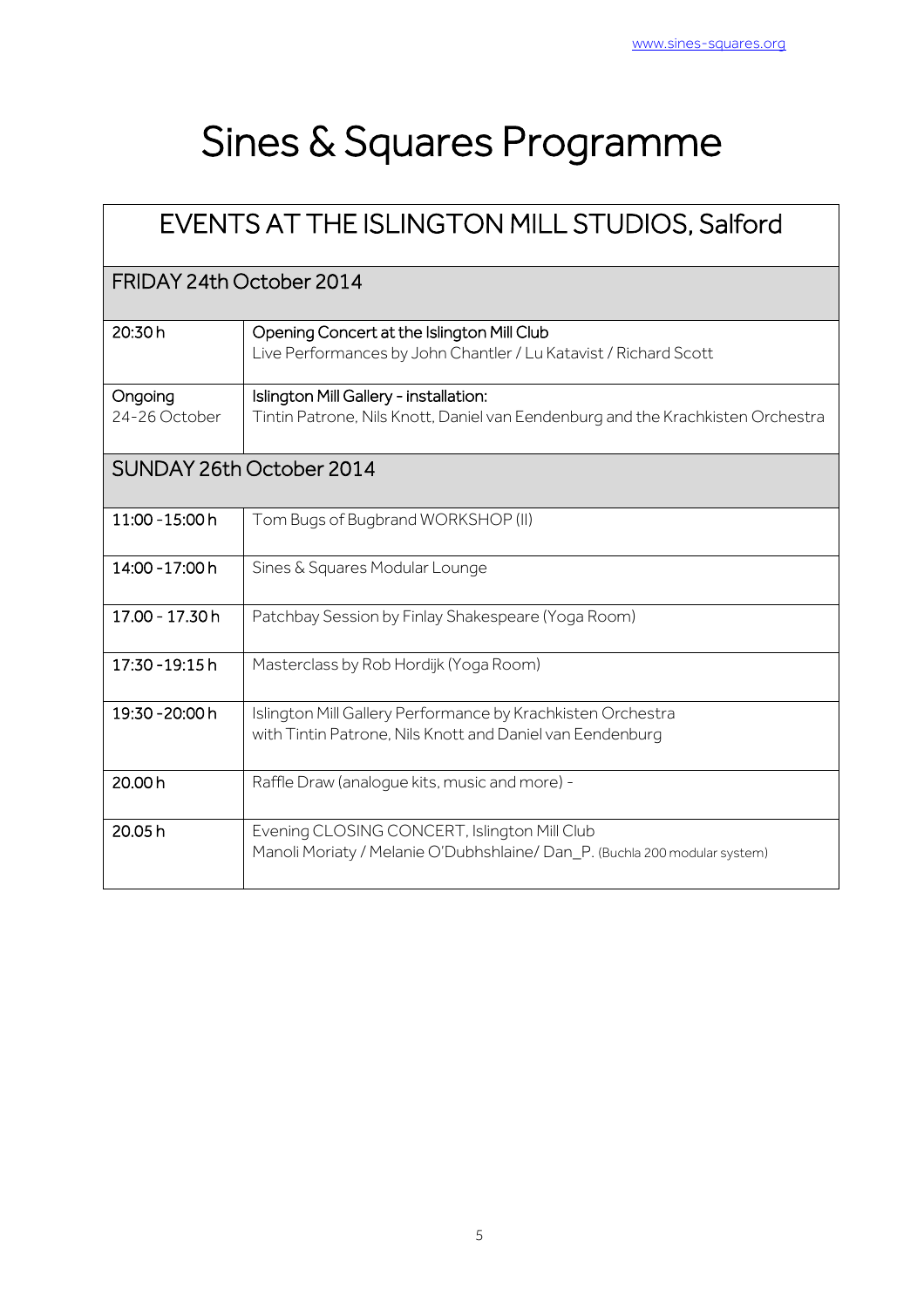## EVENTS AT THE MARTIN HARRIS CENTRE FOR MUSIC AND DRAMA

## SATURDAY 25th October 2014

| 13.30 - 17.00 h                      | Tom Bugs of Bugbrand WORKSHOP (I)<br>Place: Room F20 (Martin Harris Centre) - First floor, Drama side.                                                                                                                                                                                                                                                                                                              |
|--------------------------------------|---------------------------------------------------------------------------------------------------------------------------------------------------------------------------------------------------------------------------------------------------------------------------------------------------------------------------------------------------------------------------------------------------------------------|
| From 12 noon                         | Foyer Display and Interactive Installation<br>Place: Martin Harris Centre Foyer<br>Manusamo&Bzika - Augmented Reality (based on 'Putney') - Oculus Rift2 and<br>Augmented Reality by Alena Mesarosova and Manuel Ferrer.<br>Harry Plotter: Dennis Verschoor (The Netherlands), aka Harry Plotter: Drawing<br>images with an analogue (modular) synthesizer signal.                                                  |
| 12.00 - 17.00 h                      | Patchbay Session (papers) with Musical Interludes<br>Place: Room G16 (Martin Harris Centre) - Ground Floor<br>Mat Dalgleish, Chris Foster, Gary Bromham, Andrew Lowe and James Prosser /<br>Matt Preston / Dave O Mahony / Dave O Mahony/ Jim Frize (sonodrome) /<br>Andrew Duff / James Parr / Alexander Harden / Nuria Bonet / Rodrigo de León<br>Garza / Mat Dalgleish and Matt Bellingham / Alex Gowan-Webster. |
| 18.00 - 19.00 h                      | CONCERT ONE (Thaw)<br>Place: John Thaw Studio Theatre (Martin Harris Centre)<br>Sam Weaver and Danny Saul / Caterina Barbieri / John Macedo / Robert Ratcliffe<br>/ Jo Hyde.                                                                                                                                                                                                                                        |
| 19.30 - 20.40 h                      | CONCERT TWO (Thaw)<br>Place: John Thaw Studio Theatre (Martin Harris Centre)<br>Aidan Taylor and Kim Da Costa / Jens Hedman / Jules Rawlinson / Ricardo<br>Climent and Mark Pilkington / Dave Ross/ Patrick Gunawan Hartono.                                                                                                                                                                                        |
| SUNDAY 26th October 2014             |                                                                                                                                                                                                                                                                                                                                                                                                                     |
| $9.00 - 10.30$<br>(non-public event) | MANTIS Diffusion System Workshop. Run by NOVARS Postgraduates<br>Place: John Thaw Studio Theatre (Martin Harris Centre)<br>Open Workshop for Manchester Music Students and Festival Participants only.                                                                                                                                                                                                              |
| 14.00 - 15.00 h                      | <b>CONCERT THREE (Thaw)</b><br>Place: John Thaw Studio Theatre (Martin Harris Centre)<br>Rosalia Soria / Guillaume Dujat des Allimes and Tom Onky Willson/ Mark<br>Pilkington / Epameinodas Fassianos / Ignacio Pecino/ Chelsea Bruno.                                                                                                                                                                              |
| 15.30h<br>(participants only)        | Meeting point (Martin Harris Centre Foyer) to go to the Sines & Squares<br>Modular Lounge at Salford University. Instructions on the Welcome Pack.                                                                                                                                                                                                                                                                  |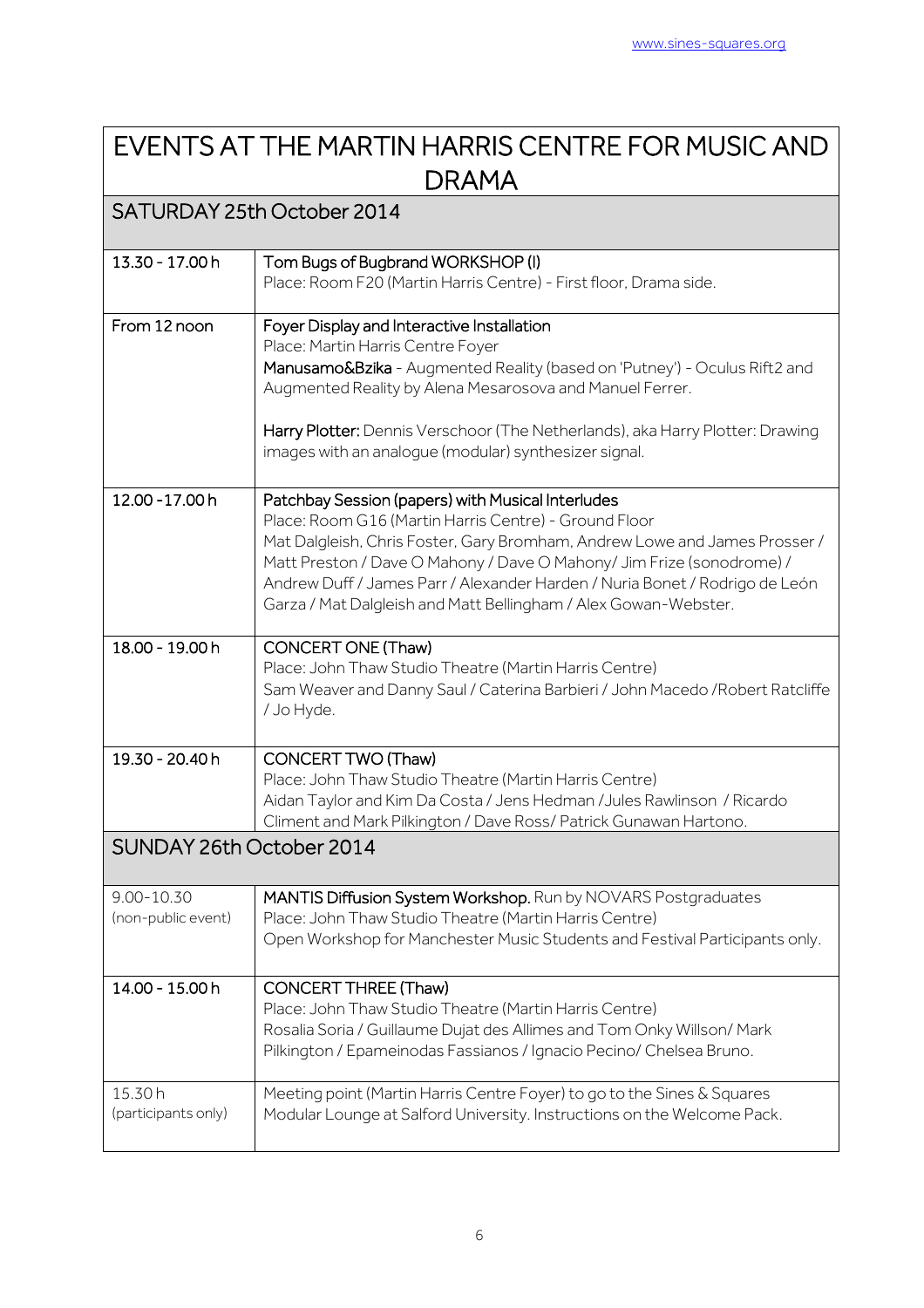#### PROGRAMME NOTES AND BIOGRAPHIES l

## EVENTS AT THE ISLINGTON MILL STUDIOS, Salford

#### FRIDAY 24th October 2014

#### Opening Concert at the Islington Mill Club

Live Performances by John Chantler / Lu Katavist / Richard Scott

For the opening night of Sines & Squares… Open-Circuit & Novars Research Centre present an evening of live electronic music from three diverse artists currently exploring the modular synthesiser as their main performance tool.

#### John Chantler

John Chantler (ROOM40) works primarily with modular synthesizer systems and has presented his work in USA, Canada, Australia, New Zealand, Japan and across Europe. His own take on generative minimalism and surface stasis can be heard in his 'Automatic Music' series as well as his latest release 'Even Clean Hands Damage The Work'. "A highly synthetic, highly textural, yet deeply melodic work of experimental electronics that seemingly crosses the divide between nature and electricity." John works as a producer at London's Cafe OTO and is responsible for programming the venue's internationally renowned concerts.

#### Lu Katavist

Cologne-based Lu Katavist (Smalldeath) focuses on improvised live-electronics, controlling a modular system with the Haken Continuum Fingerboard. His music ranges from tonal drones to twitchy noise bursts, with sounds drifting between ethereal pads, piercing distortion, chirping delay and rumbling bass. Overall, it makes for a calm, if not meditative listening experience. His work can be heard on his 'Retoxis' LP

#### Richard Scott

He is an electroacoustic composer and free-improvisation musician working with analogue modular synthesizers and alternative controllers such as the Buchla Thunder and Buchla Lightning, his own selfdesigned WiGi infra-red controller developed at STEIM. He has been composing and performing improvised music for over 25 years, recently collaborating with artists such as Evan Parker, Jon Rose, Richard Barrett, Thomas Lehn, Twinkle3, Axel Dörner, Michael Vorfeld, Helmut Lemke, Ute Wasserman, David Birchall, Emilio Gordoa, and Grutronic.

#### FRIDAY 24th October 2014 - Islington Mill Gallery

| <b>Ongoing</b> | Installation:                                                                   |  |
|----------------|---------------------------------------------------------------------------------|--|
| 24-26 October  | Tintin Patrone, Nils Knott, Daniel van Eendenburg and the Krachkisten Orchestra |  |

#### FLUKTUATION 8… FEATURING THE KRACHKISTEN ORCHESTRA

On display throughout the Sines-Squares festival at the Islington Mill (24-26 October), Tintin Patrone, Nils Knott and Daniel van Eendenburg present "Fluktuation 8", an installation about architecture and experimental music that explores the creative evolution of basic living elements. Music, stage and associated rituals are examined in less obvious ways and sometimes may even seem absurdly self-evident and banal. By using themes such as cultural traditions, pre-modern sound devices and general hedonism, Fluktuation 8 is an installation upon which thoughts that have apparently just been developed are manifested: Heute denken - Morgen fertig notes are made and then crossed out again, mistakes intend to be repeated. A performance by the Krackisten Orchestra will take place on Sunday at 19:30 during an open-day of workshops, presentations and performances.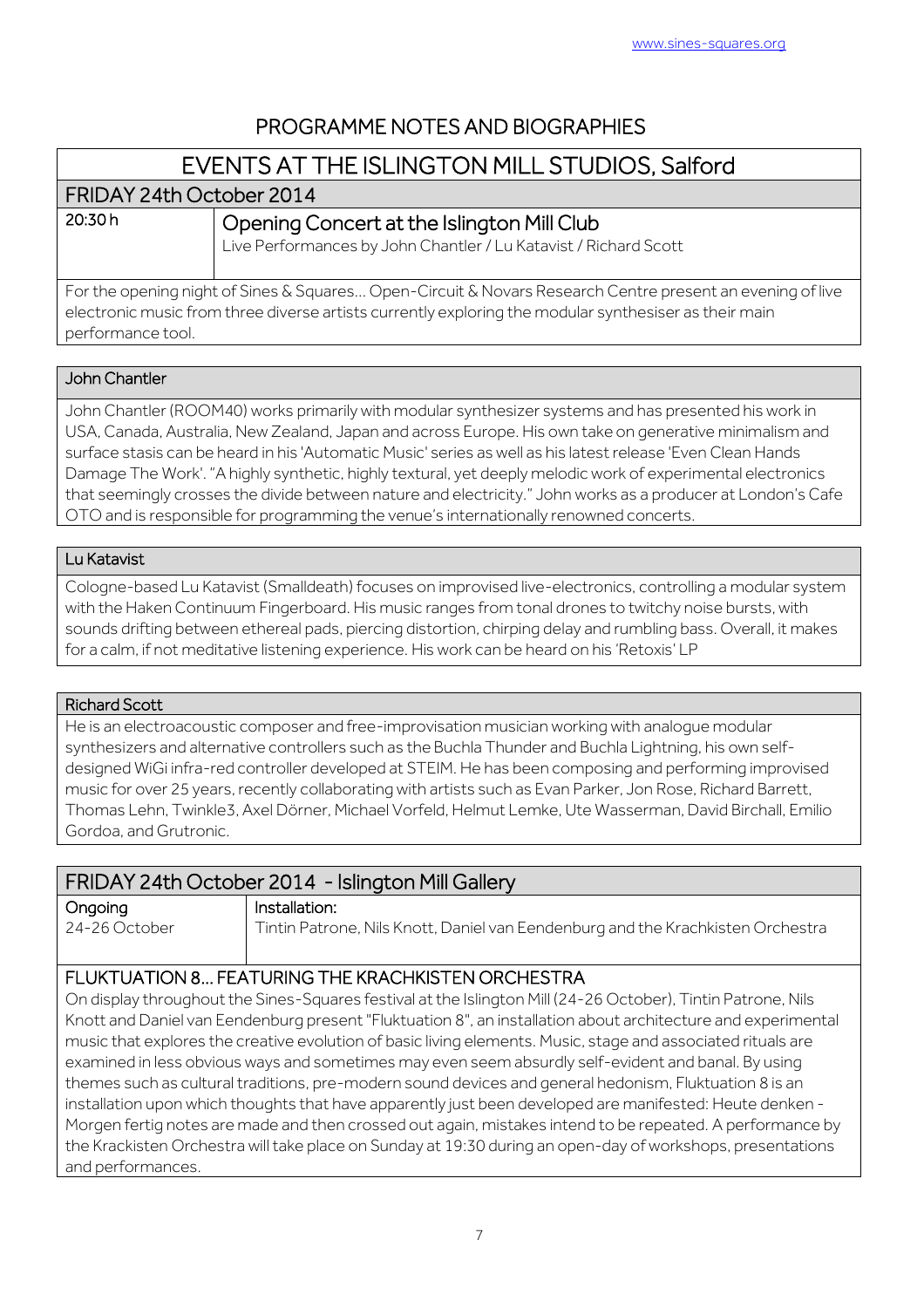## PROGRAMME NOTES AND BIOGRAPHIES

| EVENTS AT THE MARTIN HARRIS CENTRE FOR MUSIC AND DRAMA                                               |                                                                   |  |
|------------------------------------------------------------------------------------------------------|-------------------------------------------------------------------|--|
| SATURDAY 25th October 2014                                                                           |                                                                   |  |
|                                                                                                      |                                                                   |  |
| 13.30 - 17.00 h                                                                                      | Tom Bugs of Bugbrand WORKSHOP (I)                                 |  |
|                                                                                                      | Place: Room F20 (Martin Harris Centre) - First floor, drama side. |  |
|                                                                                                      |                                                                   |  |
| Tom Bugs is a synthesizer designer/musician/sound artist who under the name of Bugbrand has          |                                                                   |  |
| manufactured many highly original analogue electronic devices in the past 20 years. These include    |                                                                   |  |
| the circuit-bent-by-design audioweevil series, and his rare and revered Bugbrand modular systems.    |                                                                   |  |
| For this festival he will present a new workshop design and attendees will have the chance to attend |                                                                   |  |
| one of two workshops where they will be able to learn how to build one of his analoque designs - the |                                                                   |  |
| Bugcrusher - from scratch. http://www.bugbrand.co.uk                                                 |                                                                   |  |
| Workshop Details: http://bit.ly/1tW4VBm                                                              |                                                                   |  |

| <b>FOYER MARTIN HARRIS CENTRE</b>                                                                     |                                                                                                       |  |
|-------------------------------------------------------------------------------------------------------|-------------------------------------------------------------------------------------------------------|--|
| From 12 noon                                                                                          | Foyer Display and Interactive Installation                                                            |  |
|                                                                                                       | Place: Martin Harris Centre Foyer                                                                     |  |
|                                                                                                       | Manusamo&Bzika - Augmented Reality (based on 'Putney') - Oculus Rift2 and                             |  |
|                                                                                                       | Augmented Reality by Alena Mesarosova and Manuel Ferrer                                               |  |
|                                                                                                       |                                                                                                       |  |
|                                                                                                       | Harry Plotter                                                                                         |  |
| Manusamo & Bzika are an interdisciplinary group created by Manuel Ferrer Hernandéz (visual artist) y  |                                                                                                       |  |
| Alena Mesarosova (architect). The group focuses on the creation of interactive installations that     |                                                                                                       |  |
| involve the use of Augmented Reality (AR) and 3D modelling. Started in 2006, the group has            |                                                                                                       |  |
| produced AR creative work for numerous festivals and projects in Slovakia, Italy, Spain and Portugal. |                                                                                                       |  |
|                                                                                                       | Manuel Ferrer holds a Fine Arts degree by Miguel Hernández University (Alicante) and a Master in Fine |  |

Arts by the Polytechnic University of Valencia where he is currently pursuing a PhD. He has lectured at San Gregorio de Portoviejo University, Manabí. (Ecuador). Alena holds a Bachelor and Engineer-Architecture degree in (Inzinier architekt) from the Fakulta Umení, Technická Univerzita v Košiciach, Eslovaquia. She also graduated from the Curso del bienio especialistico de scenografia en la Accademia di Belli Arti Catania ,Sicilia-Italia and is currently completing PhD at the Polytechnic University of Valencia.

#### Harry Plotter

Dennis Verschoor (The Netherlands), aka Harry Plotter, will be demonstrating how to draw real-time images with a plotter and analogue (modular) synthesizer.

Harry Plotter is a Rotterdam-based artist Mono-Poly. In this setup he will not be making music but using an old x-y plotter to create images. These images are created by the control voltages coming out of his patches and are controlling the X and Y axis on the plotter. Expect images like Spirograph like and blazing tornados and much more.

Welcome Pack

Festival participants can retrieve their welcome pack from the Foyer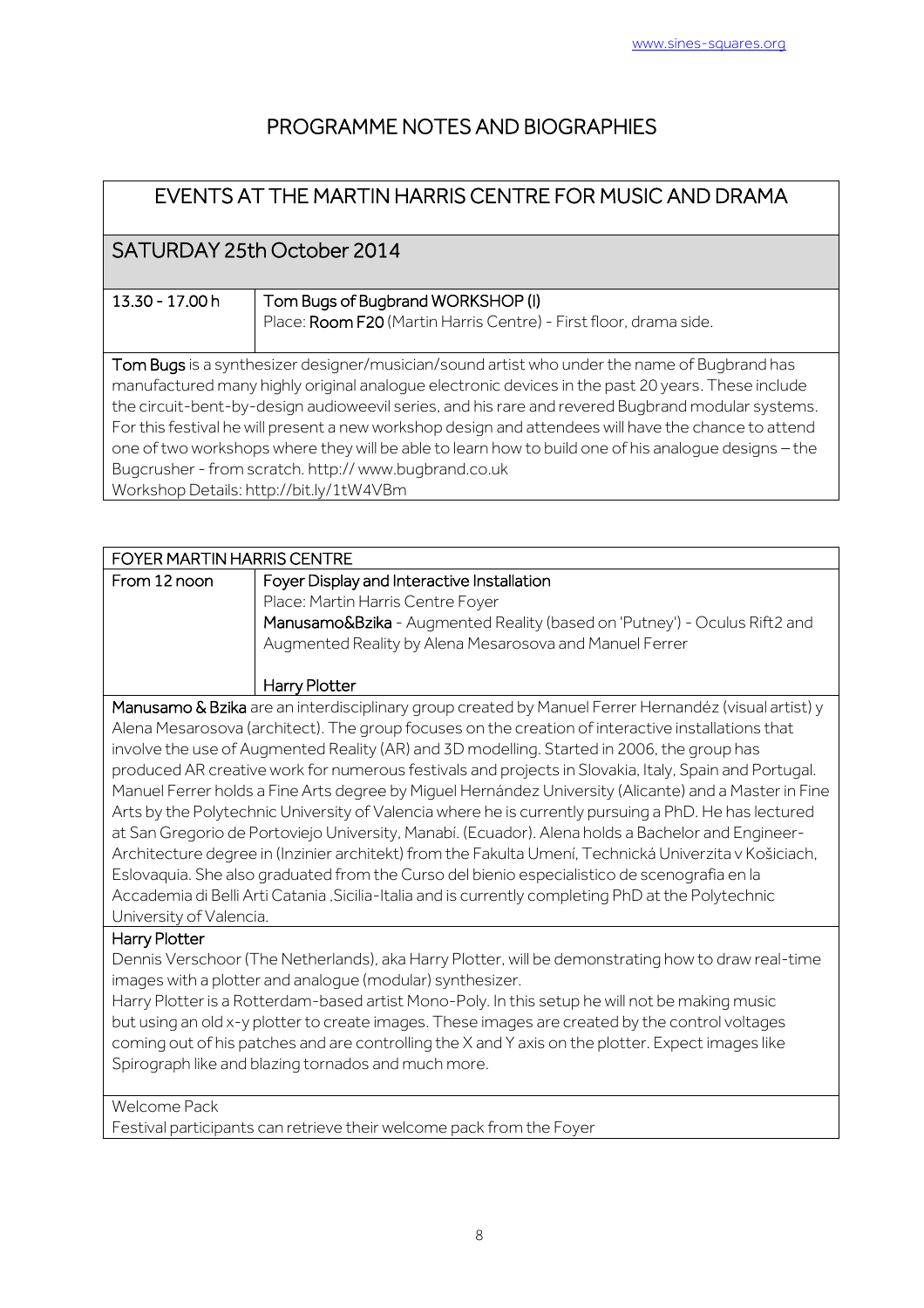## SATURDAY 25th October 2014 PATCHBAY SESSIONS

| 12.00 -17.00 h | Patchbay Session (papers) with Musical Interludes     |
|----------------|-------------------------------------------------------|
|                | Place: Room G16 (Martin Harris Centre) - Ground Floor |
|                | Limited seats                                         |

| <b>TIME</b>       | Patchbay session / Musical interlude                                                                      | Author                                 |
|-------------------|-----------------------------------------------------------------------------------------------------------|----------------------------------------|
| 12.00 h-12.30 h   | Patchbay: Ghosts of the                                                                                   | Matt Bellingham and Mat                |
|                   | modular                                                                                                   | Dalgleish Prosser                      |
| 12.30 h - 13.00 h | Patchbay: Eurorack Modular Synth:                                                                         | Matt Preston                           |
|                   | Makenoise's "Maths"                                                                                       |                                        |
| 13.00 h - 13.10 h | Musical Interlude: Title: Swain Despondent                                                                | Dave O Mahony                          |
| 13.15 h - 13.45 h | Patchbay: Discussion and demonstration<br>on the topic of Analogue Dub Sirens                             | Jim Frize (sonodrome)                  |
| 14.15 h - 14.25 h | Musical Interlude: Eurorack synth<br>improvisation                                                        | James Parr                             |
| 14.30 h - 15.00 h | Patchbay: Music Technology and the<br>Independence of Musical Sound                                       | Alexander Harden                       |
| 15.00h - 15.30h   | Patchbay: Narratives in Latin American<br>ElectroAcoustic Music: Does a Latin<br>American EA Music exist? | Nuria Bonet                            |
| 15.30h - 15.40h   | Musical Interlude: Title: On Rain                                                                         | Rodrigo de León Garza                  |
| 15.45h - 16.15h   | Patchbay: The synthesizer divided: the                                                                    | Mat Dalgleish, Chris Foster,           |
|                   | effect and prospects of the keyboard.                                                                     | Gary Bromham, Andrew Lowe<br>and James |
| 16.45 h - 16.55 h | Musical Interlude: Title: The Great White<br>Silence                                                      | Alex Gowan-Webster                     |
|                   |                                                                                                           |                                        |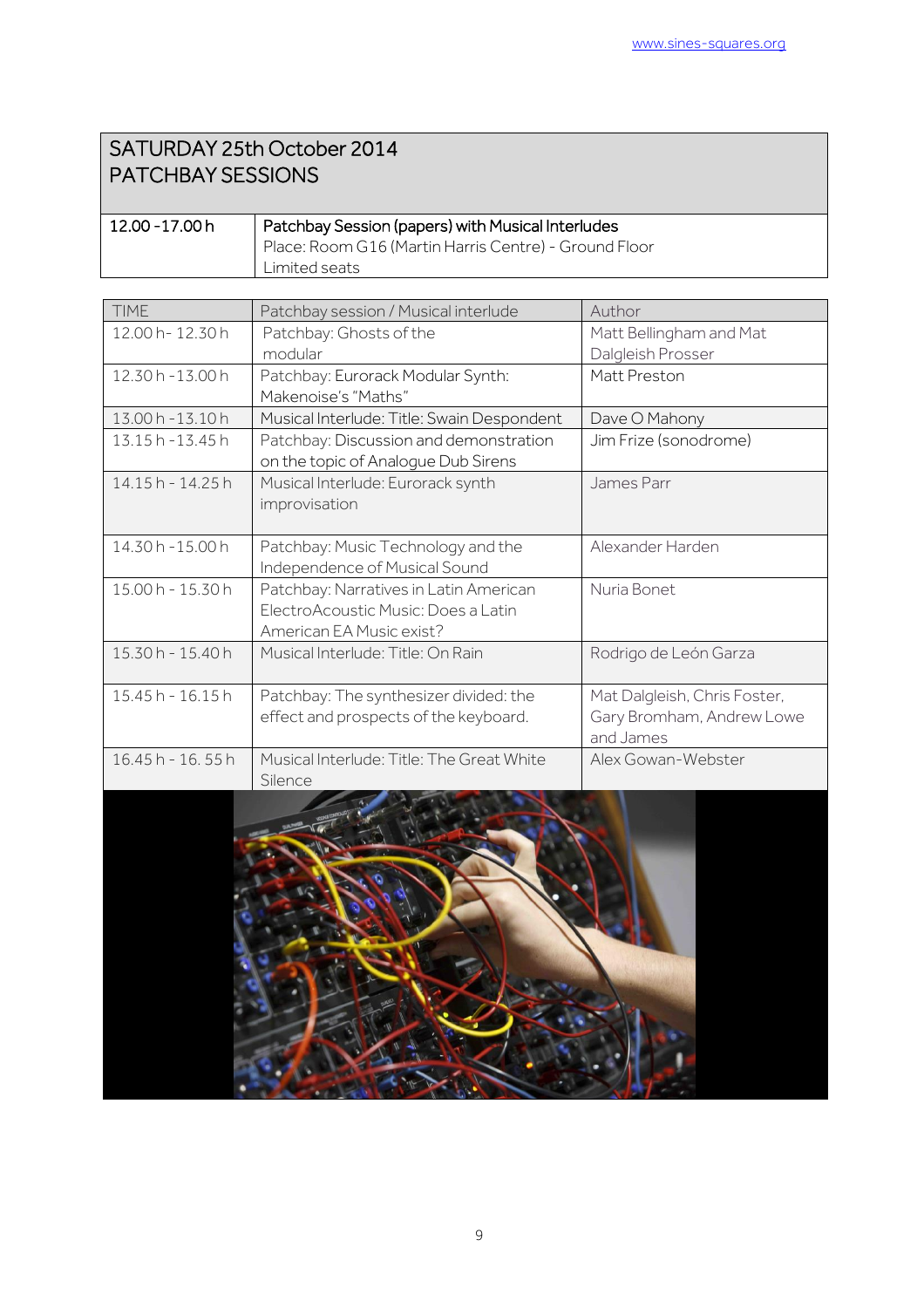#### Patchbay: Ghosts of the modular By Matt Bellingham and Mat Dalgleish Prosser

#### **Abstract**

This presentation discusses the influence of modular synthesis on contemporary music computer and the field of Music Technology. Over the last two decades the computer has not only become ubiquitous but an all-in-one solution for the composition, production, distribution and performance of music. The recent revival of dedicated hardware synthesizers and the rise of the Eurorack modular format have been variously interpreted as nostalgia for past sounds, a punkish reaction against the sterility of mainstream digital tools, and a human desire for tactility in an ocean of simulacra. If it is tempting to position the modular synthesizer in opposition to the computer, this paper argues that the relationship is much more complex. In particular, it argues that the spectre of the modular synthesizer looms large over the contemporary musical computer. For instance, the Max family of visual programming languages adopts the metaphor of connecting computational objects together with virtual patchcords. These patchcords not only delineate how data flows between objects but also provide an intuitive visual representation of these flows. Thus, this modular-inspired paradigm is often considered more accessible than conventional text-based programming languages. The same patching metaphor is also found in other software, from Reaktor and Reason to Noatikl and Mixtikl. We identify and discuss the prospects but also the problems of applying the patching paradigm to the digital domain. Particular attention is paid to the role of skeuomorphic design and metaphor (both schematic and photo-realistic) in the learning process; the implied use of the mix window in Pro Tools, for instance, and the likelihood that contemporary new users do not have the background to make analogous links. Finally, we discuss the function of the patching metaphor as a type of lingua franca that has enabled crossover into new domains, particularly video game sound and interactive media.

#### Dr Mat Dalgleish

Born near Birmingham, UK, Mat studied fine art at the University of Northumbria and interactive media with former Stockhausen ensemble member and composer Rolf Gehlhaar at Coventry University. Since 2007 Mat has taught in HE, specialising in audio programming, music for film and music interaction, and is currently a Senior Lecturer in Music Technology at the University of Wolverhampton. His research interests are based around the intersection of interaction design and music technologies. This includes the design of new instruments, interfaces and sound installations, and interfaces that explore new ways to learn more traditional musical skills. Mat's PhD considered how the live electronics of David Tudor can inform the design of digital musical instruments. In 2009-11 he was a visiting researcher at The Open University's Music Computing Lab. In 2013 Mat exhibited audiovisual work at Beton7 gallery, Athens, and co-authored two chapters in the book Music and Human-Computer Interaction, published by Springer. Beyond academia, he has created interactive sound and audiovisual works for clients in the UK and Europe. In his spare time he designs Eurorack synthesizer modules that fuse Soviet-era designs and contemporary DSP.

#### Matt Bellingham

Matt Bellingham is a Senior Lecturer in Music Technology and Course Leader for the undergraduate Music Technology course at the University of Wolverhampton. He has been a lecturer on HE Music Technology and Production courses since 1999, specialising in acoustics, engineering, production and synthesis. Mat previously managed a large music department in the FE sector. He has also worked as an engineer and producer since 1996, of recordings for both major and independent labels. As a guitarist he has signed recording and publishing contracts, and has toured the UK and northern Europe. He is currently undertaking a PhD in the area of user interface design for the democratisation of enduser algorithmic software at the Open University's Music Computing Lab.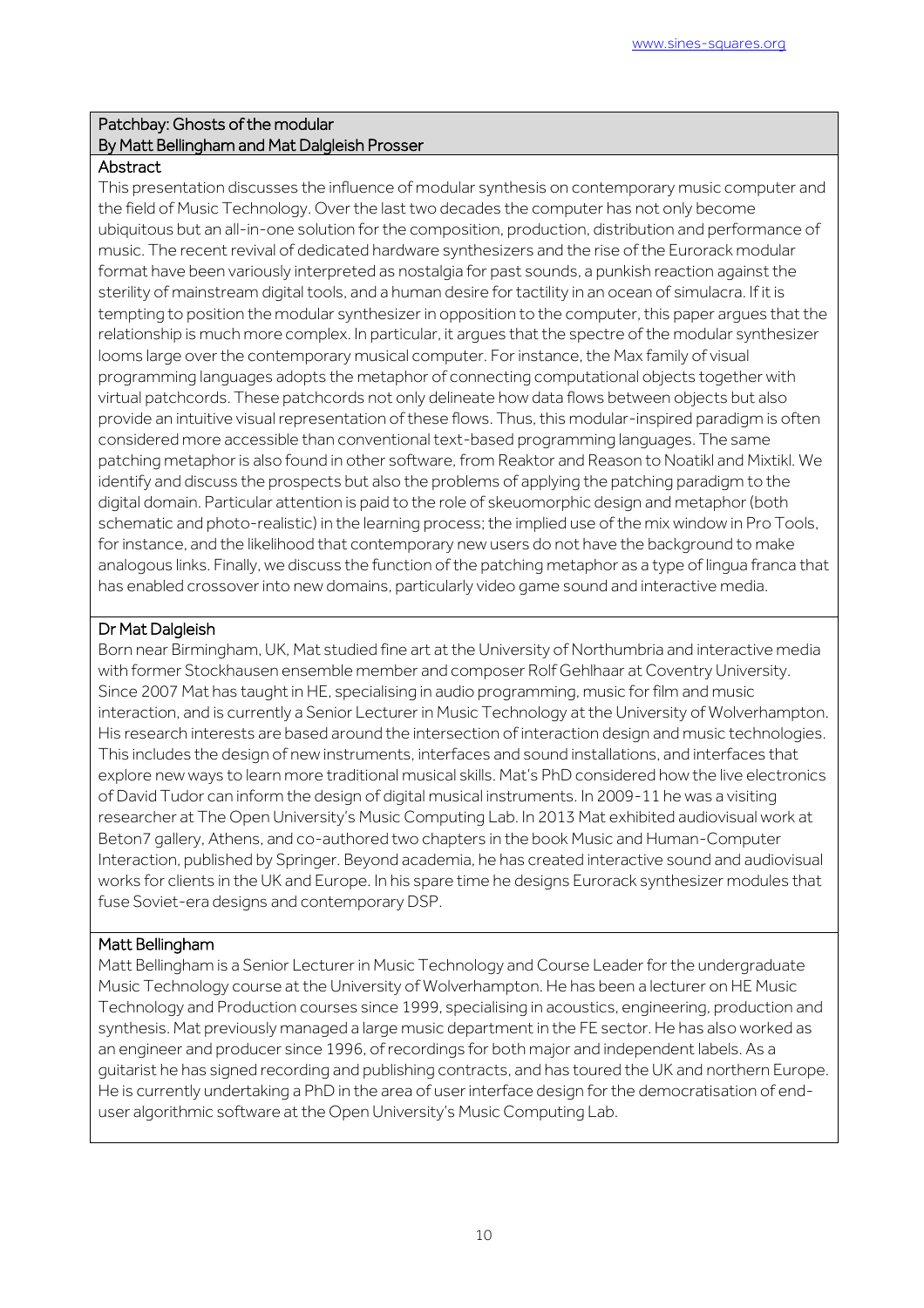#### Patchbay: Eurorack Modular Synth: Makenoise's "Maths" By Matt Preston

#### **Abstract**

This patch bay presentation is based on a modern classic of synthesis – a module which is almost certainly the Eurorack modular synth scene's most popular choice: Makenoise's "Maths". Of the three main modular synth formats – Frac, 5u and Eurorack – it is the latter that has really captured peoples' imagination, enjoying an exponential growth in popularity in recent years. In the mid-nineties there were only three main manufacturers within the Eurorack scene: Doepfer - the originators of the format - along with Analogue Systems and Analogue Solutions. Between 2000 and the present day this has grown to around 140 companies, churning out new designs almost weekly, and which range from brain interfaces to oscillators made from oscillating fans. The two most popular companies to emerge from this recent growth spurt are Vancouver's Intellijel and Makenoise, based in North Carolina. The latter have designed a module that has gained almost mythical status in the world of Eurorack – "Maths". If you were to post a thread online, asking for assistance with putting together your first system, it is inconceivable that Maths would not be suggested within the first page of replies. This is so prevalent that it has become somewhat of a standing joke. This leads us to the question: Why is this, and what makes Maths so special?

This question is to be addressed during the talk, along with other pertinent areas including: an explanation of the main functions of the module itself; the inspiration behind the design, both from an electronic and aesthetic standpoint; an outline of the broad philosophy of the module's designer. The presentation is sourced from a combination of historical and contemporary research, Matttech's firsthand experience, and an exclusive interview with Maths' designer, Tony Rolando of Makenoise. A questionnaire will be distributed among the attendees.

#### Matt Preston

Matt "matttech" Preston is a musician and producer from Manchester, who currently composes experimental electronic music under the name "Spite Zoo" (https://soundcloud.com/spitezooexperimental-lab). He also specializes in the field of Eurorack Modular Synthesis, working on a large 21u multi-case system, alongside semi-modular offerings from Cwejman and Vermona. After heading to the North West in order to enroll on Salford University's Popular Music and Sound Recording Matt pursued a career in the music industry, securing deals with PWL (Pete Waterman Limited), Warner Brothers subsidiary Coalition Records, and culminating in commercial releases for Robert Miles' S:Alt Records as Blue Light Fever. The album and accompanying singles enjoyed some glowing reviews, much positive DJ feedback, and national radio airplay. However, in order to recharge his batteries, Matt eventually took a sabbatical from the industry and retrained as a teacher, specializing in Music Technology – and in particular, Synthesis. After a few years the pull of music making became too much, and a comprehensive Mac-based studio was put together, with a view to reigniting the creative process. Initially all work was undertaken using software. However, frustrated with being permanently tied to a mouse, and spurred on by some challenging life events, a new outlook persuaded Matt to venture into the world of modular synthesis. It has been an absolute revelation and he has not looked back since. Recently, largely as a result of Matt's raised profile as "matttech" on the Muff Wiggler modular synth forum, he has been commissioned to produce demos of modules from companies such as Synthetic Sound Labs (SSL), WMD Devices, Frequency Central and Intellijel - sometimes also contributing design ideas and undertaking beta-testing.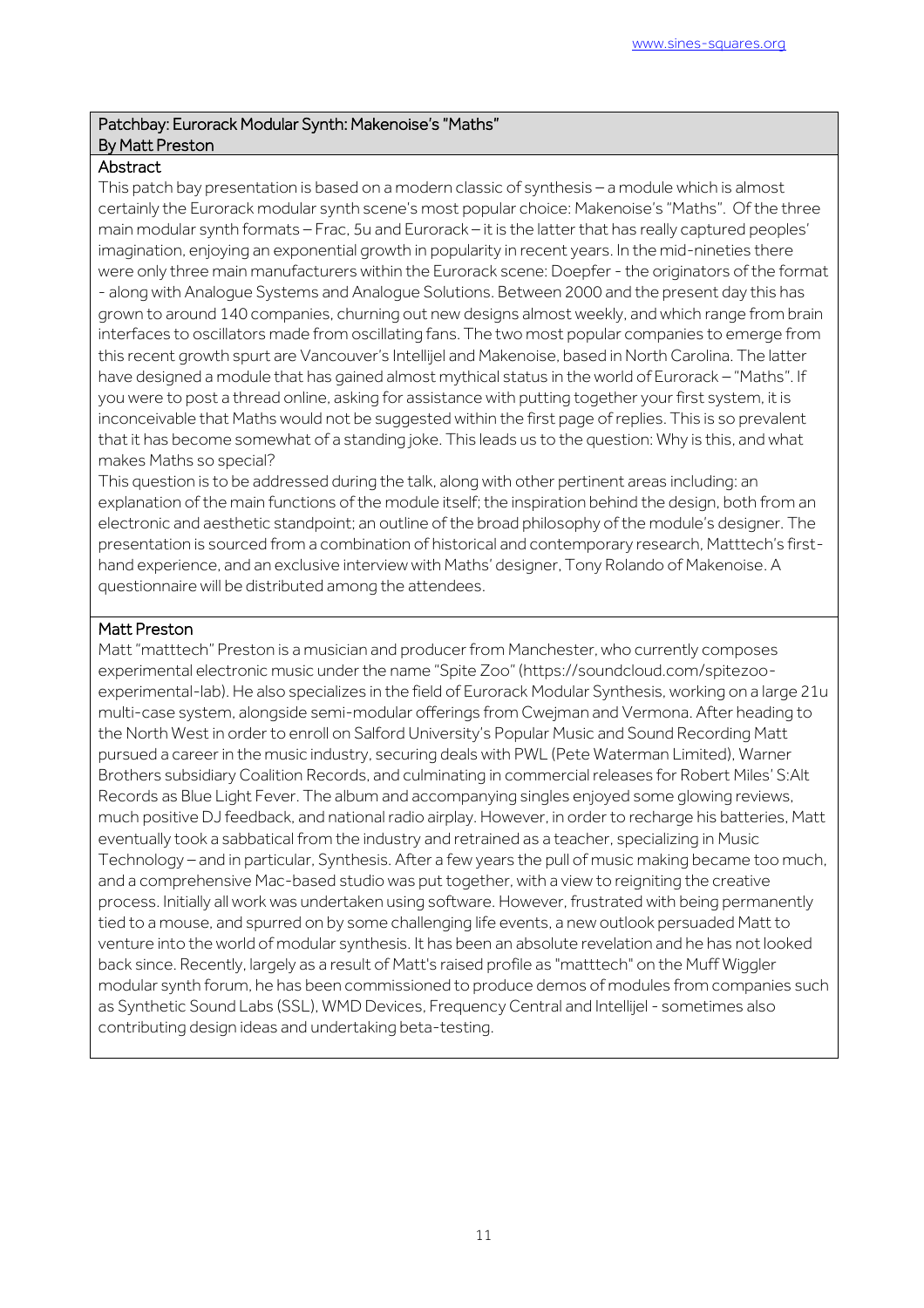#### Musical Interlude: Title: Swain Despondent By Dave O Mahony

#### Programme note

*Swain Despondent* is a critical look at relationship communication in the twenty-first century. It is an examination of the closeness between two people and the information exchange therein as being drowned-out by pervasive technology. When a relationship begins or ends, there are many moments of silent connection where words are not used. This shared experience is more poignant as a relationship draws to an end, when there is nothing left to say but still the conversation continues to run in your head. Swain Despondent is that internal (shared) conversation but it is surrounded by environmental interruptions. How can one have a clear picture of how they want the last conversation to go, or indeed clearly decode that conversation when they are being sonically assaulted by the very place they decided to meet?

#### Dave O Mahony

Dave O Mahony is an electronic music composer from Limerick, Ireland. He obtained an honours degrees in English & New Media and a Masters in Music Technology, both from the University of Limerick where he is currently pursuing a PhD in Music Technology. A brief outline of Dave's research can be found at: http://www.dmarc.ie/people/phd-students/david-o-mahoney He is currently composing using an Interaxon Muse brain sensing headband sending control voltage to a Eurorack modular synthesizer and also uses the iPad as a composition tool.

#### Patchbay: Discussion and demonstration on the topic of Analogue Dub Sirens by Jim Frize (sonodrome)

#### Abstract

What is a Dub Siren? Who invented them? What is the future of Dub Sirens?... Dub Sirens are electronic sound circuits that were born out of the experimental studio practices of the 1970s recording studios in Jamaica. The topic of Analogue Dub Sirens is under-documented, much of the history of these esoteric musical instruments is shrouded in mystery. An integral part of the Dub Reggae sound, Dub Sirens have gone on to be used in a range of different popular musical styles including; Ragga, Dancehall, Drum and Bass, Hip Hop and Dubstep. In this discussion we will talk about some of the early innovators of Dub music, such as Osbourne "King Tubby" Ruddock and Lee "Scratch" Perry, showing how their influence contributed to the rise of the standalone analogue Dub Siren. By touching upon the sociopolitical backdrop that Dub Reggae was born from, we will posit why the Dub Siren came into being and what the sound of this instrument represents within Dub music. We will discuss some of the archetypical Dub Sirens such as the NJD SE1 and the Lickshot, listening to how they are used in various music productions and talking about their function as a live performance tool for sound systems, such as the UK based Jah Shaka Sound System. We will also look into why the Dub Siren is so shrouded in mystery and why information on their design is often scarce and fiercely protected. Lastly we will take a look at some modern Dub Sirens, including a live demonstration of my own Dub Siren designs, talking about the future of these devices and how they have changed, or not changed, over the years. This discussion will be accompanied by a host of listening material presented to you on a miniature reggae sound system.

#### Jim Frize

Jim Frize was born in the north east of England near the banks of the River Tyne. From a very early age Jim was blessed with a curiosity for pulling apart electronics, putting jam sandwiches in VCRs and smashing up TVs with a hammer. As a musician and engineer Jim has designed and built various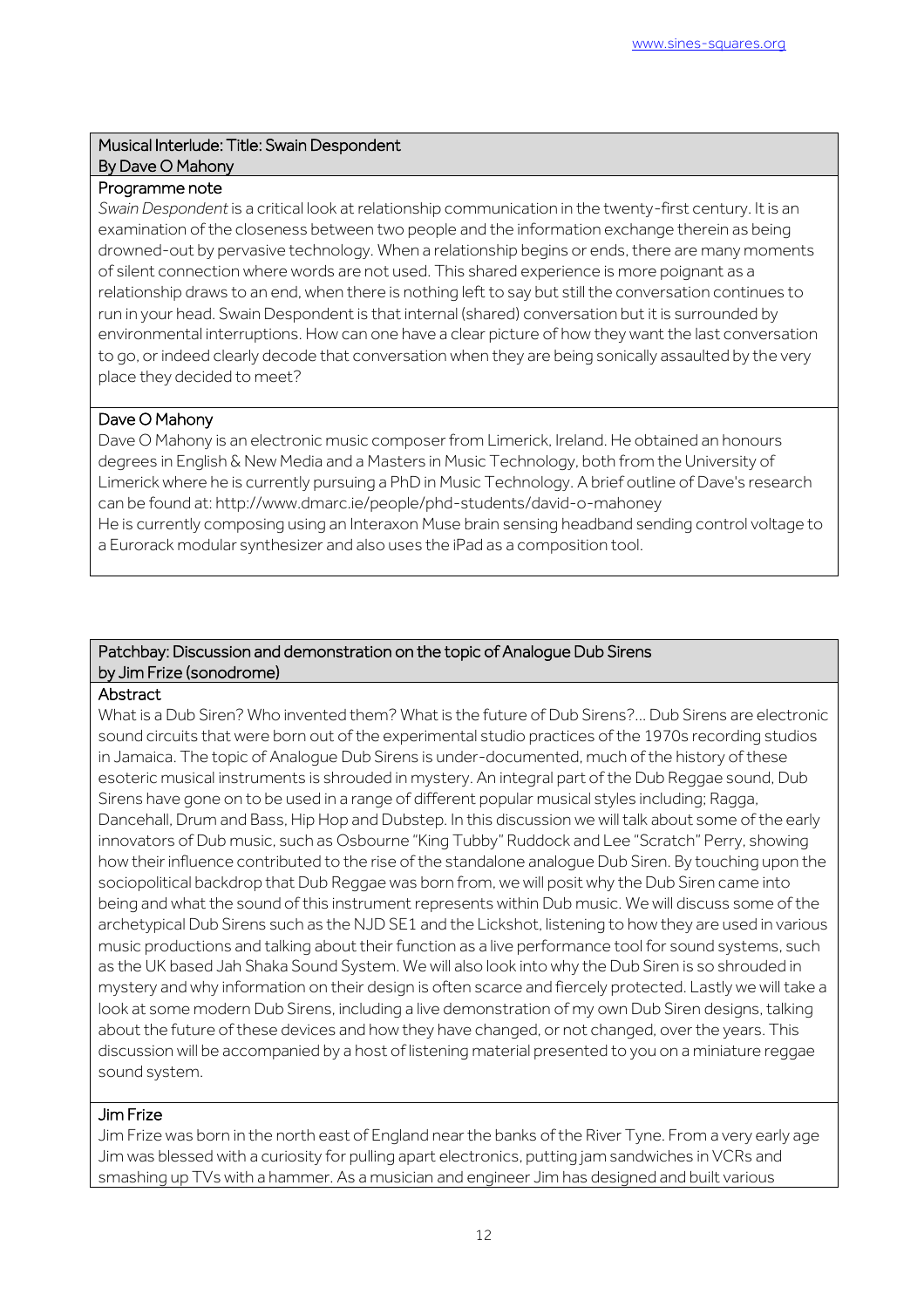synthesizers and kits over the past eight years. He was introduced to building electronic musical instruments as an undergraduate at De Montfort University, where he joined Dr John Richard's Dirty Electronics Ensemble in 2006 and learnt the art of hardware hacking and circuit bending. After graduating with a BA Hons Music, Technology and Innovation degree in 2009, Jim became a fellow at the Institute of Digital Innovation where he and his partner, Kat Pattison, set up the creative technology company Sonodrome Ltd. Sonodrome has provided technology workshops for the likes of SEAT, TOPPS Inc, the Thinking Digital Conference, Teen Tech, VISTA, Embrace Arts as well as a number of charities and councils providing access to technology. More recently Jim has worked in collaboration with the Dirty Electronics building a Synth Sequencer for Richard James (Aphex Twin) and designing the 20th anniversary Sónar synthesizer for the Sónar music festival. Currently Jim is a PhD candidate and part-time lecturer at De Montfort University where he teaches Max MSP and researches deconstruction, music technology and the blurry line between artists and engineers.

#### Musical Interlude: Eurorack synth improvisation by James Parr

#### Notes on the improvisation

James Parr will perform using a Eurorack synth/ drummachine. The system involves basic synthesis of sine waves and two drum sounds, a bass drum and woodblock sound. Materials are sampled, looped and layered to abstract the sounds in a organic way, using a Eurorack sampler module, grungy LoFi quality, but evocative of life, away from computers and arguably more natural, although somewhat post-apocalyptic, in feel. The performer aims to disrupt simple sine waves with irregular beats and short sound cells, like breaking waves on a rocky shore line.

#### James Parr

James Parr studied Fine Art at Camberwell and St Martins in London. He started making electronic music around 1998 using Max/Msp and a little hardware, i.e. digital synth and became involved with the Adaadat record label in east London 2000. Used the name greypetcat to make visuals for many other music artists using Max/Msp/Nato 0+55, and worked producing electronic music under the name 1ntr. Worked for Apple as a day job, fixing computers. 2010 started to become more interested in analogue synthesis and started to build a small modular eurorack synth. In 2014 released the album 'Corrupt Practices' for the Adaadat record label: http://www.adaadat.co.uk/1ntr/. This album was produced using a small eurorack modular synth and a Teenage Engineering OP-1. Mostly abstract and slightly industrial-sounding, with some rhythmic elements, it was intended to evoke an alternative to his robotic working life, more organic and less sterile. In 2014, he added a sequencer and a couple of drum modules to his modular synth to make it more self-contained, without the need for external gear. Recently started to get back into Max/Msp/Jitter, but his main interest is in the analogue synthesis and control of my small modular.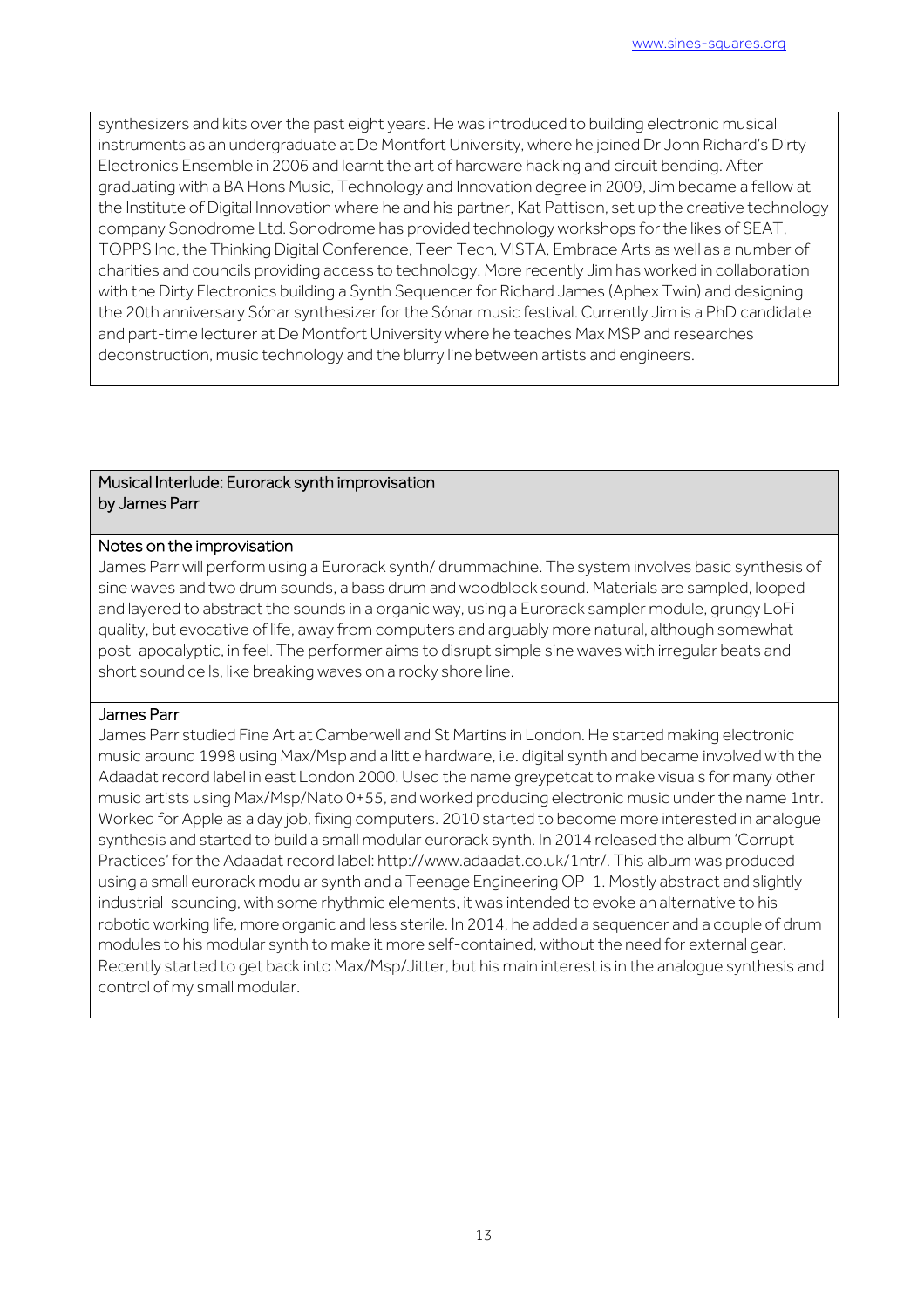#### Patchbay: Music Technology and the Independence of Musical Sound by Alexander Harden

#### **Abstract**

In recent decades, advances in electronic music technology have afforded previously- unprecedented variety of sonic design whilst transforming approaches to consumption and realisation of music. Indeed, the rise in the use of synthesisers and associated equipment has introduced profound creative possibilities, despite the initially cold reception Dr Robert Moog recalls (Fjellestad 2004). Despite being among the most ubiquitous musical inventions heard in recent popular music and offering remarkable timbral versatility, the synthesiser's acousmatic disassociation between sound and source remains under-addressed by hermeneutic musicological strategies. From the popularity of the player-piano to the later introduction of ampliVication and sound capture technologies, this paper traces several broad developments, impacting one's interaction with musical sound. These developments have facilitated its successive fredom from resonant bodies; performers, and the temporality and physicality of articulation: issues which all now accompany synthesisers and related devices. In particular, this paper examines how such advances relate to traditional listening practices and musical phenomenology. In the context of contemporary creative practice, this speaks to an ongoing debate of whether such areas require reevaluation.

Discussion will be encouraged and attendees from any background are encouraged to participate openly. Keywords: Creative Practice, Acousmatics, Hermeneutics

#### Alexander Harden

Alexander C. Harden is a British electronica composer and researcher in Popular Music Studies. Having recently pursued postgraduate studies in electroacoustic composition and sonic art at the University of Birmingham, his doctoral research moves tack to consider the hermeneutics of 21st century studiobased popular music, funded by the University of Surrey. His research interests include the creative application of studio technology and mimetic issues within studio-based creative practice. As a composer, Alexander's work explores the impact of digital musicianship upon creative practice. Select material is released under the Subsonic Winter musical project and his original works have also appeared at the London Southbank Centre (2012) with the support of Sound and Music, and the Festival de Cannes (2014).

#### Patchbay: Narratives in Latin American ElectroAcoustic Music: Does a Latin American ElectroAcoustic Music exist?

## by Nuria Bonet

#### Abstract

'If an electronic synthesizer does not have a nationality, the person who handles it has' (Mario Lavista, 1977). The question of national and cultural identity of artistic production with analogue electronics is discussed in respect to the history of electroacoustic composition in Latin America. A little historic overview of the development of the genre will help to understand how the infrastructure or the lack thereof shaped the methods of early composers. The cost and lack of equipment both represent a difficulty and an opportunity for composers to express themselves and create their distinctive voice. The early musical output of Latin American composers is characterised by themes which run through a large part of the repertoire. The themes singled out in this paper are the themes of exile, passion for the medium and identity. These are reflected both in the history and in the repertoire of the genre. The paper discusses the possibilities for artists to express feelings of belonging to the larger Latin American community but also their individual countries through the medium of analogue electronics. Finally, the paper will discuss whether analogue electronics can actually give a cultural community voice distinct from the euro-centric discipline of electroacoustic music.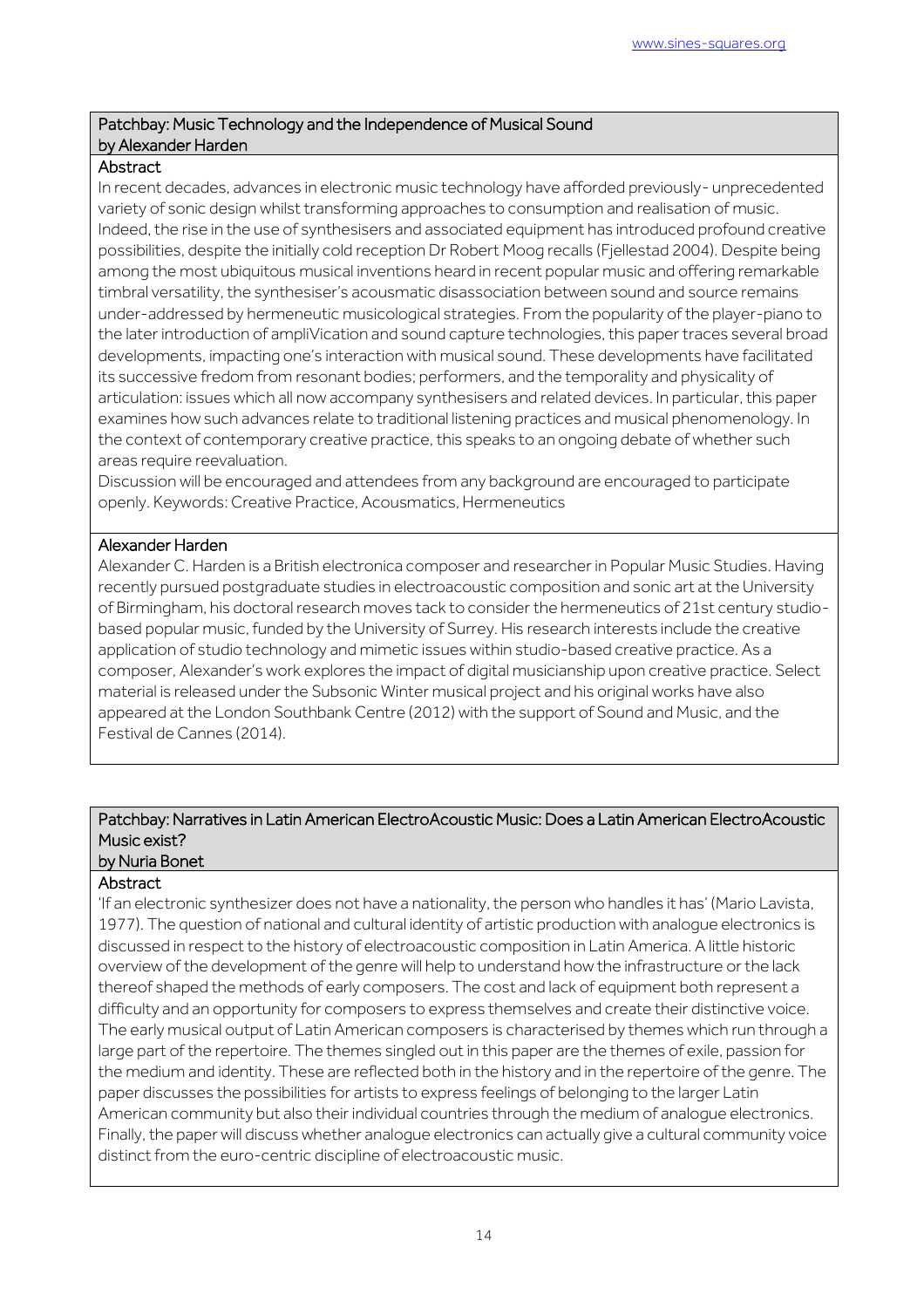#### Núria Bonet

Núria Bonet (b.1991) is a composer currently based in Plymouth. She grew up in Luxembourg, where she attended the Conservatoire de la Ville de Luxembourg, studying piano, clarinet and harmony. She went on to study for a degree in music at the University of Manchester at the tender age of 17, followed by a Masters in Electroacoustic composition at the same institution. She has just finished a Masters in Acoustics and Music Technology at the University of Edinburgh, where she worked on harmonicity in natural horns and the Catalan folkloric instrument called tenora. She has recently begun a PhD in sonification with Eduardo Miranda at the University of Plymouth. Núria is particularly interested in the cross-disciplines of music, science and technology but also has a soft spot for visiting instrument museums across Europe in search of tenoras.

#### Musical Interlude: Title: .On Rain by Rodrigo de León Garza

#### Notes on the improvisation

This piece is based on the audiovisual exploration when you are lost in large abandoned factories. With this piece I want to recreate the sonic environment of these places which were very hectic for 24/7 hours. The sound of these places has changed very dramatically and the echoes and the silence aim to represent the change of production and in the workers' lives, all destroyed and forgotten. I employ modular and analogue synthesizers because when I work with this equipment, I feel I can bring these memories back, in the same way I bring back the sounds of the old factories.

#### Rodrigo de León Garza

Monterrey, Mexico. Rodrigo de León Garza is interested in sound composition based on electronic media (modular synthesizer, analog synthesizer, magnetic tapes, analog effects) and unconventional means. He currently lives in Mexico City and is attending SAE, coursing the last year of the Sound engineer degree. When not at school, he work as an editor and producer for video dubbing and is responsible for the sound identity and part of the audiovisual team at the Center for Digital Culture in Mexico City. #FFFF is an audiovisual collective that León Garza co-founded in 2011. #FFFF's work is based on multimedia and interactive performances. The aim of this project because was to experiment with the technological and methodological elements that music, dance, visual arts and design provide. His solo live performances are based on improvisations, however, there is an structure behind all the work and the sound. Before playing live, he write my own scores, that are based on narrative (despite not having a musical theory background). While working with analog media, Rodrigo has collaborated and participated in events and venues such as: Laboratorio Arte Alameda (LAA), Quorum (Bellas Artes), Centro multimedia (Centro Nacional de las Artes), Live Performers Meeting (LPM), Festival Ceremonia, Volta, Source 2.0, White Noise Festival (Guanajuato), Underground006 (Guadalajara) and Visiones Sonoras Nocturnas (CMMAS).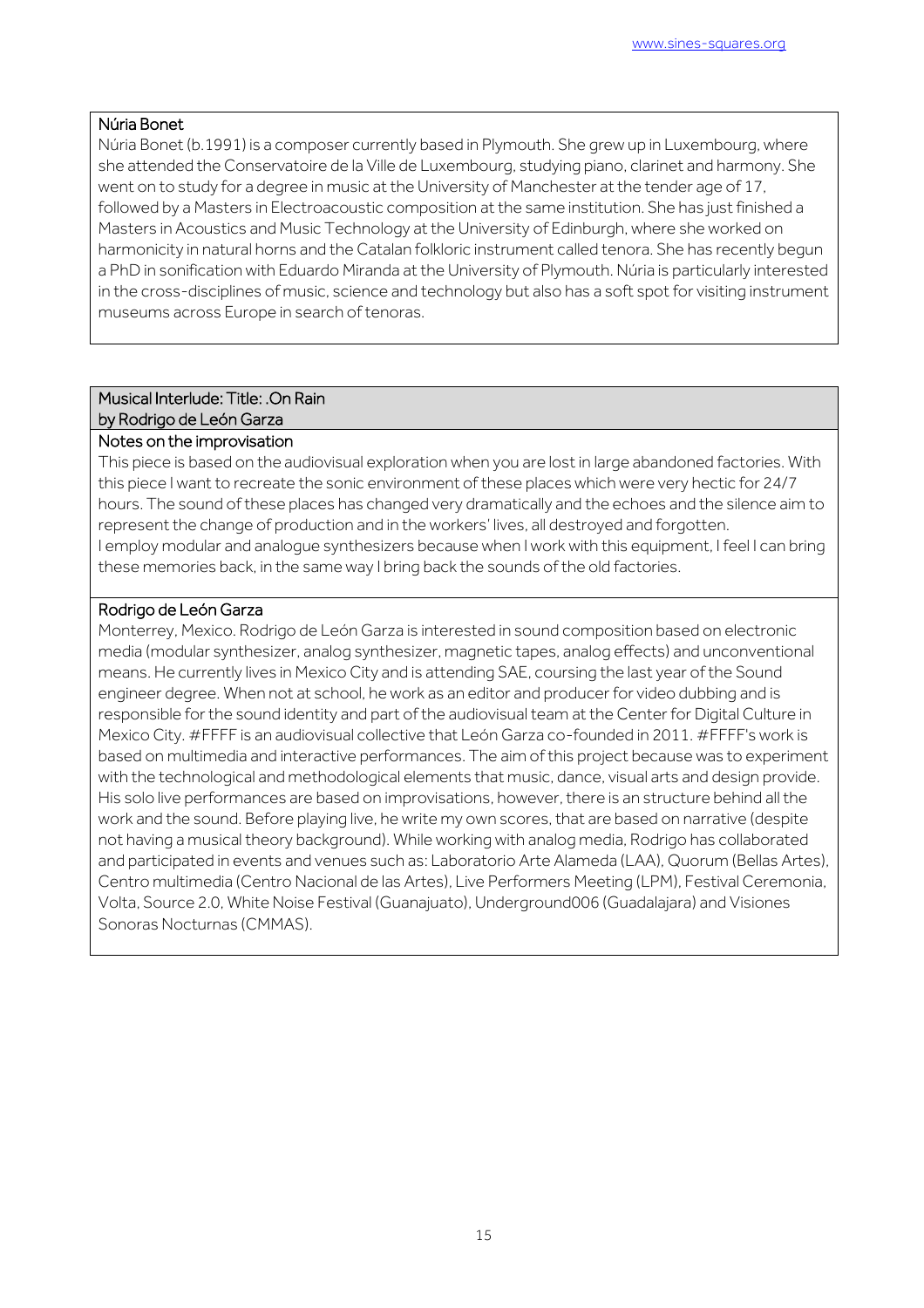#### Patchbay: The synthesizer divided: the effect and prospects of the keyboard by Mat Dalgleish, Chris Foster, Gary Bromham, Andrew Lowe and James

#### Abstract

The earliest instruments to involve electricity date back to the 18th century, but the development of electronic instruments did not begin in earnest until the dawn of the 20th century. However, if these early years featured rapid advances in both sound generation and performance interface, the decade before WWII saw a return to the keyboard. Following the Post War rise of electric music studio, the 1960s saw the development of the modular synthesizer, most notably by Moog and Buchla. The Moog modular was aimed at professional musicians and keyboard players in particular, and thus offered a conventional keyboard as its primary means of control. By contrast, the Buchla 100 series Modular Electronic Music System was not intended to be an instrument in the traditional sense, but rather a kind of experimental sound laboratory. Instead of a conventional keyboard, it offered more open-ended touch plates. Subsequent commercial success pushed not only the Moog brand, but also its vision of synthesis, into the mainstream. The relationship between keyboard and synthesizer was only further reinforced with the advent of MIDI. Although the NIME community has since proposed a multitude of new interfaces, the keyboard remains ubiquitous today. After setting the historical context, this paper considers how the keyboard interface has shaped the both the synthesizer and music more broadly. We contend that the dominance of the keyboard has not only emphasised real-time performance, but, by focusing on realtime, note-level control at the expense of larger-scale manipulation, also restricted exploration of the instrument's compositional possibilities. Finally, with reference to ideas of innovation by Cage (1937) and Johnson (2010), we speculate as to why the keyboard has endured, and discuss its future prospects.

#### The synthesizer divided - Biographies

#### Dr. Mat Dalgleish

Read bio above (Patchbay: Ghosts of the modular)

#### Gary Bromham

Gary Bromham is a producer and songwriter who began his career in Iceland. After co-producing a Eurovision entry, making an album with jazz-funk band Mezzoforte and working with Bjork, he subsequently worked with Andrew Ridgeley and George Michael. In 1990 he signed a publishing deal with Warner Chappell Music, and went on to write for artists such as Sheryl Crow and Bow Wow Wow. In the late 1990s he had hits with Lonyo's Summer of Love, Dannii Minogue's Who Do You Love Now and with Sheryl Crowe's Soak up the Sun. More recently he has collaborated with Pam Sheyne on writing/production projects for the likes of Delta Goodrem, Lemar, Tina Arena and Lisa Scott-Lee. He has also been selected by Apple to be one of three Apple Distinguished Professionals (ADPs) in the UK, guest lectured at several universities, advised on academic programmes, and successfully supervised a PhD candidate in Norway.

#### Andrew Lowe

Andrew has been involved in music technology since an early age, and has an undergraduate degree in Audio and Music Technology from Anglia Ruskin University and an MA in Music Technology at the University of Wolverhampton. Since 2000 he has worked at the University of Wolverhampton as part of the Performing Arts Technical Team, where he is responsible for the running and maintenance of the Music Department's equipment, studios and computer labs. He also acts as a visiting lecturer when time allows, and supervises music production based dissertation work.

#### Dr. Chris Foster

Dr. Chris Foster is a Lecturer in the Music Department in the Faculty of Arts at the University of Wolverhampton. His research interests are in composition, and he has studied with a variety of composers over the years, including Richard Steinitz, John Casken and, more recently, Michael Finnissy.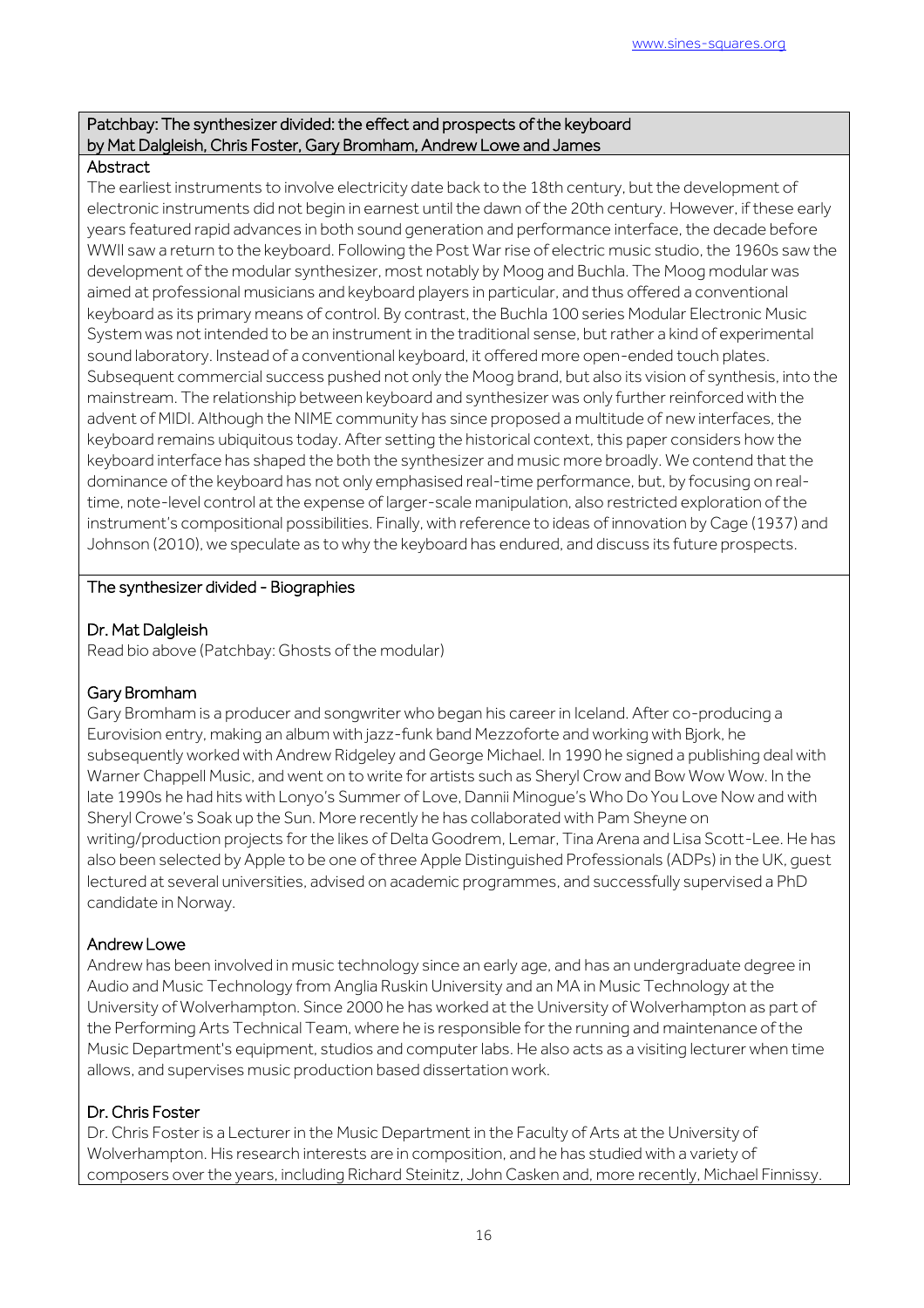#### (continues)

#### James Prosser

James Prosser specialises in studio production and sound for film. Since 2012 he has worked at a recording studio in Florence, Italy, undertaking a variety of production, multimedia and live sound projects. James has also taught on the undergraduate Music Technology course at the University of Wolverhampton as a visiting lecturer and at City of Wolverhampton College. He is currently undertaking postgraduate study.

#### Musical Interlude: Title: The Great White Silence by Alex Gowan-Webster

#### **Notes**

The Great White Silence is a scoring to an extract of the 1924 film of the same name. The piece was written in early 2014 and is one of the first pieces to use my eurorack setup. I was keen to explore the full range of sounds I could glean from the synthesizer as opposed to its regular melodic and rhythm based sounds. As a result of this approach the piece generates a simplistic but effective sound world that demonstrates the alien nature of the Antarctic landscape.

#### Alex Gowan-Webster

Alex Gowan-Webster is a composer based at the University of Sheffield with a dual interest in both electroacoustic and instrumental composition. He also has further interests in the use of music technology in generating composition material both as source sounds and for scores including the construction of compositional tools in software environments such as Puredata. He is a modular synthesizer enthusiast maintaining a small Eurorack system, which is often used as a source sound for his electroacoustic compositions.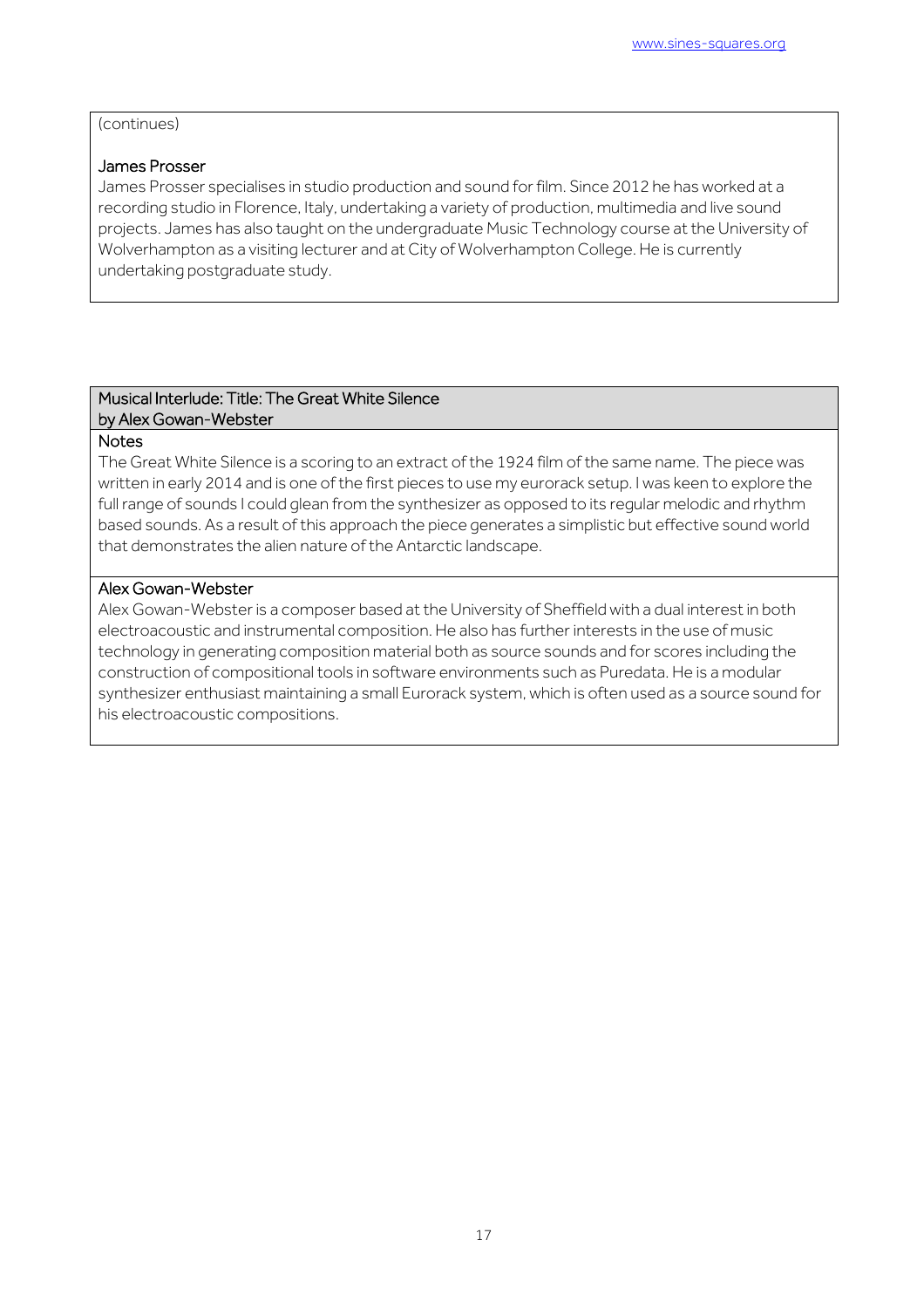## SATURDAY 25th October 2014 The Martin Harris Centre for Music and Drama

| 18.00 - 19.00 h | CONCERT ONE (Thaw)                                                             |
|-----------------|--------------------------------------------------------------------------------|
|                 | Place: John Thaw Studio Theatre (Martin Harris Centre)                         |
|                 | Sam Weaver and Danny Saul / Caterina Barbieri / John Macedo / Robert Ratcliffe |
|                 | / Jo Hyde                                                                      |
|                 |                                                                                |

| " A Diet of Thistles" - Live Improvisation & Diffusion<br>(Hordijk synth + computer) | Sam Weaver and Danny Saul              |
|--------------------------------------------------------------------------------------|----------------------------------------|
| "Undular"                                                                            | Caterina Barbieri. 8 channels surround |
| "Improvisation for Coupled Modular Synth & Computer"                                 | John Macedo                            |
| "Phoenix"                                                                            | Robert Ratcliffe                       |
| "Improvisation with Eurorack in 8 channels"                                          | Jo Hyde                                |

#### "Live Improvisation & Diffusion (Hordijk synth + computer)" Sam Weaver and Danny Saul

Sam and Danny first collaborated at the 2014 Fat Out Festival (Islington Mill), in a shape-shifting semiimprovised live performance that combined their respective practices of modular synthesis and laptop performance. They found a mutual connection through shared interests including extracting / refining detail in sound, their varied approaches to synthesis and also performance. For Sines & Squares they perform *A Diet of Thistles*, a new piece exploring behaviour and space through modular sound. Sam will generate live synthesized output based on his extensive patching experiments. The sound materials have been selected through discussions the pair had focusing on notions of behaviour; activity / inactivity, stability / instability, convergence / divergence, etc. Danny will interpret the sound through space via the MANTIS diffusion system.

#### **Biographies**

Sam Weaver one half of London outfit Hungryghost, is a sound engineer, electronic musician and improviser working predominantly with modular analog devices. He has recently recorded and performed with Charles Hayward, Gnod and performed alongside Kevin Drumm.

With his knowledge of building synthesizers Sam has recently formed Open-Circuit a new Manchester based project exploring the field of circuit bending and musical electronics with the aim of bringing together an ever growing community of makers, hackers, artists & engineers who have a DIY mindset towards technology, creating an open network and body of knowledge through education and public events, such as workshops and concerts.

http://opencircuit-network.tumblr.com/

Danny Saul is an electroacoustic composer from Manchester, UK. His interests are acousmatic composition, space, sound diffusion, and live electronics. His work has included collaborations, performances and recordings with notable contemporary experimental musicians including Ben Frost, Machinefabriek, Greg Haines, Jasper TX, Xela and Simon Scott. Danny has played throughout the UK, Europe, U.S.A and Japan. He has to date released two solo albums, Harsh, Final. (White Box, 2009), and Kinison – Goldthwait (Hibernate Recordings, 2010). He is currently pursuing a PhD under the supervision of Professor David Berezan at the NOVARS Research Centre for Electroacoustic Composition, University of Manchester.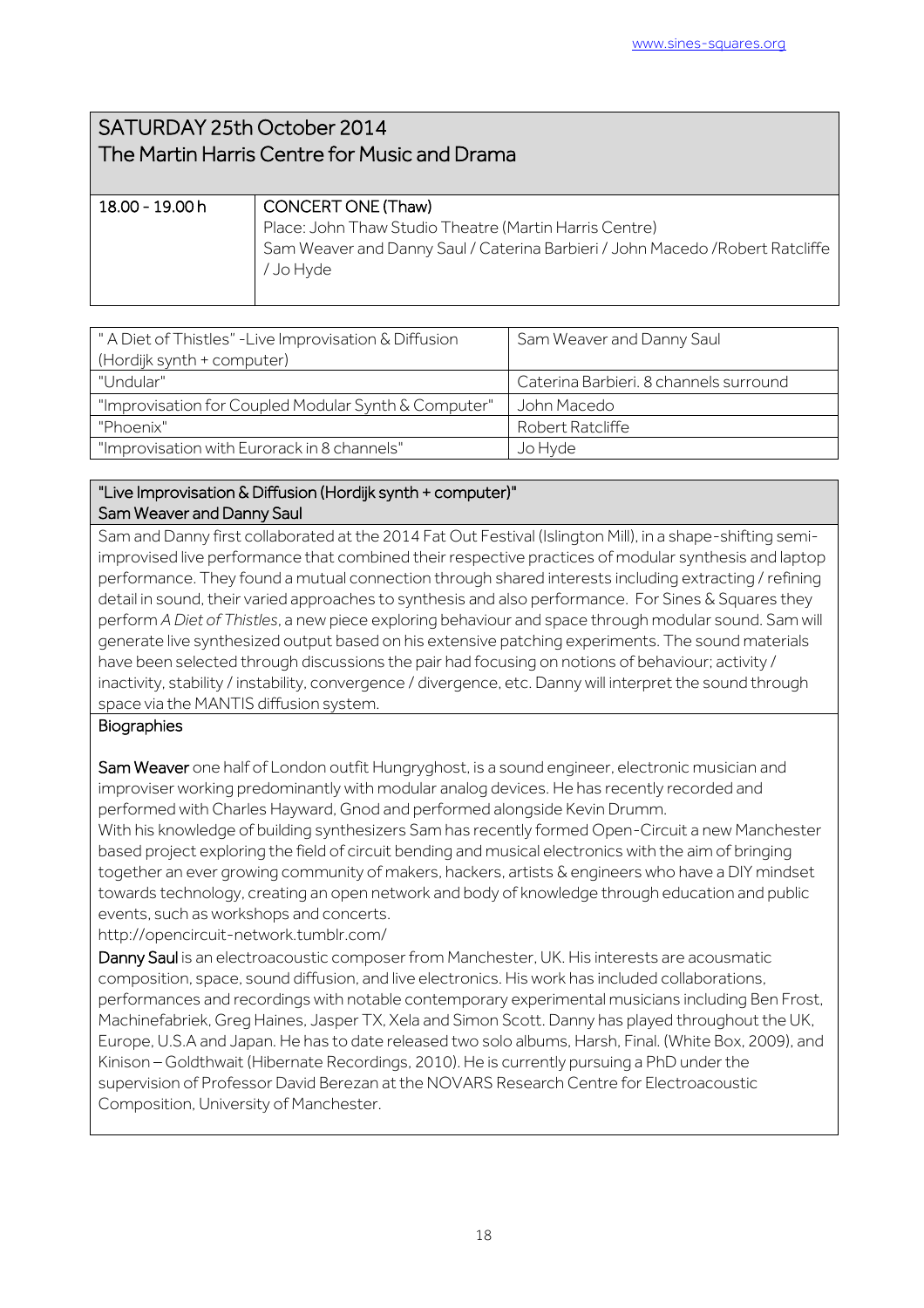#### "Undular"

#### by Caterina Barbieri. Fixed Media. 8 channels surround

#### **Note**

*Undular* is an eight-channel piece composed by Caterina Barbieri in 2013. All sounds derive from a Buchla Modular System with almost no digital processing.

The composition originates from a meditative approach to primary waveforms and polyrhythm of harmonics, stretching the boundaries between drone, minimalism and techno.

The idea behind Undular was to inherit and develop certain implications of minimalism and techno, in particular exploring the power of psychomotor induction that they have in common. In this regard, the composition conjugates features of 'danceable' music with a texture-based compositional attitude, both developed in an immersive and three-dimensional listening environment. The "dance appeal" of this compositional perspective simply arises from a meditation on the anatomy of waveforms in modulars. All made possible and interesting by the Buchla modular system, supplying deep and rich sounds, as well as the unique ability to finely sculpt aural spaces. Besides generating an immense variety of complex and rich sounds not existing in nature, synthesis gives us the possibility to shape the spectrum on a microscopic level and have an infinitesimal control on acoustic and psychoacoustic effects, further developing our ability to perceive vertical relationships inside a sound spectrum (such as the mixture and the proportions between the harmonics, the aural beats etc).

Immersive listening experiences with multichannel systems greatly advance our cognitive and auditory comprehension of music. After a certain exposure to the sounds, the spectral spaces underlying the fundamental tones, at first almost 'invisible', come to our consciousness, enlightening an hidden perceptive dimension, that may not be specified in a score but still exists in the mind and in the body of the listener. Such a listening process may enlighten the listener to live the music as an infinitely changing experience (not only as a form), where she/he takes an active position, even a performative role. One can investigate the density of the harmonics and the secrets of their variations in time. One can move the skull horizontally and vertically to evaluate how the perception of the spectrum varies in space; cranial movement offers alternative aural perceptions due to the filtering, phasing and reflection's phenomena depending on the angular incidence of the wavefronts on one's ears.

Undular draws inspiration from all of this in a very raw and stylized manner. With *Undular*, I wanted to crystallise the dancing of wave cycles in algid architectures of time and space. This was my starting point to build polyrhythmic and somehow polyphonic patterns, working on the stratification of different layers that I recorded on separate tracks after having prepared a patch on the Buchla Modular System.*Undular* was played and recorded live, mainly using modules such as the Complex Waveform Generator, the Programmable Spectral Processor, the Quad Lowpass Gate Model, a Control Voltage Sequencer and synthesis techniques such as the Ring Modulation, the Amplitude Modulation and the Frequency Modulation. Additionally, modular systems allow integrative compositional approaches resulting in an intelligent balance between chance and calculate organisation, acting as fascinating 'laboratories' for new musical aesthetics far away from the contradictions and the dilemmas of the digital environment. If the infinite possibilities of digital art distress the composer and stifle balance between chance and structurisation, the major limitations of the modular synthesis can instead develop new forms of coexistence between varying tactics of formal organisation in the musical process.

This may be one of the reasons behind the incredible renaissance of modular synthesizers in the last decade.

#### Caterina Barbieri

STIM: Swedish International Society of Composers Caterina Barbieri (b.1990, Bologna, Italy) is a composer and performer of electroacoustic music. Mostly interested in modular synthesis, threedimensional spatialisation and psychoacoustic aural sculpture, her music arises from a meditative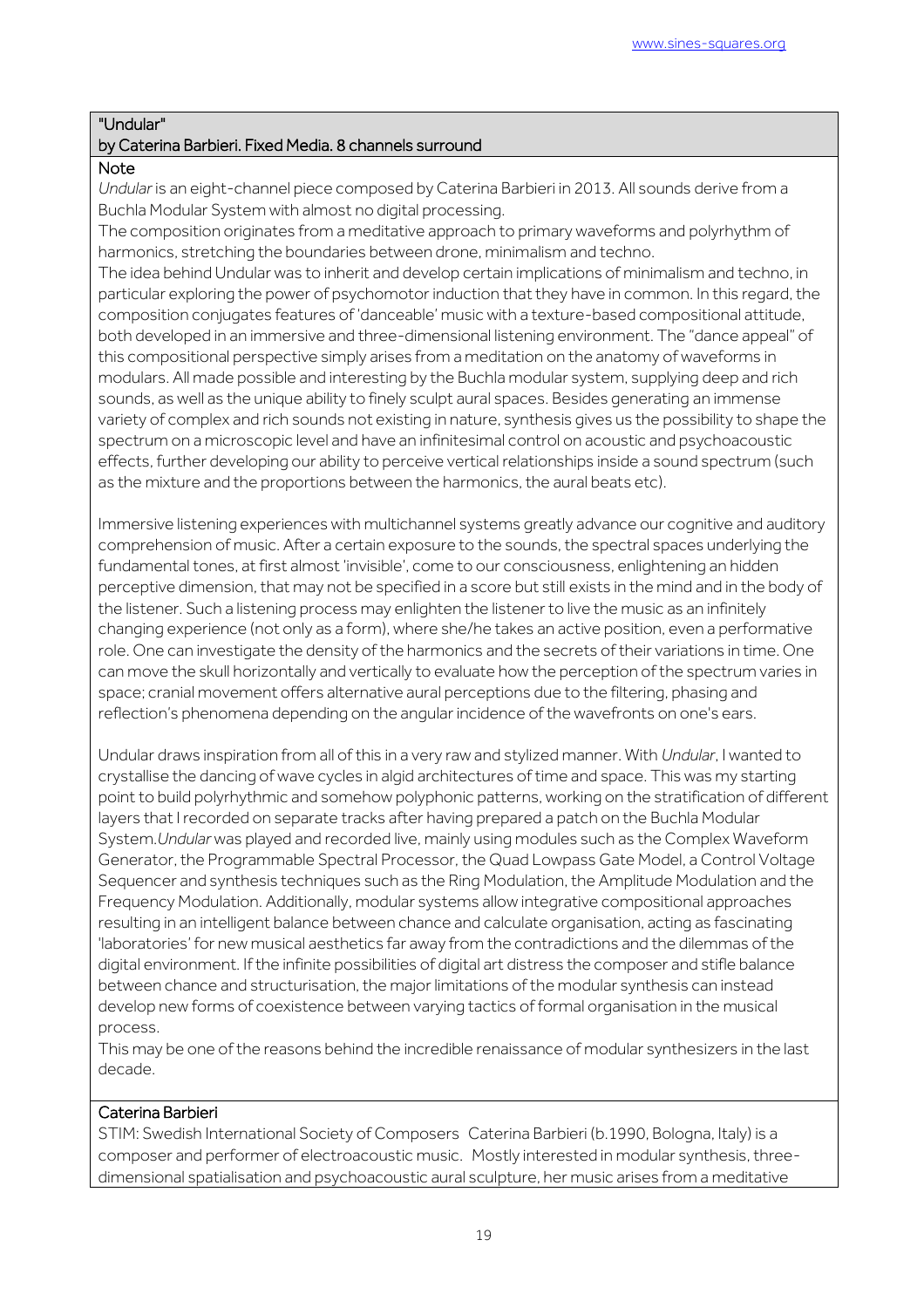approach to primary waveforms, microtonality and the polyrhythm of harmonics, on the boundary between drone, minimalism and techno in multichannel systems. Her minimalistic focus is rooted in the exploration of the stratigraphic potential of voltage-controlled synthesizers, in terms of polyrhythm and polyphony. Synthesis, texture-based forms and immersive listening are three fundamental conditions for her to enhance an advanced cognitive and auditory art, not based on extrinsic links but solely built on the experience of the spectrum, able to develop our very limited ability of perceiving the vertical domain of music, involving us in a holistic way. She holds a diploma in classical guitar and a bachelor's degree in electroacoustic music from the Conservatory of Bologna, Italy (plus an exchange programme at the Royal University of Music in Stockholm, Sweden) with a thesis on Ambisonics and the perception of time, space and sound spectrum in vertical music. She is currently finishing a bachelor's degree in the Faculty of Humanities and Philosophy of Bologna, with a thesis about psychoacoustics and modality in dhrupad music. She is active as audiovisual artist, acousmatic composer, guitarist and music teacher, living between Bologna and Stockholm. Her work has been commissioned and performed in festivals and venues of experimental music in Europe, such us Norbergfestival, Suona Francese, De Monfort University, Angelica, Stockholm Music and Arts, Sound Of Stockholm. Her debut album Vertical will be released on the american label Important Records/Cassauna in September 2014. The album, composed and produced in Stockholm at the Elektronmusikstudion (EMS), is entirely based on Buchla Modular Synthesizer sounds and vocals. Her slow wave solo project Morbida will be released in Autumn 2014 on the swedish label Oma333. She's also member of the neo psych wave quintet S.W.G, whose debut album will be released on the Italian label Trovarobato in winter 2014.

#### "Improvisation for Coupled Modular Synth & Computer" by John Macedo

#### **Note**

For Coupled Modular Synthesizer & Computer is a live work that explores performance with an electronic sound source that is unstable and unpredictable. At the heart of the performance is an analogue modular synthesizer and a computer that are 'coupled', meaning that both discrete devices are sensitive to each other's behaviours. One's movement effects the other's and vice versa, creating an interdependency and a blurring of the lines between analogue and digital.

Presented as a 4 channel performance, it features three components: an analogue modular synthesizer, a Max/SuperCollider digital synthesis patch, and the performer. The sound from the modular synthesizer is fed into the Max/SuperCollider patch, which analyses the incoming audio and derives digitally-generated sound and control voltages based on the frequency and dynamic information. The computer-generated control voltages are then in turn sent back to the modular synthesizer modifying its behaviour further, creating a feedback loop between the analogue and digital domains. The resulting output is an uncanny and ambiguous hybrid of digital and analogue synthesis with intervention from the performer who becomes an active part of the system. In this case the performer is more like an observer who goes with the flow of what the system is creating from moment to moment, listening and guiding the sound/performance further into new unpredictable realms, unknown to the themselves and the audience.

#### John Macedo

John Macedo (b. 1983) is a sound artist from London. Over the past 10 years he has incorporated everything from acoustic instruments and environmental sound, to analogue and digital synthesis, into compositions, live performances and sound installations. He has a pluralistic approach which focuses on revealing and presenting the creative and musical potential in all sounds, objects and technologies.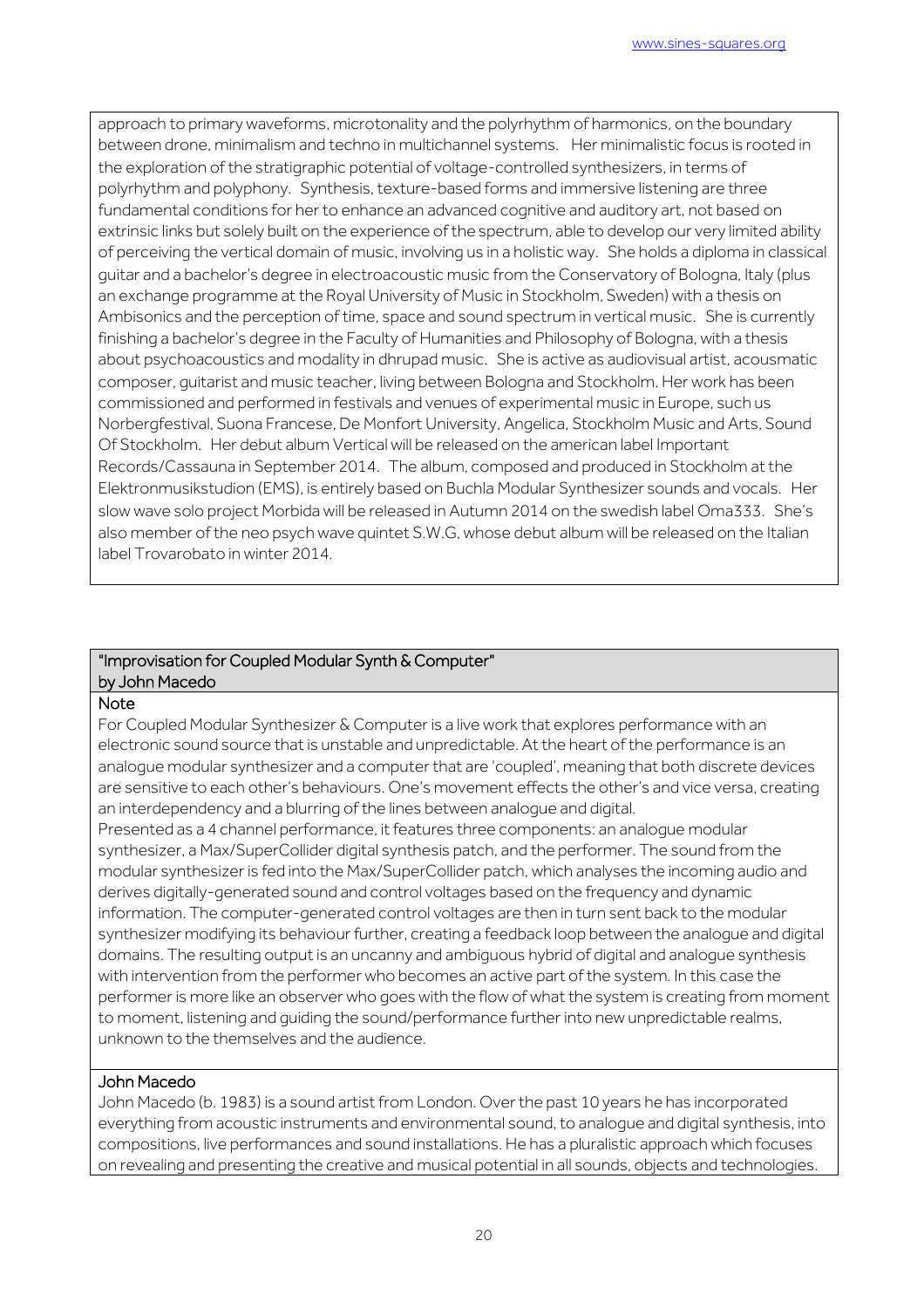Through the use of uncertainty, improvisation, self-generating systems, and audience interaction, he attempts to blur the lines between composer/performer/listener, and draw connections between apparently disparate and conflicting forms, practices, and conventions. His work is concerned with presenting sound as a tangible experience, often in intimate, immersive and intuitive ways. This encourages a deep participation and liveliness in the present moment and highlights the contingent and ephemeral nature of sound in space. John has a first class degree in Sonic Arts from Middlesex University and in 2013 completed a MMus in Studio Composition at Goldsmiths, University of London, receiving a Distinction. His academic work included writings, compositions and performances exploring spectral composition techniques, organic and self-generating systems, silence and sound in space, perception and expectation in music, and chaotic and nonlinear methods of digital and analogue synthesis. He is an active member of London's experimental electronic and improvised music communities and has performed solo and in collaboration with other musicians at Cafe OTO, ICA, Whitechapel Gallery, Kings Place, and Hundred Years Gallery, to name a few. In June 2013 he was artist-in-residence at WORM Studio in Rotterdam, where he worked with their extensive collection of vintage analogue synthesizers such as the ARP 2500 and 2600, a vintage Serge Modular System, the EMS VCS3 and more. He has published works on Sound Holes, Beartown Records, Eyes of Sound, and his own imprint, The Black Plume Editions.

#### "Phoenix"

#### by Robert Ratcliffe for Fixed Media

#### Note

Phoenix explores the possibility of combining characteristic features of synthetic-driven EDM genres such as acid house and techno (the tools of production, distortion, rhythmic and melodic patterns) with Stravinsky's "rhythmic cell" technique, and an approach to sound design that is characteristic of electroacoustic composition. Metrical and structural information from the Rite of Spring (1913) was used as a template for the organisation of musical material within Phoenix, whose default structure is an amalgamation of formal attributes (tempo indications, time signature changes, motivic relationships, entry and exit points for textural layers) taken from the last four movements of the source work. Original material contained within this outline was generated by sequencing various analogue synthesizers using a pattern-based hardware sequencer, with the converted audio subsequently processed using digital audio techniques to provide an aggressive and belligerent sound palette ranging from distorted analogue patterns to digital noise.

#### Robert Ratcliffe

Robert Ratcliffe is an internationally recognised composer, sonic artist, EDM musicologist and performer. He completed a PhD in composition and musicology funded by the Arts and Humanities Research Council at Keele University, UK. He has developed a hybrid musical language and compositional technique through the cross-fertilisation of art music and electronic dance music (EDM). His hybrid compositions have been performed and broadcast in over twenty-five countries worldwide, including presentations at international events such as ACMC, ICMC, L'espace du Son, NIME and Sonorities. Recordings of his music are available from CMMAS, Furthernoise, SONUS and Vox Novus, while his writing is published in eContact!, eOREMA, Dancecult, Sonic Ideas, and the proceedings of the International Computer Music Conference (ICMC 2011). www.robertratcliffe.com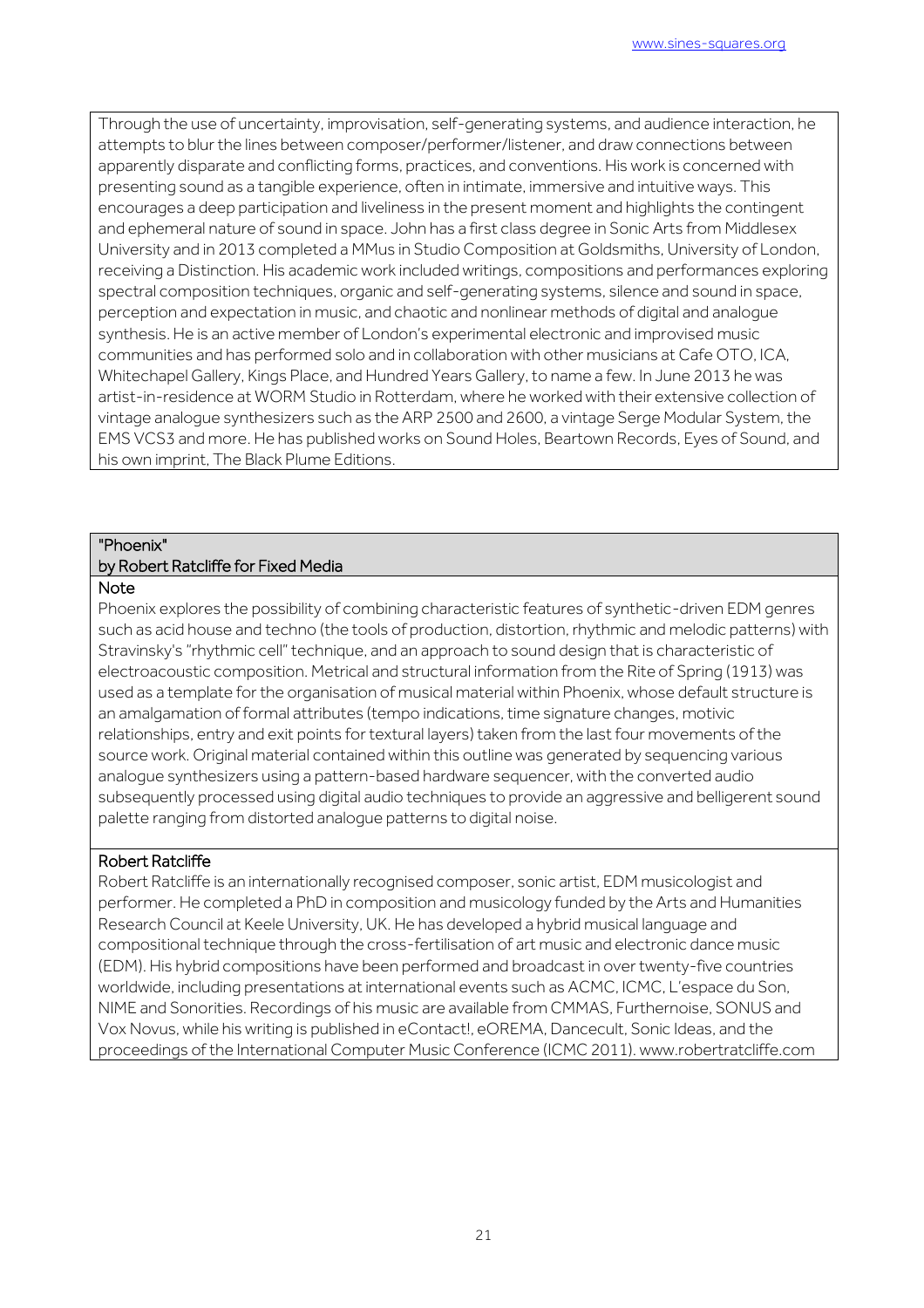#### "Improvisation with Eurorack in 8 channels" by Jo Hyde

#### Performance note

Joseph Hyde will give a semi-improvised performance exploring the physicality of pure analogue tones arranged in harmonic ratios combined with multichannel spatialisation. The performance will use a newly-built Eurorack system which has been assembled with a very specific purpose in mind. It has eight oscillators, deliberately chosen to be different in sound and capabilities. These are a Make Noise DPO (2 oscillators), Malekko/Richter Oscillator and Anti-Oscillator, TipTop Audio Z3000, Intellijel Rubicon and bubblesound uLFO and VCOb. The synth is designed as an eight-channel instrument, and also as an analog/digital hybrid. Eight Signal chains based around the eight oscillators are routed directly to an eight-channel PA (via the 8-way loom seen in the image), and an additional 8 channels are available to and from a laptop via ADAT lightpipe cables and Expert Sleepers software and hardware, allowing multiple routings through digital processes using Max/MSP. An additional 8 channels of CV are provided by similar means, allowing everything from sequencing to low- frequency audio-rate control to be handled by the computer. This method is used in particular to calculate and employ pure harmonic intervals as opposed to even tempered 1V-per-octave chromaticism.

#### Jo Hyde

Joseph Hyde's background is as a musician and composer, working in various areas but in the late 90s and a period working with BEAST in Birmingham - settling on electroacoustic music, with or without live instruments. Since then, his work has diversified: whilst music and sound remain at the core of his practice, collaboration has become a key concern, particularly in the field of dance. Here he works both as a composer and in a broader capacity working with video, interactive systems and telepresence. His solo work has also broadened in scope to incorporate these elements, and he has made a series of audiovisual 'visual music' works, as well as writing about work in this area and running the biennial Seeing Sound visual music symposium. Hyde also works as a lecturer/academic, as Professor or Music at Bath Spa University in the UK – as well as teaching on the BA Creative Music Technology, he runs the MMus in Creative Sound and Media Technology and supervises a number of PhD students. Recently he has renewed his interest in modular synthesis (early on his career he made heavy use of EMS Synthi AKS and Moog modular) and has spent the last year putting together the Eurorack system you hear here.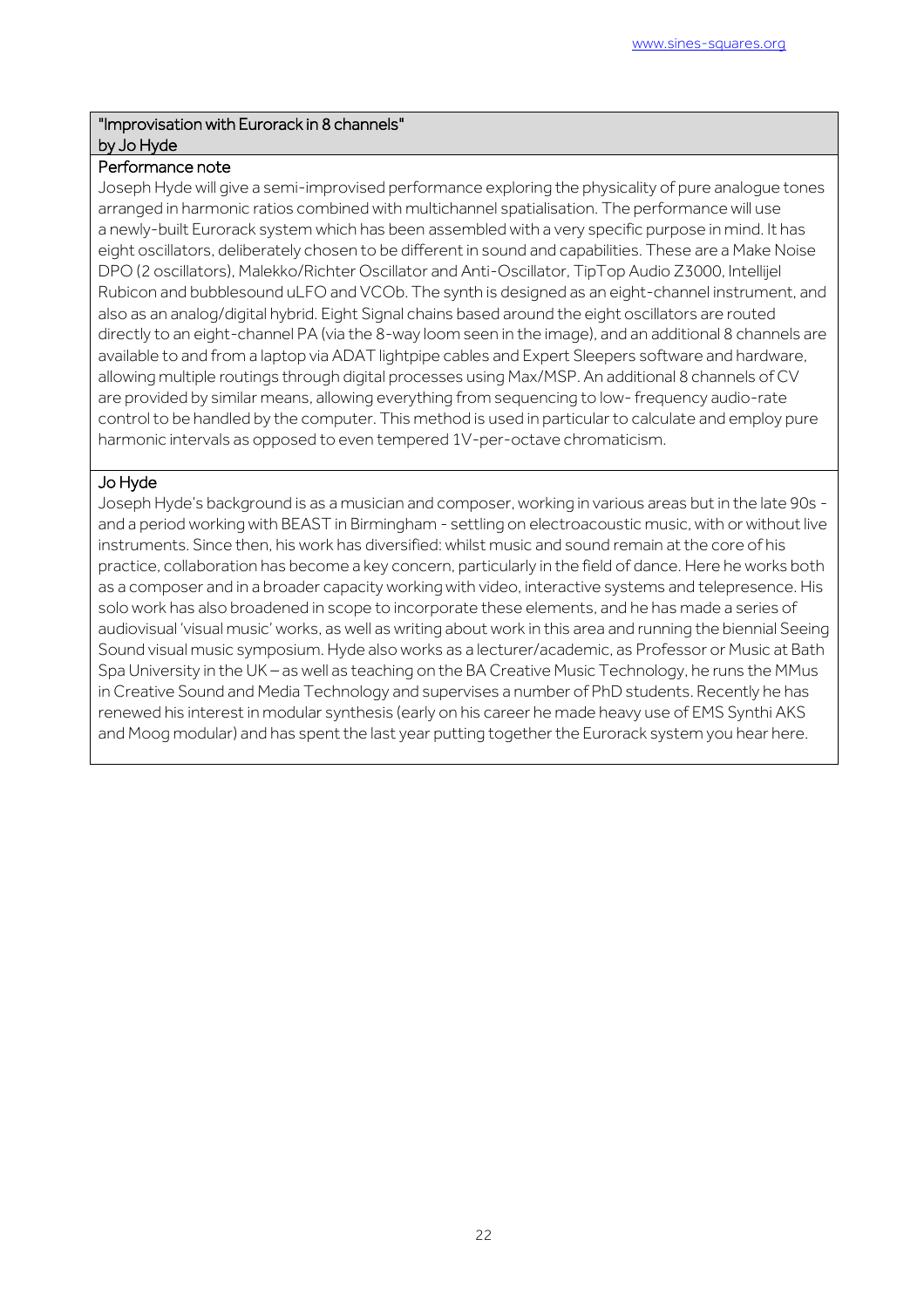## SATURDAY 25th October 2014 The Martin Harris Centre for Music and Drama

| 19.30 - 20.40 h | CONCERT TWO (Thaw)                                     |
|-----------------|--------------------------------------------------------|
|                 | Place: John Thaw Studio Theatre (Martin Harris Centre) |

| "Form Constants" - Live improvisation with a/v | Aidan Taylor / Kim Da Costa        |
|------------------------------------------------|------------------------------------|
| "Invisible Colours" 5.0 Fixed media            | Jens Hedman                        |
| "FMRL" - Fixed media                           | Jules Rawlinson                    |
| "Putney" - for live game-audio                 | Ricardo Climent (with invited VCS3 |
|                                                | performer Mark Pilkington)         |
| "Benjolin". 8 channel Fixed media              | Patrick Gunawan Hartono.           |
| "Stochastic Moods"                             | Dave Ross                          |

#### The Form Constants project by Aidan Taylor / Kim Da Costa

#### Aidan Taylor / Kim Da Costa (and the Form Constants project)

Form Constants in a relatively new project set up as a playful outlet for Aidan and Kim's shared interest in electronics, installation and performance art. Their performance setup has mostly been constructed in their home workshop using a combination of original designs and kit projects. Their current work is made up by designing open-ended compositions based on chaos theory and chaotic systems described by Edward Lorenz in his book "The Essence of Chaos". Form Constants provided performances for "From Now On" festival in Cardiff and "Supernormal" festival in Oxfordshire amongst other events this year. Kim has a background in animation and design. In her work she uses homemade video synthesisers and obsolete, broken and unwanted video hardware to generate signals and video feedback. She is largely influenced by the video art of Nam June Paik in her work and is obsessive over 3D fractals! Aidan has been working with electronic instrument design for a number of years. Lacking any education in electronics he has learned largely through reverse engineering and the anti-thesis methods of Reed Ghazala and Nic Collins. His instrument design has always been geared towards performance but he also has an interest in generative and reactive music systems. He has played music in a number of solo and collaborative projects including DIY/Hack trio Ginko and Matthew Lovett's outdoor improvising collective Field Sports / Fold Music. Today Aidan is working with modular synthesiser systems in his design and musical work and also delivers workshops and electronics kits through his micro-company ART Synthesiser.

#### "Invisible Colours" by Jens Hedman

#### Note

The sound material for this piece derives from old and new synthesizers such as Arp 2600 and Solina String Ensemble, Buchla 200e Series, EMS Synthi AKS and VCS3, Korg Mono / Polly, Kurzweil K2000, Logan, Mini Moog and Mini Moog Voyager, Nord Lead and Nord Modular, Oberheim Xpander, Roland D-50, Sequential Circuits Pro-One and Prophet 10, Serge Modular System, Sid Station, Waldorf Microwave XT, Yamaha DX7 and EX5. In this piece synthetic instruments from more than 5 decades interact to create power and a dynamic expression. The piece also explores spatiality and is composed for five speakers.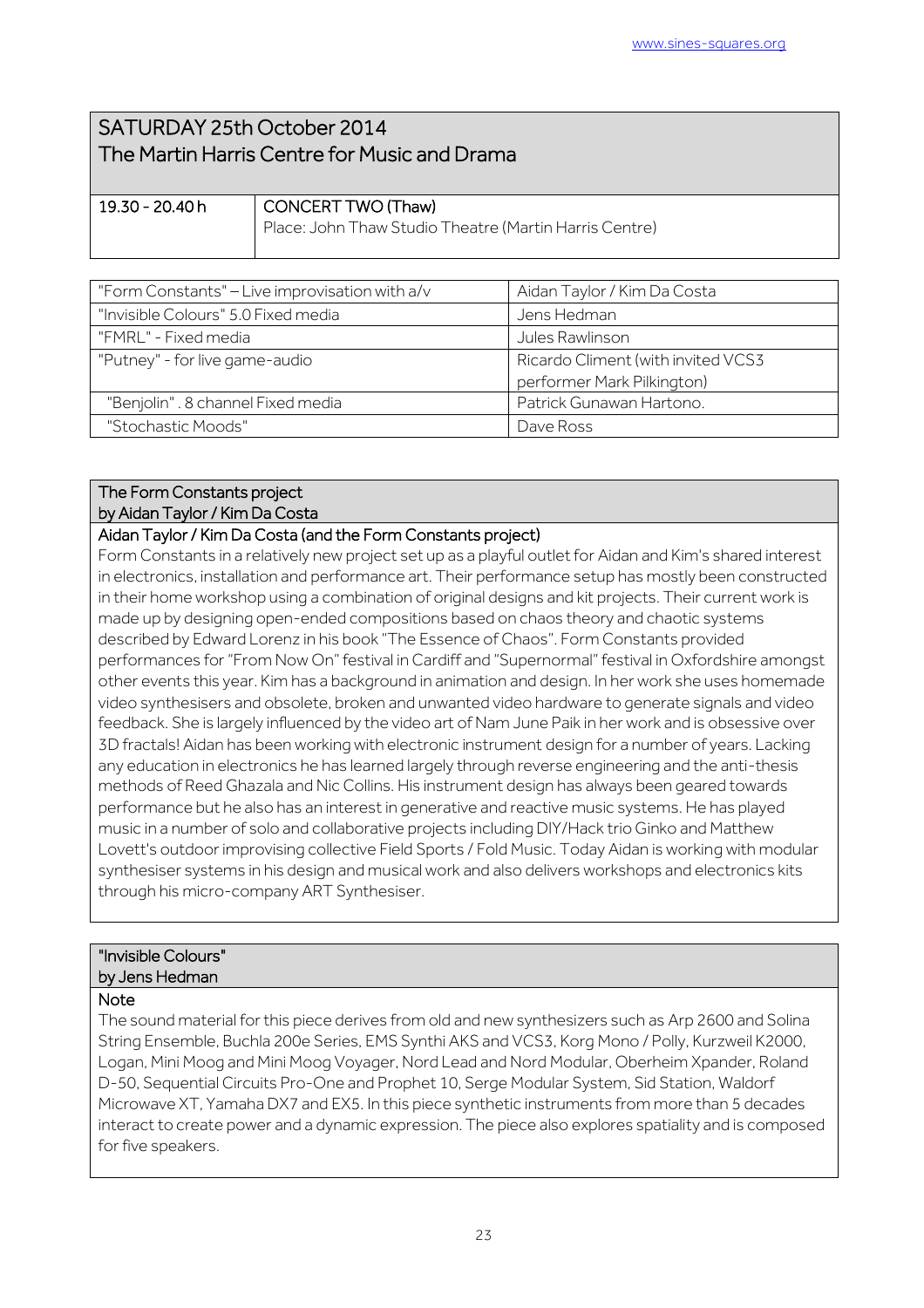#### Jens Hedman

Jens Hedman is a long time established name in Swedish electro-acoustic music. His music has been performed at festivals, concerts and on radio all over the world and has received several important prizes in international music competitions. Hedman composes both instrumental and electro-acoustic music as well as sound art. He often combines his music with other artistic expressions, collaborating with writers, visual artists, choreographers and architects. To Hedman the spatial content of music is very important and many of his works explore space and movement utilizing multi-channel techniques. He has also participated in several collaborate compositions together with other composers. He has been teaching at Elektronmusikstudion (EMS) in Stockholm for more than 20 years as well as at IDKA, Kapellsbergs music school and workshops in many countries. He was president of the Society for Electro Acoustic Music in Sweden (www.seams.se) 2001-08. Hedman studied EAM-composition at the Royal College of Music in Stockholm and sound art at Stockholm Academy of Dramatic Arts.

#### "FMRL"

#### by Jules Rawlinson

#### **Note**

FMRL is a structured improvisation of layered processes that investigates the ephemeral nature of frequency modulation coupled with feedback networks and comparators. Transient gestures and grain are shaped out of what would otherwise be a drone or broadband noise. Sonic material is generated using analogue and digital modular sources.

In the analogue domain a wide variety of variegated noise exhibiting pops, clicks, fizz, flutter, splutter and hiss is created as a result of the way that Cwejman filters (in this case in the VM-1 voice module, but also in the MMF-1) respond to high amplitude, high frequency modulation by narrow pulse waves. There are a number of 'sweet spots' in which the interaction of cutoff frequency, resonance and modulating frequency will cause the signal to cut in or out abruptly, or give a more clearly defined dystonic tone rather than broadband noise.

#### Jules Rawlinson

Dr Jules Rawlinson, Edinburgh College of Art (University of Edinburgh) Jules Rawlinson (1969, UK) designs sounds, visuals and interactions. He composes for and performs with live electronics in solo and small group settings. Performances include broadcasts on Radio 3, recitals alongside composers and technicians from IRCAM, and support slots for artists as diverse as Pole, Ben Vida and Eddie Prevost. He graduated from the University of Edinburgh's MSc Sound Design programme with Distinction in 2006, and was awarded a PhD in Composition by the University of Edinburgh in 2011. He has been working with modular synthesisers since 2000 when he bought his first Nord Modular, and began working with Max/MSP in 2001. He bought the first of his analogue modules in 2007 and his current approach includes elements of all three, investigating different facets of 'variegated noise' (Rawlinson 2011), sound that exhibits an irregular, patchy and streaked nature resembling crackling static and dead air, and transient, gestural character. His scored compositions examine musical systems from the perspective of combinatory relationships and dependencies between sound types, notation, software, and hardware, with subsystems that demonstrate environment, boundaries, structure and interconnectivity. Improvisations focus more on shaping 'biting-point' interactions into formal structures. Complementing his work with modular synthesis, Jules' research interests include developing new approaches for working with adaptable interfaces such as 3D navigators and graphics tablets for audio-visual performance and design, coupled with graphic notation and creative coding. Jules is currently investigating graffiti as graphic score or 'signature sounds'. He is a founding member of the LLEAPP network (Laboratory for Laptop and Electronic Audio Performance Practice), which has fostered an ongoing and reciprocal series of workshops and events at a number of UK institutions, and is a Teaching Fellow in Digital Media at Edinburgh College of Art (The University of Edinburgh). For more information visit http://www.pixelmechanics.com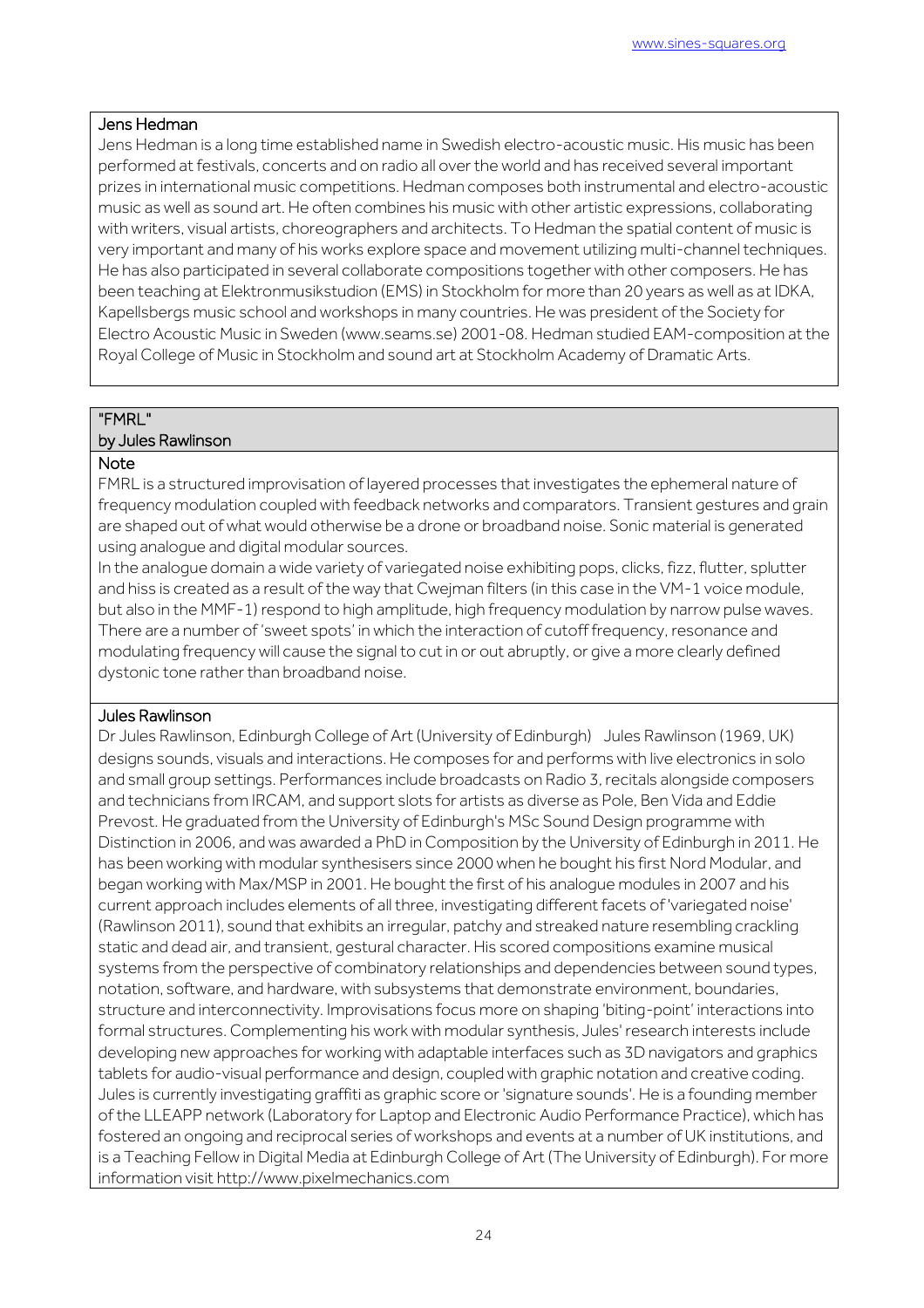#### "Putney" - for live game-audio Ricardo Climent (with invited VCS3 performer Mark Pilkington) **Note**

Putney "K" is an interactive media composition using graphics-physics-game engine technology to unfold the musical structure of the work. "K" is a potentiometer / sonic scanner retired from a classic 1969 VCS3 synthesizer, who is looking for answers to return home at Putney Bridge, London. To do so, she needs to navigate a labyrinth of synth modules (VCOs, VCFs, VCFs, LFOs) and collect components (vernier pots, VU meters, knobs, pins), electronics (PICS, capacitor, resistors) and circuit schematics. By doing so, she may earn enough compositional esteem to build a modular synth as her new home. The live performance introduces a range of uncontrolled sonic fantasies (aural paidia, as in R. Caillois's typology), organized by solving rules (ludus) as the piece progresses. The retro-like gamepad controller for Putney was specifically designed by Iain McCurdy.

#### Ricardo Climent

Ricardo Climent is Professor of Interactive Music Composition at University of Manchester, UK, where he serves as director of the NOVARS Research Centre and as head of Composition. For the last few years his research has focused on game-audio (e.g. blender, unreal engine). He employs physicsgraphics-game engines in compositional environments, using sound and 'the aural' as the primary source for navigation and exploration. Web-links: game-audio projects: game-audio.org; Collection of musical works: electro-acoustic.com; for NOVARS: www.novars.manchester.ac.uk

#### Mark Pilkington

Check bio in concert 3 below

#### "Benjolin"

#### by Patrick Gunawan Hartono. 8 channel surround

#### **Note**

Benjolin is an electroacoustic composition for eight-channel speakers in which all the sound materials used are the result of Benjolin Synthesizer designed by synthesizer pioneer Rob Hordijk. The compositional structures are basically intuitive with gradual and dramatic dynamic changes that presented by random pulses and square wave sound as what Benjolin offered. Sound spatialasation is done by using spat~ that running in MAX/msp and receiving signal from common DAW software.

#### Patrick Gunawan Hartono

Patrick Gunawan Hartono (INA/NL) is Young Indonesian Electroacoustic Composer, Sound/New Media Artist, member of Awahita Nusantara, whose art and musical interest is to use technology, and scientific approach as creativity tools. Mostly of his works tend to use the original characteristic sound of Indonesian traditional music instruments that being manipulated as a source material. The musical thought behind his works is also strongly influenced by the concept of open structure, and free improvisation of Natives Indonesian Music. His music has been performed in several venues; YCMF (Indonesia), Wocmat (Taiwan), Andong Dance Festival (South Korea) Sound Bridge Festival (KL), ZKM (DE), IRCAM (FR), Behind The Score (NL), NYCEMF (USA), etc. He currently lives in Den Haag, and studies at Codarts Rotterdam Conservatorium for new media composition and actively involved in local and international electroacoustic, and new media activity.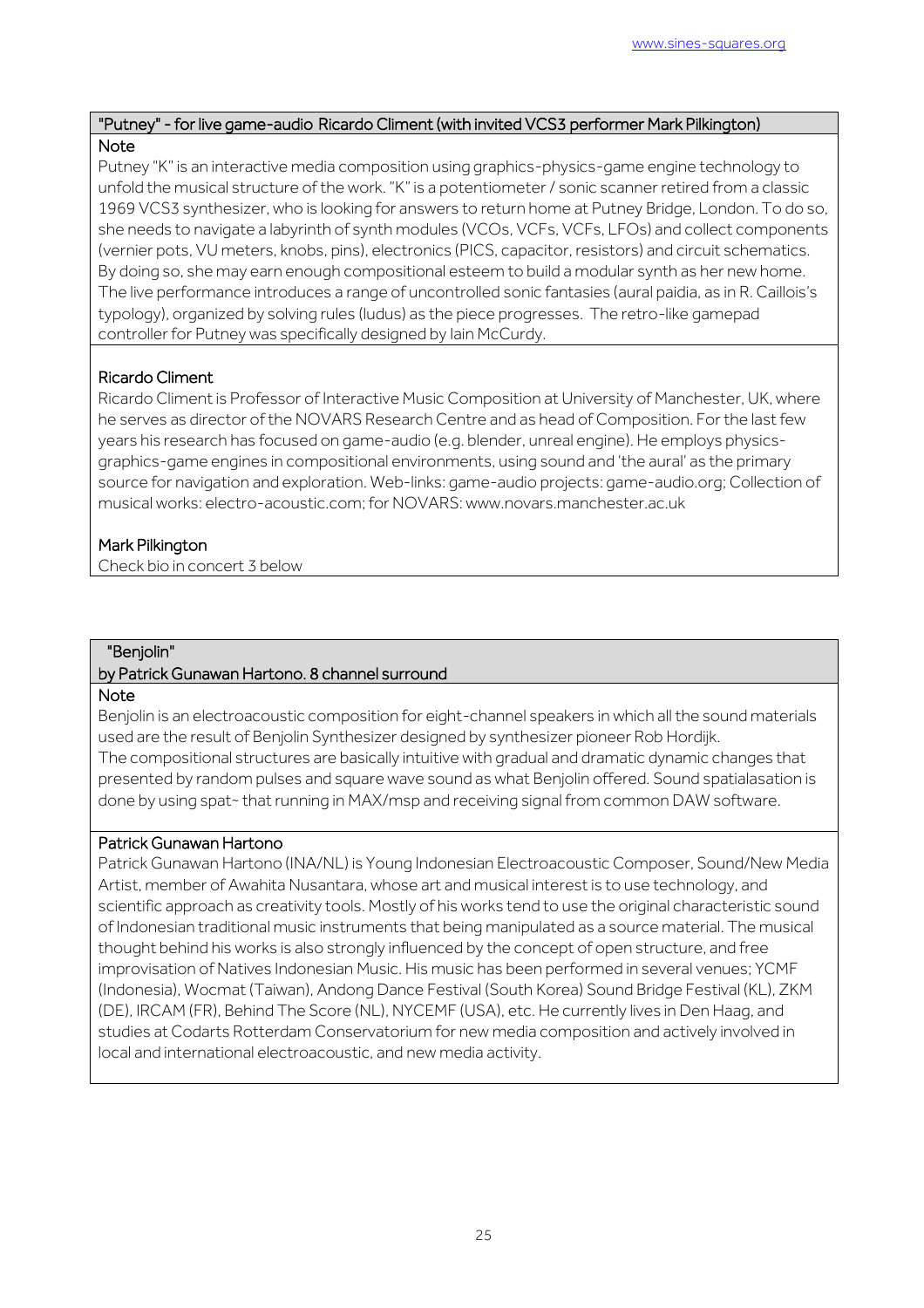#### "Stochastic Moods" by Dave Ross

#### **Note**

Stochastic Moods comprises a small suite of 'Balance Situations', determined from the distribution of Control Voltages to a unison of, voltage-receptive 'Resonant Stochastic Oscillators'. Eastern Philosophy and recently, Quantum Theory, both contend that Consciousness is a fundamental property of the Universe, rather than a material creation of the Brain. Stochastic-Electrodynamic Consciousness theory suggests, the Brain, acting as a 'Resonant Stochastic Oscillator', Modulates with an all-pervasive energised substrate with random potential, called the Zero-Point-Field, (ZPF). The ongoing Modulation causes reactions that can achieve a degree of stability, 'Balance Situations', that SED theory suggests, comprise our experience of Consciousness. Stochastic Moods attempts an analogy to the processes of Consciousness Phenomena asserted in SED theory. In the piece, Voltage itself represents the all-pervasive energised ZPF, whose random potential is ordered into audible forms by interaction/modulation with voltage-sensitive equipment, creating musical 'Balance Situations' that exhibit characteristics of both stability and infinite variety.

An analogy aimed at celebrating the richness and multi-dimensionality of Conscious Phenomena. The Conscious ear of the composer/operator becomes the final stage of the circuit, focusing emotional/intuitive and intellectual responses when constructing and modifying the ongoing Patch-Architecture. Decision- making only possible within the realms of Consciousness itself, a Consciousness, that through the act of creating Stochastic Moods, seeks to find its own equivalent in sound.

The Control Voltage source for the entire piece originates from a single 9 volt battery connected to a prototype 'Jump-Step' sequencer built by Jo Grys.

The Voltage is delineated/mixed and re-distributed through handmade and pre-fabricated circuits along with simultaneous voltage and audio responsive processing.

The piece was composed through live improvisation with the hardware, the final mixdown made live and unedited through an analogue mixer to a stand-alone digital recorder. No computer was used at any stage of the composition (except for the bounced audio file)

#### Dave Ross

Born in East London in 1967, still here! Self-taught Kit drummer - recorded/performed- Bark Psychosis, Andy Cox, Jah Wobble, Frank Chickens, Matt Deighton. Primarily in, 'Kenny Process Team', - Ben Watson describes 'as the only combo who have mastered the poly-rhythms of Trout Mask Replica'. Drumming lead me to Free Improvisation and work with adults with profound special needs, (ongoing), developing a multi-instrumental approach, -producing releases, 'Circle and the Square', from sessions in Day Centres and 'Mystery Lights/Nightflower', with Shakuhachi Maestro Clive Bell, making Wire's top 10 Improv records 2005. A Multi-Instrumental approach leads to an Electro-Acoustic one in trio 'Twinkle3', with Synthesist Richard Scott w/ Clive Bell, producing 'Let's Make a Solar System' ( ini.itu Records). Pure electronics soon dominates Composition and Ensemble Improvisation- 'Eyetones' shortlisted by the PRS for New Music Award 2010, -Pitch shifting bells and sine-tones countdown the final hour of BST, delineated by the anti-clockwise rotation of the London Eye, -a giant backwards clock plays a piece beginning / ending at the same time. Eye organisation uncooperative, entry withdrawn, but 'Radiophonic Eyetones' broadcast by Resonance FM at the designated hour 2010-13. Ensemble improvisation with electronics in 'Grutronic' (with Richard Scott) and soloists Evan Parker and Orphy Robinson, producing two albums for PSI. Analogue Synthesis causing re-evaluation of music-making and an exploration of rudimentary instrument designs, performing with Mouthbow, Trumps and Frame Drum in duo, 'The Happy Couple', with Judith Goodman, performing at Cecil Sharp House, Bath Folk Festival, South Bank, and featured on National Radio. April 2014, LP release with Clive Bell, 'Recovery Suite' (ini.itu). Homebrew modular forming a purely electronic dialogue with Shakuhachi, in a meditation on pain and medication states. The Suite to be performed Sept 19, 2014, at Museo Wolf Vostell, Spain.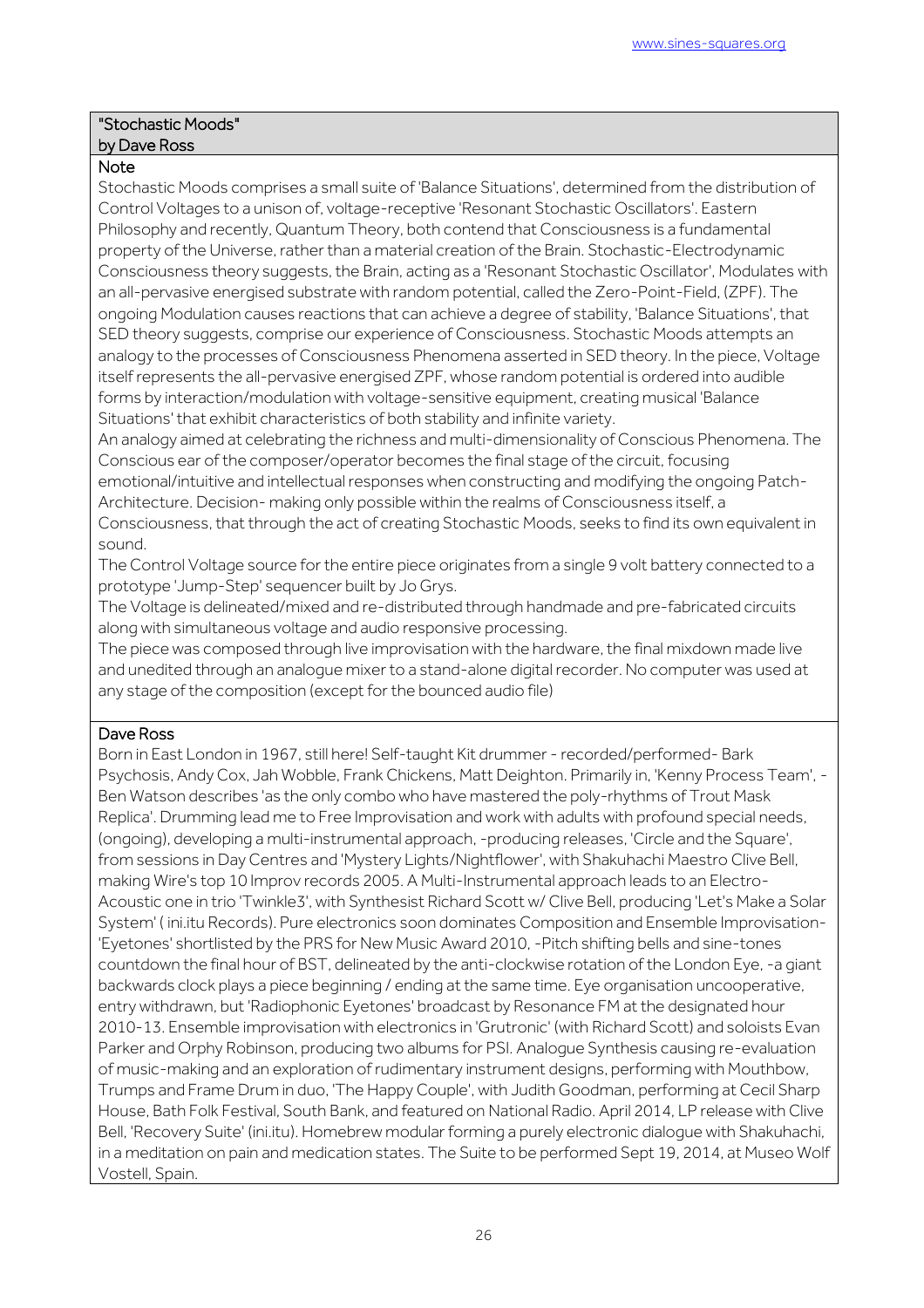## SUNDAY 26th October 2014

| 14.00 - 15.00 h | CONCERT THREE (Thaw)                                   |
|-----------------|--------------------------------------------------------|
|                 | Place: John Thaw Studio Theatre (Martin Harris Centre) |

| "Synthetic Springs". Fixed Media              | Rosalia Soria                                  |
|-----------------------------------------------|------------------------------------------------|
| "Live Improvisation"                          | Guillaume Dujat des Allimes / Tom Onky Willson |
| "Foof" 8.1 channel surround                   | Mark Pilkington                                |
| "Sines Fantasy". Fixed Media                  | Epameinodas Fassianos                          |
| "Boids". 5.1 ch. procedural-generative audio  | Ignacio Pecino                                 |
| "Tesla" Live Improvisation Analogue Synthesis | Chelsea Bruno                                  |

#### "Synthetic Springs" by Rosalia Soria. Fixed Media

#### Note

This piece is a metaphor for my favourite season in England. It portrays days in spring, sunrises and life blossoming again after the cold winter. On the other hand, sound materials were created using different real-time mass-spring state space mathematical models. In both senses, the piece is a very particular representation of synthetic springs.

#### Rosalia Soria

Rose Soria, Mexico. Born in Mexico in 1979, studied composition at the "Conservatorio de las Rosas" in Morelia Michoacán, Mexico, with Javier Álvarez Fuentes and Juan Sebastián Lach. She also completed a MSc in Electronics Engineering at Michoacán State University UMSNH in Mexico in 2010. In 2012 she received the PDS awards scholarship to study at NOVARS Research Centre at the University of Manchester, supervised by Prof. Ricardo Climent. Her research is focused on composition using State Space models used for sonification and sound design.

#### "Live Improvisation" Guillaume Dujat des Allimes / Tom Onky Willson

Guillaume Dujat des Allimes and Tom Wilson

Guillaume Dujat is a Electroacoustic Masters student at the University of Manchester interested in live electronic performance. Tom Wilson is a jazz guitarist currently studying music at the University of Salford.

https://www.facebook.com/guillaume.dujat https://www.facebook.com/guillaume.dujat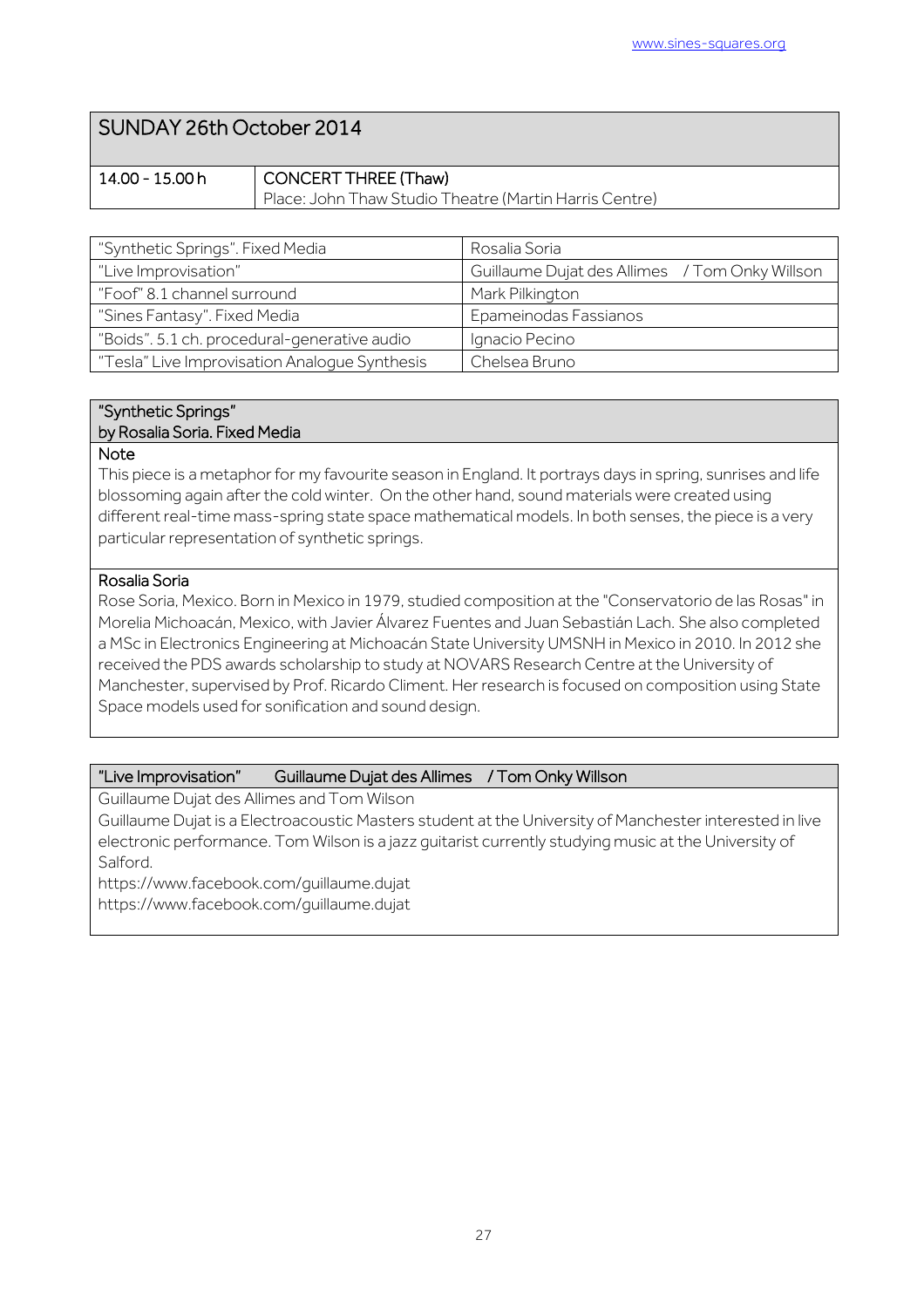#### "Foof" 8.1 channel surround by Mark Pilkington

#### **Note**

Foof 8.1 is a multi-channel fixed media composition that derives its sonic content from recordings of analogue semi-modular and modular synthesisers. The piece started life after discovering an EMS VCS3 synthesiser whilst teaching at Lancaster University 2014. This classic synthesiser adorns many of my favourite albums from the 1970's by artists such as Pink Floyd, Jean-Michel Jarre and Tangerine Dream. The rediscovery of this classic synthesiser activated an opportunity to utilize its sonic architecture. Its idiosyncratic and unpredictable way of producing sound, coupled with the visceral interface of a joystick and pinhole patch bay informed the compositional process. My compositional practice is often concerned with initiating processes to uncover and undo the boundaries of electronic sonic devices. The modular approach is ideally suited to the coupling a whole host of elements, practices and relationships that at first make no sense, but which can be sensed; that is, there are aspects of modular synthesis that do not function primarily through signification, or whose contribution to the listening experience is not exhausted by the concept of signification. Improvisations where captured that retained the inherent characteristics of the synthesiser. Recorded onto tape cassette machine, a Zoom H4 and DAW computer added further transformations (for example, the use of analogue tape compression and saturation). Many of the sounds were reprocessed via the external signal input of the VCS3, and a Korg MS 20, controlling oscillators, filters and envelopes. The tactility of the interface allowed to elicit the exploration new audio territories. Sounds were continuously shaped to coalesce into morphological profiles revealing musical features; various textures, harmonic and in-harmonic clusters and gestural profiles. Spatial characteristics were further enhanced using an eight channel speaker system. The piece was realised at Thought Universe Studio, Manchester and an 8 channel studio at LICA, Lancaster University 2014. Weblink: http://markpilkington.org.uk/project/foof/

#### Mark Pilkington

Mark Pilkington is a performer and composer of electronic and electroacoustic music. Interested in fusing together audio/visual structures that can be manipulated from a score or improvised in realtime thus presenting performances that question traditional concepts of art, music and technology. He works in the areas of screened works, recordings, installation and live performance. Currently a PhD candidate at the University of Manchester (UK). Graduated with an MA in electroacoustic composition from the University of Huddersfield in the UK 2004. He has completed the Summer Intensive Electroacoustic Workshop at the Centre de Création Musicale Iannis Xenakis (CCMIX) in Paris, France 2005 and presented a paper 'Audio/Visual' composition at the BETA conference at FACT Liverpool 2005. Mark also runs his own audio/visual label called 'TUM' - www.thought-universe.co.uk. As the recording artist Thought Universe Mark performs electronic music - Skam (UK), Sonic World Service (UK), Mainline (DK), DalRiada (UK) and Recordcamp (USA) have released his music. He has performed in the UK, Europe and the USA. With live and recorded radio broadcasts around Europe via the EBU.Currently he is a lecturer /educator on the BA Music Production at Futureworks/UCLAN, Manchester. Sound Designer for various computer games companies. In 2013 he completed a PhD in Composition at the NOVARS Research Centre, the University of Manchester under the supervision of Prof Ricardo Climent and Prof David Berezan.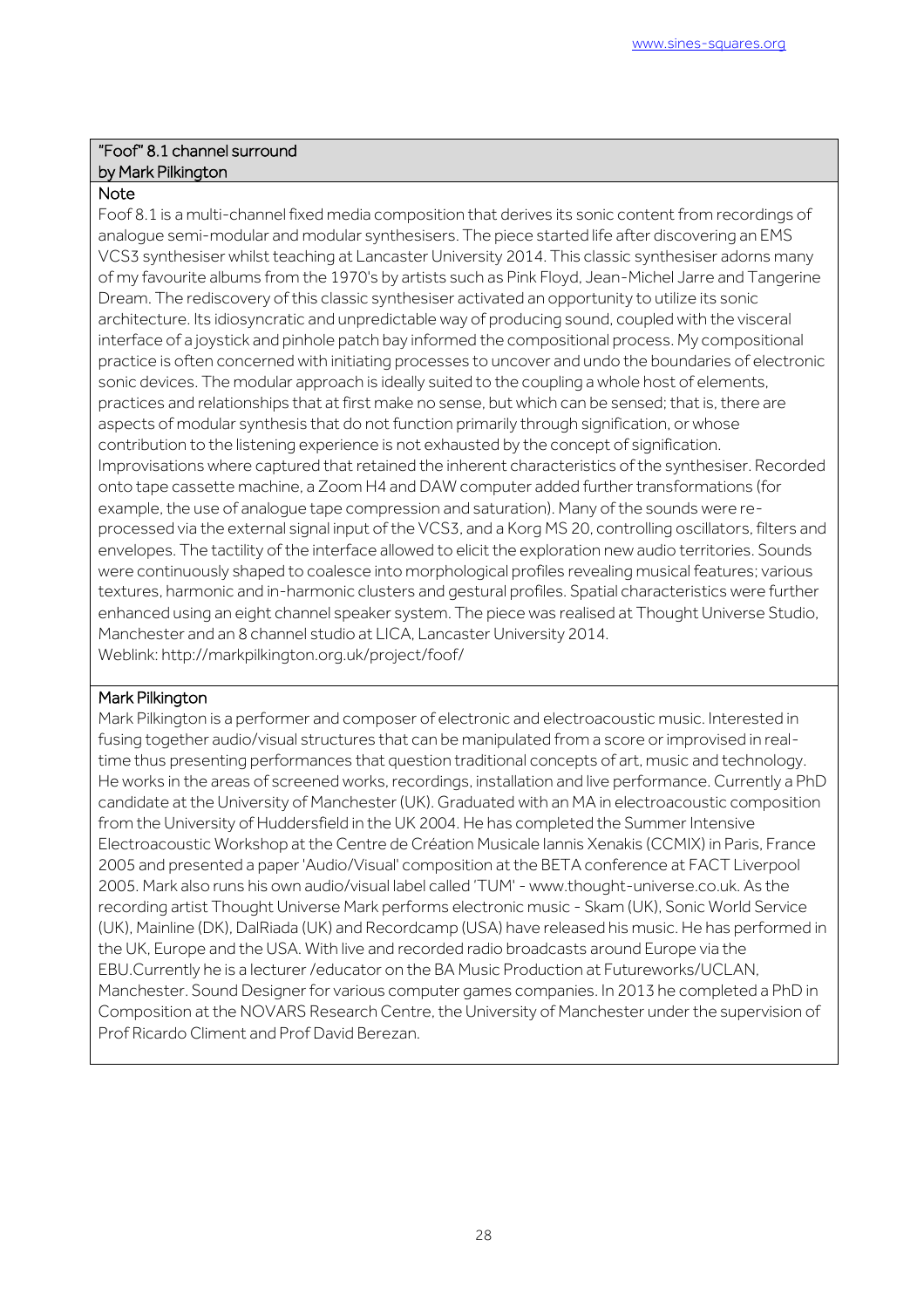#### "Sines Fantasy". Fixed Media by Epameinodas Fassianos

#### **Note**

My compositional methods for the first part of the work (3m 30sec) involve the used of sine waves of different frequencies transformed via specific filters to provide alternative textural forms to the primary cell-like sounds. This includes recursive bouncing and re-filtering until new sonic entities are formed. The second part focuses on the use of time-stretching algorithms applied onto the prior results, so that materials become smoother and more abstract in nature as the piece progresses.

#### Epameinodas Fassianos

Originating from Greece, I attended both the University of York (MA in Music Technology) and the University of Sussex (MA in Composition for Media and Film and MPhil in Musical Composition). My BA in Greece was in Informatics and Computer Technology while my true passion was classic piano. I obtained my Piano Diploma in 2003 with Professor Dimitris Toufexis. In parallel, I obtained the Diplomas in Harmony, Counterpoint and Fugue respectively. Experimental and non-experimental films have always been a huge part of my life. It's amazing how films can transport people to a magical world. I've created an experimental film "Antithesis" and composed the film score. In addition, my Major Project for the MA in Composition was to rescore "Koyaanisqatsi", a film by Geoffrey Reggio (original music by Philip Glass). Moreover, I have a continuous interest in scoring Stan Brakhage's experimental films. I truly believe in film music as a collaborative art and I am fascinated by the effects music can have on a film. My scores are musically rooted, regardless of the techniques or media employed. My influences include Ennio Morricone, Michael Nyman and Vangelis. Despite being a classically trained pianist, my main focus has been computer composing. I enjoy writing in different styles, either for live instruments or using the computer as my main compositional tool. During my studies in the UK, I was introduced to contemporary compositional techniques and their development. That was in fact a big part of my MPhil work. The guidance of Professor Martin Butler (University of Sussex), Dr. Ed Hughes (University of Sussex), Professor Tony Myatt (University of Surrey) and Dr. Andy Hunt (University of York) was valuable and essential.

#### "Boids". 5.1 ch. procedural-generative audio by Ignacio Pecino

#### **Note**

Electroacoustic composition based on a "flocking behaviour" algorithm (boids) for real-time procedural sound and generative music. Timbre, gesture and spatialization emerge from the sonification of spatial and kinematic data in a 3D virtual environment (Unity3D+SuperCollider). The piece explores the possible states of the system in terms of spectral density/distribution, harmonicity, entropy (orderdisorder) and other physical properties and interactions (e.g. collisions, velocities, etc.)

#### Ignacio Pecino

Originally from Málaga (Spain), where he completed his BMus degree in Music Composition and developed a professional career as a sound engineer. His interests range from technical and fundamental aspects of interactive media and procedural audio to cybernetics, simulism and perceptual organisation. All these disciplines are explored in the context of virtual 3D environments, with an emphasis on generative/emergent systems as non-conventional musical instruments for EA composition. Currently, Ignacio is a Ph.D. candidate at NOVARS Research Centre after completing a Master with Distinction on Electroacoustic Music Composition.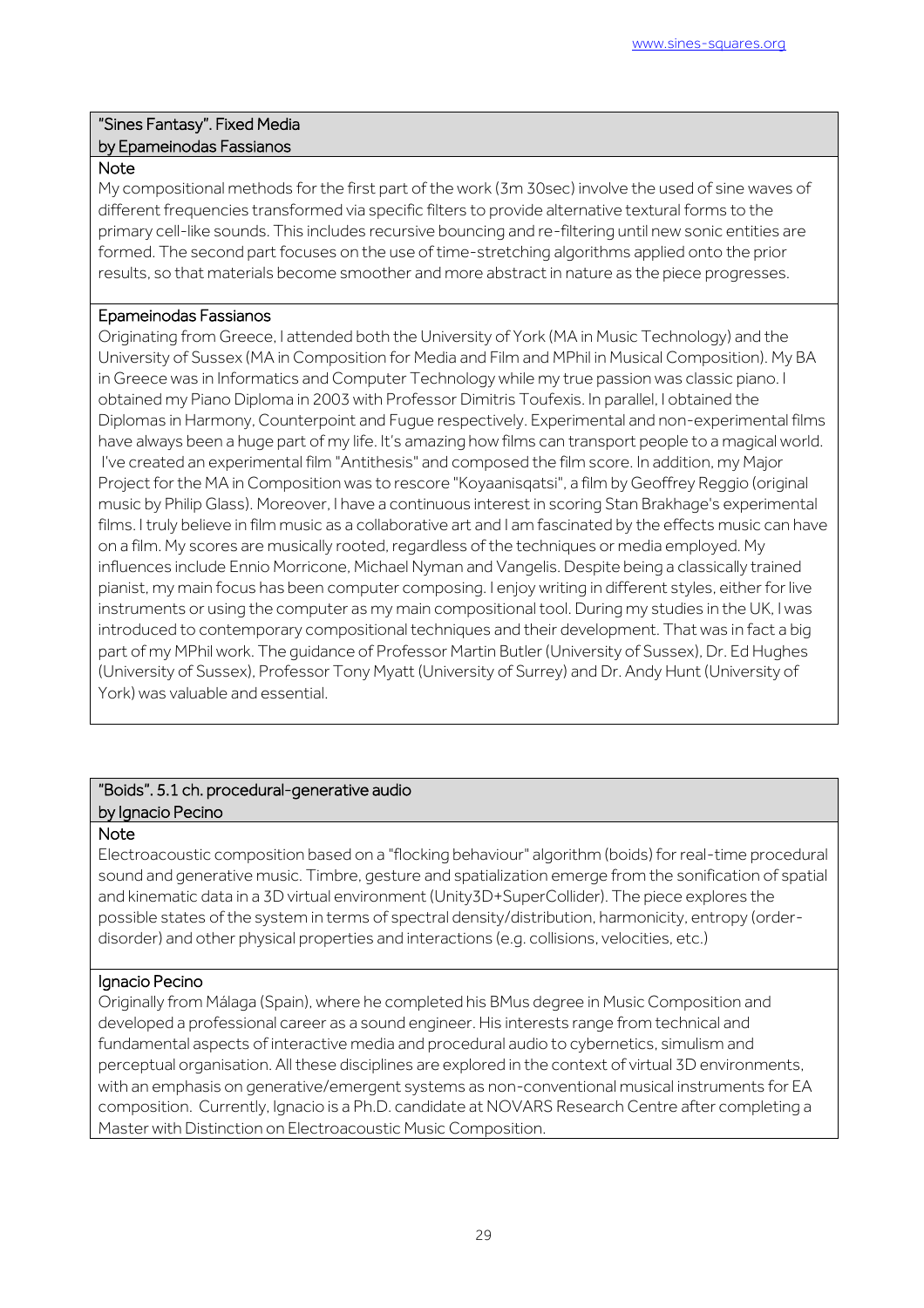#### "Tesla" Live Improvisation Analogue Synthesis by Chelsea Bruno

#### **Note**

This composition focuses entirely around the recordings of the modular synthesizer, involving the important element of live improvisation of patching that coincides. The live improvisation over the recording allows a unique experience of the music for the listeners. Live patching in conjunction with the recording demonstrates how the sounds can interact in a live performance setting. This piece focuses on the harmonizing and gradual tuning and timing of the three different oscillator modules and the triggering and filtering of the noise source. The modules in my system harmonize in an interesting way and are very sensitive to cable touch and tuning. I use the computer to record the live improvised set and to apply various effects such as delay, reverb and EQ. I am a modular researcher, enthusiast and fanatic so I believe this conference would be a great place for my live performance. My modular synthesizer, consisting of one row only, shows the capabilities of a select amount of modules. I have only been working with my modular for a little more than a year so I am still learning about it every time I play it, and that is what makes it so much fun for me. I love getting together with other modular enthusiasts to discuss the possibilities of patching. I also aim to develop a design for a new module in my research. I will be bringing my computer, my Motu audio interface and my Eurorack which consists of the following modules: Pittsburgh audiomixer, Doepfer A-131-1 Dual VCA and A-121 Multimode filter, 4MS PEG and Rotating Clock Divider, Malekko Borg fiter, Steady State Fate Quantum Rainbow noise source, a dual cross VCO, STG .COM suboctave generator, Pittsburgh Oscillator, and the Richter Anti-oscillator by Malekko Heavy Industry.

#### Chelsea Bruno (aka Eden Grey)

Electronic musician and pianist Chelsea Bruno has been composing and releasing music under the artist alias Eden Grey for several years. Her father is a piano technician and musician, which inspired her to compose and pursue a career in music with a growing interest about the mechanisms and technical workings of the piano. Seven years of lessons in classical piano had a major outcome on her aesthetic. First composing songs on the piano in her teenage years, acquiring a MIDI keyboard allowed her to begin recording electronic music in Ableton Live. She pursued an undergraduate degree at the University of Miami in visual art, poetry, and literature, attending electronic music seminar classes as electives and a semester of study abroad at the University of Leicester in 2008. She began giving live performances with her computer in 2007 and began her venture into the world of analog in 2013 when her father gave her a Moog synthesizer as an early graduation gift. Having earned her Masters' degree in music technology at Florida International University, her thesis focused on the history of the vocoder, programming phase vocoders in Max/MSP, the concept of Deep Listening and the affect of music on the mind, the basics of modular synthesis, and composing with selected Buddhist chants and recordings of modular drones. She won the Presidents' Innovation Award to attend the National Association of Music Merchants (NAMM) convention in Anaheim, California, where she first learned about the Eurorack format of modular synthesis. She then further pursued her interest in the field by doing her graduate internship at 4ms Company in the summer of 2013. There, she began building her Eurorack under the instruction and supervision of inventor and founder, Dann Green. She is now on the music composition PhD course at Royal Holloway, University of London.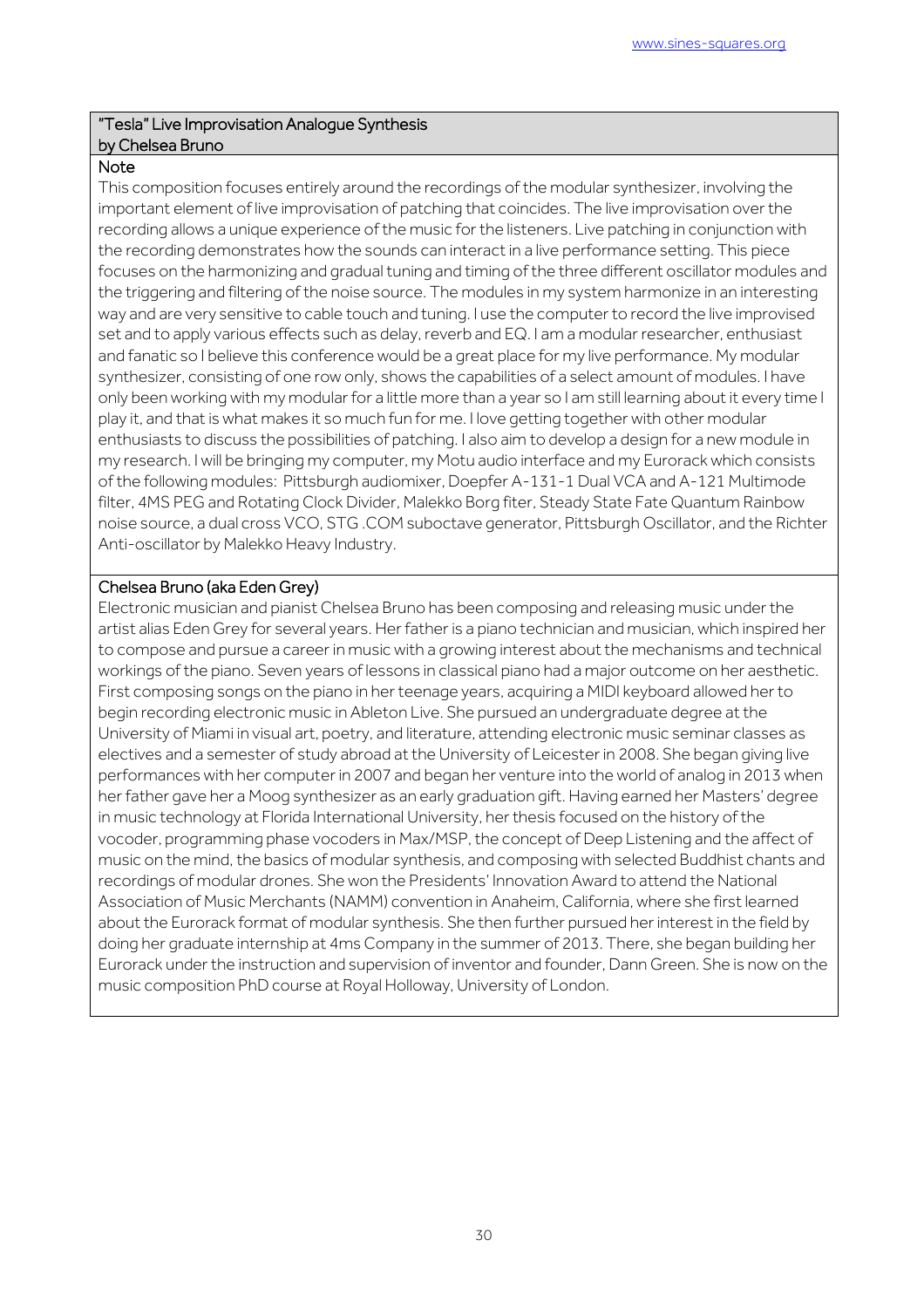## SUNDAY 26th October 2014 ISLINGTON MILL STUDIOS, Salford

| Ongoing         | <b>Islington Mill Gallery - Installation</b>                                    |
|-----------------|---------------------------------------------------------------------------------|
| 24-26 October   | Tintin Patrone, Nils Knott, Daniel van Eendenburg and the Krachkisten Orchestra |
|                 |                                                                                 |
| 11:00 - 15:00 h | Tom Bugs of Bugbrand WORKSHOP (II)                                              |
|                 |                                                                                 |
| 14:00 - 17:00 h | Sines & Squares Modular Lounge                                                  |
|                 |                                                                                 |
| 17.00 - 17.30 h | Patchbay Session by Finlay Shakespeare (Yoga Room)                              |
|                 |                                                                                 |
| 17:30 - 19:15 h | Masterclass by Rob Hordijk (Yoga Room)                                          |
|                 |                                                                                 |
| 19:30 - 20:00 h | Islington Mill Gallery Performance by Krachkisten Orchestra                     |
|                 | with Tintin Patrone, Nils Knott and Daniel van Eendenburg                       |
|                 |                                                                                 |
| 20.00 h         | Raffle Draw (analogue kits, music and more) -                                   |
|                 |                                                                                 |
| 20.05h          | Evening CLOSING CONCERT, Islington Mill Club                                    |
|                 | Manoli Moriaty / Melanie O'Dubhshlaine/Dan_P. (Buchla 200 modular system)       |
|                 |                                                                                 |

#### Islington Mill Gallery – Installation (ongoing) 19:30 -20:00 h Performance

Tintin Patrone, Nils Knott, Daniel van Eendenburg and the Krachkisten Orchestra

#### **Note**

See Friday 24 programme note

#### 11:00 -15:00 h

Tom Bugs of Bugbrand WORKSHOP (II)

**Note** 

See info for this event above: Saturday 24<sup>th</sup> October 2014 WORKSHOP (I)

#### 17.00 - 17.30 h Patchbay Session by Finlay Shakespeare (Yoga Room)

#### Paper Abstract

Voltage controlled filters are an important facet of synthesizer design, and therefore electronic music in general. The topologies used to allow a filter's cut-off frequency to be controlled by an external voltage will alter how a core filter topology will sound. Distortions and other non-linearities are usually added into the filter's audio path in making the cut-off frequency voltage controllable. A selection of discrete voltage control topologies are chosen, discussed and finally examined via the Audio Precision 2700 audio test system. Comparisons are then made between filters, highlighting which voltage control element possesses certain musical and acoustic properties.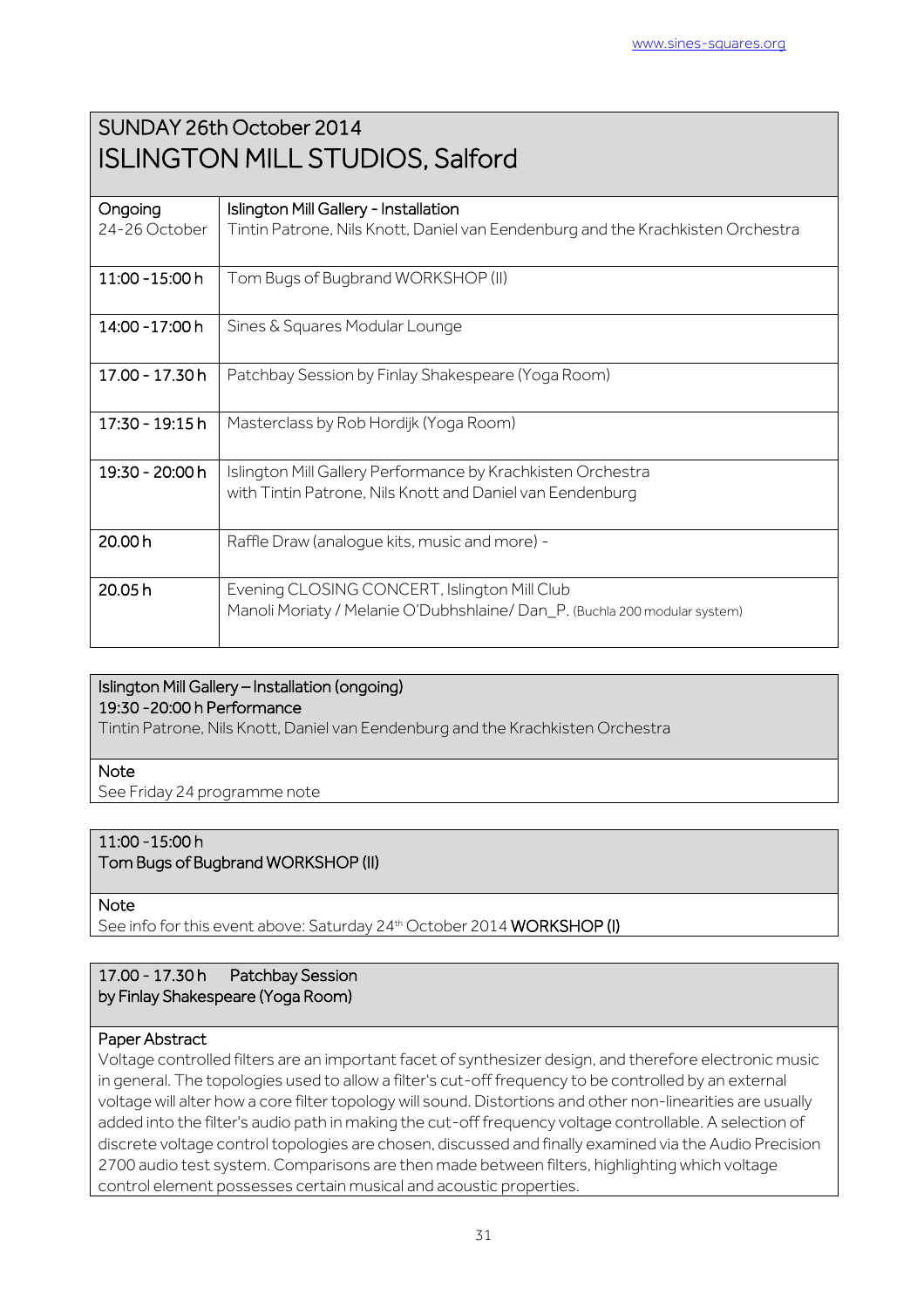#### Finlay Shakespeare (Future Sound Systems)

Finlay Shakespeare has been working with hardware modular synthesizers since 2005, when he began working under the name Future Sound Systems. He produced small runs of modular synthesis equipment and circuit bent instruments, until moving to primarily Eurorack designs around 2009. In Future Sound Systems designs, Finlay aims to tackle familiar synthesis ideas and practices at new and unique angles. For example, designing open-ended sequencers where any step can practically be used to modulate any patchable parameter, or modified beforehand. His filter design within the Spectral Devastator module is also one of a kind, and does not clone any pre-existing synthesizer filter. Finlay Shakespeare also writes and records his own electronic music, often employing his own-built synthesis equipment, as Future Image. Finlay recently graduated from the Tonmeister course at the Institute of Sound Recording, Surrey, and is very keen to continue pursuing sonic innovation within the field of sound synthesis.

#### 17:30 -19:15 h Masterclass by Rob Hordijk (Yoga Room)

#### Masterclass about Hordijk Systems

#### Rob Hordijk

Rob Hordijk (The Hague, The Netherlands). One of the most most creative designers in modular syntheis today, Rob specializes in hand-build analog electronic instruments including his Hordijk modular system and standalone boxes somewhere between musical instruments and objets d'art. An example of an instrument designed by Rob is the Blippoo Box, an audio sound generator that operates according to the principles of chaos theory. Rob has been teaching, lecturing and conducting workshops since 1983 at a number of institutes in The Netherlands, and occasionally in other places on this planet

#### 20.00 h Raffle Draw (analogue kits, music and more)

#### Sines and Squares Raffle

#### Ticket Price: £3 per ticket or 4 for £10.

Tickets to be sold at the Martin Harris Centre on Saturday 25th October 2014 and at the Islington Mill Studios on Friday 24th and Sunday 26th of October.

Raffle draw: to take place on Sunday 26th at 20:00 h at the Islington Mill.

Winners (numbers) and allocated Prizes: will be published on the sines-squares.org website Prizes included in the raffle:

Moog Music Werkstatt 01 synthesizer kit,

KOMA Elektronik FT201 Analog filter 10 step sequencer,

Expert Sleepers' Disting multifunction module

Frequency Central Waverunner LFO

Korg littleBits Synth kit http://littlebits.cc/kits/synth-kit

 plus modules and other donations (TBA) from Thonk, Analogue Systems, Future Sound Systems, Analogue Solutions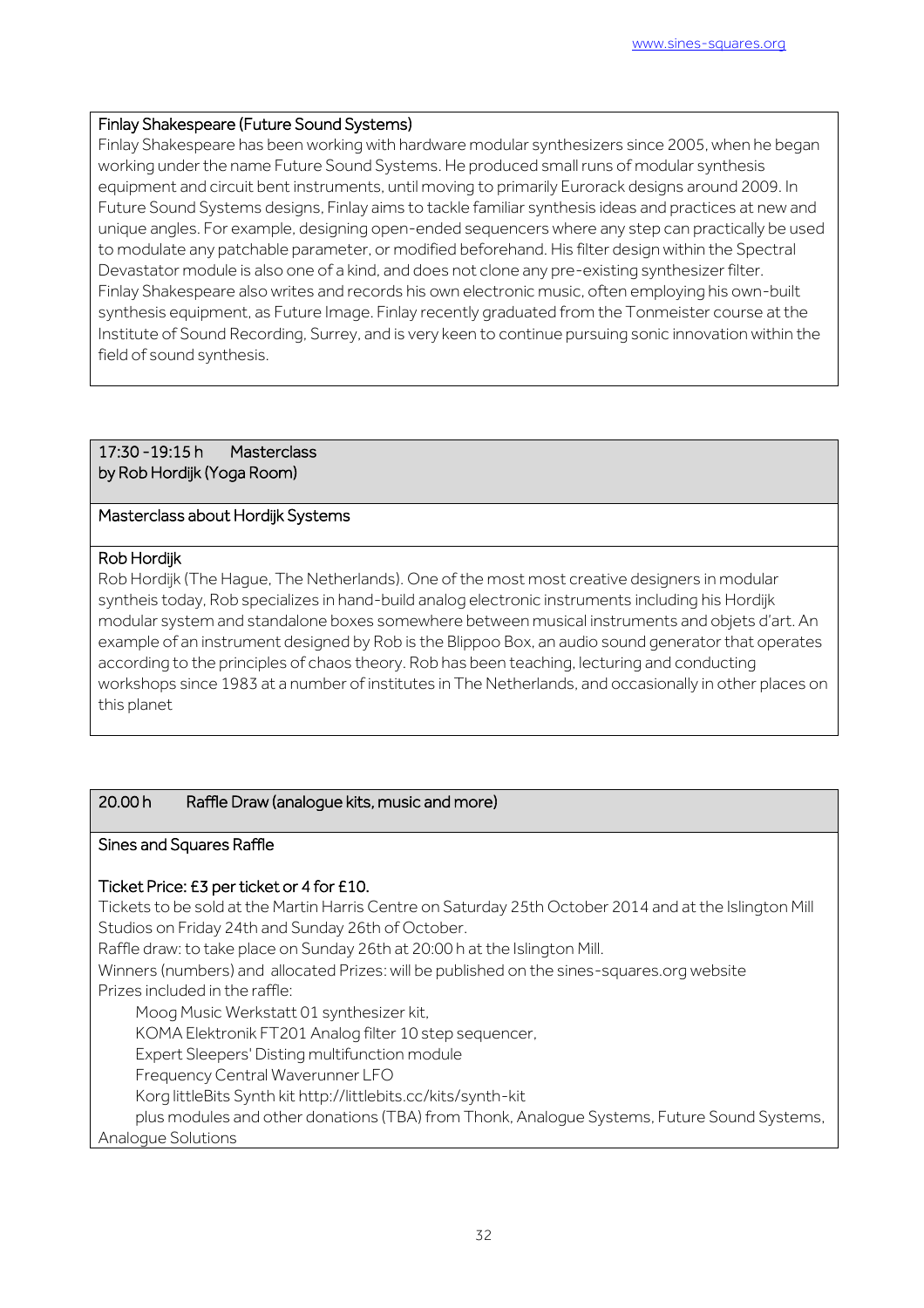## SUNDAY 26th October 2014 ISLINGTON MILL STUDIOS, Salford

20.05 h Evening CLOSING CONCERT, Islington Mill Club Manoli Moriaty / Melanie O'Dubhshlaine/ Dan P. (Buchla 200 modular system) 

| "Unsound Connections"         | Manoli Moriaty        |
|-------------------------------|-----------------------|
| "The Deformed Vowels" project | Melanie O'Dubhshlaine |
| "Disposable Sound" project    | Dan P                 |
| "Live Improvisation"          | Dirch Blewn           |

#### Unsound Connections by Manoli Moriaty

#### Note

Unsound Connections is a developing performance by Manoli Moriaty, involving analogue feedback systems and digital processing. Several mixing desks are interconnected in a manner representing a primitive modular system, with the mixer's preamplifiers forced to produce crude feedback tones. The tones generated by the archaic oscillators are fed into digital sound processors, with their parameters paired with gestural devices attached to the performer's limbs. During the improvised performance, the feedback tones are manipulated by the performer's motion and voice modulations on the digital processors, with the resulting sonic output made of thunderous sub-frequencies, dreamy ambient soundscapes, and noise occurring within the mixer's abused circuitry.

#### Manoli Moriaty

Manoli Moriaty is a composer, noise artist, and researcher at the University of Salford. His current practice explores themes of interdisciplinarity, collaboration, and indeterminism, with the themes manifesting through data sonification, misuse of technology, and unlikely pairings of beings and machines. His work ranges a wide spectrum of cross-disciplinary performances, generative sound installations, DIY noise systems, and multi-spatial acousmatic compositions. An Athens-born adoptee of Manchester since the late 1990s, Manoli's early musical inclination gravitated towards the emerging rave culture. While studying architecture at the University of Huddersfield, he became involved with the local rave scene. Paired with techno soundsystems, he travelled and performed at clubs, squats, and festivals across the North West and as far as Eastern Europe. During his studies of Popular Music & Recording at the University of Salford, he went on to establish two of Manchester's most popular dance music events, Illuminaughty and Hit n' Run, where he hosted and performed alongside world renowned artists under the moniquer "H Said". His passage into sound art practices came about during postgraduate studies of electroacoustic composition under Craig Vear and Stephen Davismoon, where he developed works that were presented at international music festivals and academic conferences, with performances at MediaCityUK, the New York Electroacoustic Music Festival, ICMC, and the Ionian Academy. More recently, Manoli was awarded a full PhD scholarship by the University of Salford towards researching collaborative performance. He is a member of the Hellenic Electroacoustic Music Composers Association (HELMCA), and the founder and co-curator of the sound art collective Metanast, with their non-profit concert series supported by Sound and Music. http://manolimoriaty.wordpress.com/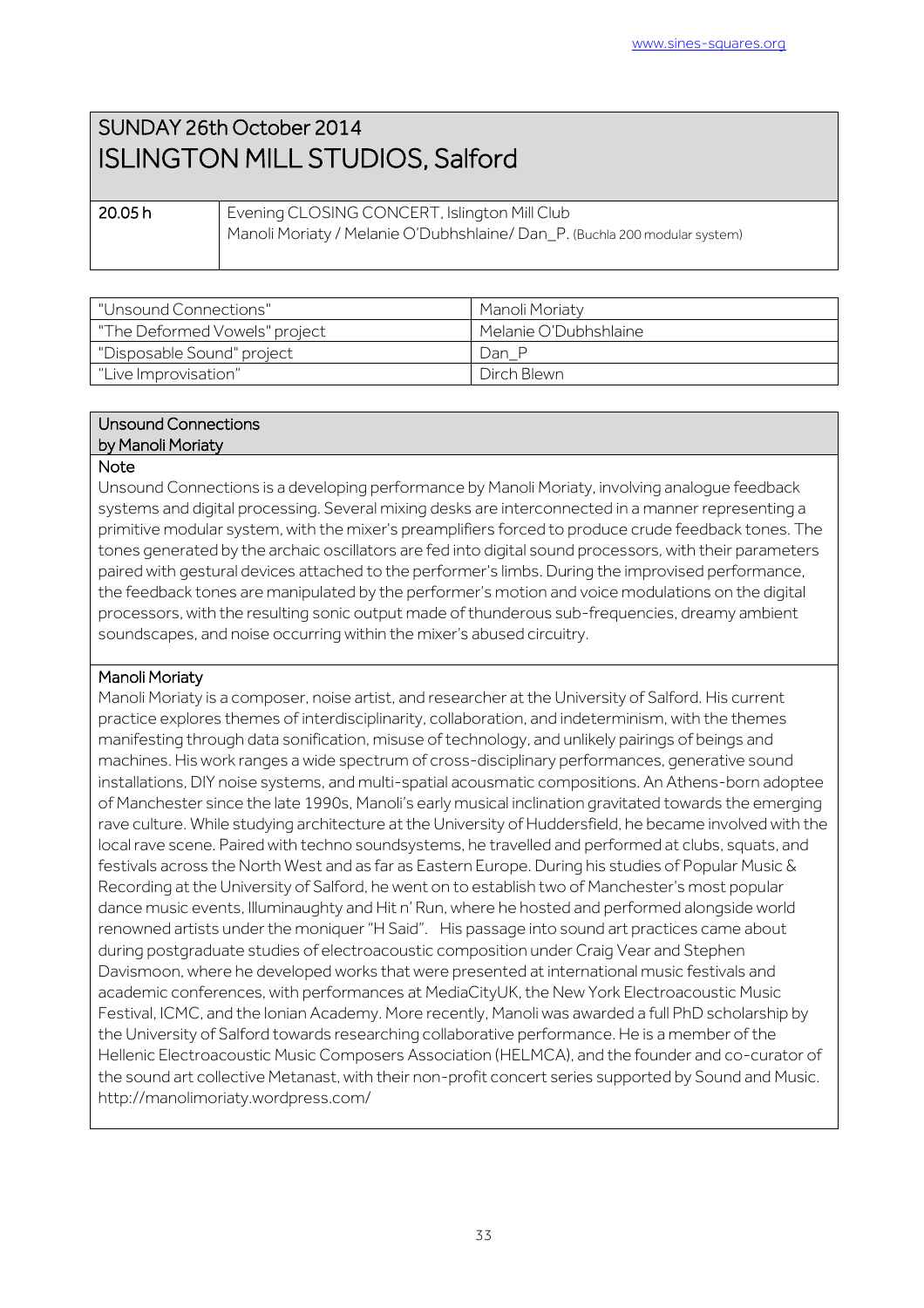#### "The Deformed Vowels" project by Melanie O'Dubhshlaine

#### **Note**

The Deformed Vowels Project. This work was produced utilising the composers speaking voice fed through and synthesized by a Korg MS20 emulator. The resultant sounds are then used as the basis of an improvisation with the composer playing an Evolver module synth using an EWI midi breath controller. Featuring accompaniment from Philip Todd on Korg Wavedrum.

Whereas synthesizers in music are regularly used as artificial extensions of the capacities of other musical instruments, I am interested in electronic extensions of the capacity of the human voice. Not the pitched clairity of the performative singing voice, but the staccato rhythms and microtonal changes in pitch of the talking voice. But a talking voice which has been synthesized into abstraction and stripped of communicative utilitarianism. Listening to voices in a language you don't understand or the mutated alien voices which jump out from under layers of shortwave radio static, devoid of meaning, content or signification.

For source material, I used myself attempting to form Dutch vowel sounds. I like how in languagelearning one experiments with forming the mouth into strange and unnatural shapes. I add improvisations on Electronic Wind Instrument because it seems to embody the whole process in reverse - blowing into an instrument gives form to something as seemingly insubstantial as breath, whereas the synthesized voices are a denial of form and context. The wavedrum accompaniment adds its own form of synthesized punctuation to the process.

#### Melanie O'Dubhshlaine

Melanie O'Dubhshlaine is an artist and musician based in Leeds, West Yorkshire. In a fifteen year musical career ) she has performed and composed music based in the noise, improvised, experimental and psychedelic rock genres. As a member of Ashtray Navigations she has appeared at All Tomorrow's Parties (Nightmare Before Christmas, curated by Thurston Moore), Music Lover's Field Companion in Gateshead, Incubate in Tilburg, Netherlands, Swn Festival in Cardiff and Sotto Voce at Cafe Oto, London, also touring the UK, Europe and USA. Her solo work takes the form of two projects; Melanie O'Dubhshlaine concentrates on electronic composition, whilst Ocelocelot is centred in the noise genre. Her background in visual arts leads her to introduce visual elements into her performances. An overriding theme of her work is using unusual instrumentation to extend human expressive capabilities and give voice to previously unheard sounds. She has collaborated with other artists including Neil Campbell, Ashtray Navigations, Part Wild Horses Mane On Both Sides, Bridget Hayden, Uton, John Moloney (Sunburned Hand of the Man) and MV & EE. melanieodubhshlaine.wordpress.com

#### "Disposable Sound" project by Dan\_P

#### Note

"Dan\_P is coming down from the hills for a rare performance of his "Disposable Sound" project. He will be playing an improvised piece using a Buchla 200 Modular Synthesizer. Comprised of a Buchla 208 together with other 200 series clones and third party Buchla style modules. The Buchla is fed into the Gotharman Little Deformer adding digital glitch and bit crushing giving contrast to the warm analogue tones of the Buchla 200.

#### Dan P

Dan P has been a percussionist all of his life so it is no surprise that the piece will contain rhythmic and percussive sections. Sound is explored and riffs that emerge are played with and playfully developed. Counter timed twisted pastiche acid lines will emerge briefly before being ripped into experimental soundscapes."

http://danp.bandcamp.com/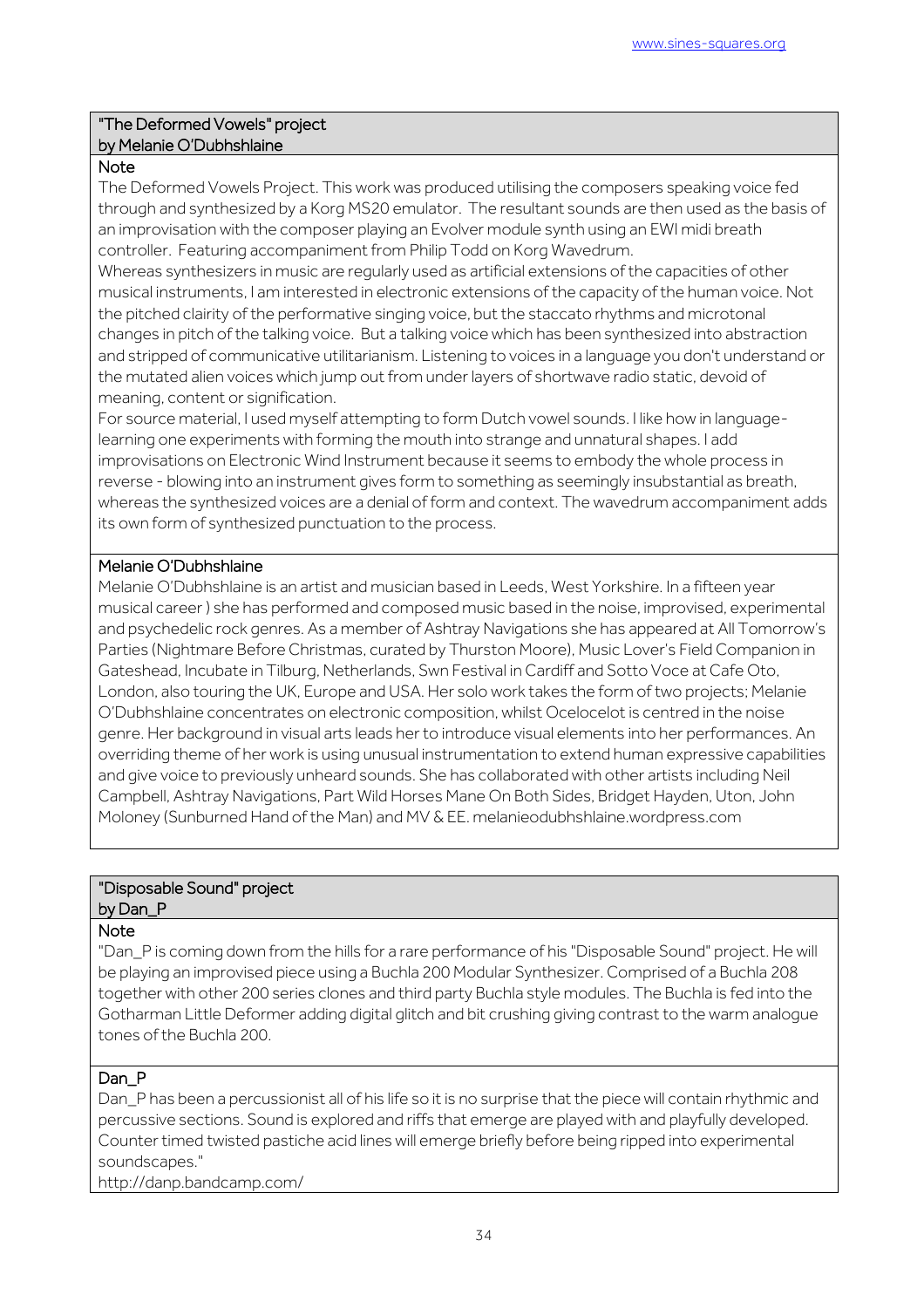#### "Live Improvisation" by Dirch Blewn

dirch blewn (Game of Life Label) resides in the playful, the exploration. with no formal musical training due to an over enthusiastic elder sister on clarinet he has adopted a focused, experimental approach using bent electronics, homemade devices, ciat lonbarde instruments, 1/4' tape manipulations, effects pedals and mastering onto compact cassette.

He performs with a variety of mysterious electronic instruments including Plumbutter, Roolz Gewei, Cocoquantus, Tetrax, Sidrassi & Shynth made by from Ciat-Lonbarde http://www.ciat-lonbarde.net/

https://www.youtube.com/watch?v=AtEXojIY4gw

<http://dirchblewn.bandcamp.com/>

## FESTIVAL SPONSORS AND SUPPORTERS

THONK

Islington Mill Studios

University of Manchester

Analogue Solutions

Expert Sleepers

Bugbrand

Basic Electricity

Open Circuit

Frequency Central

KOMA Elektronik

Moog Music

Source Distribution Analogue Systems

Korg littleBits

NOVARS Research Centre and the department of Music (University of Manchester)



NOVARS RESEARCH CENTRE Featuring the MANTIS Surround Sound System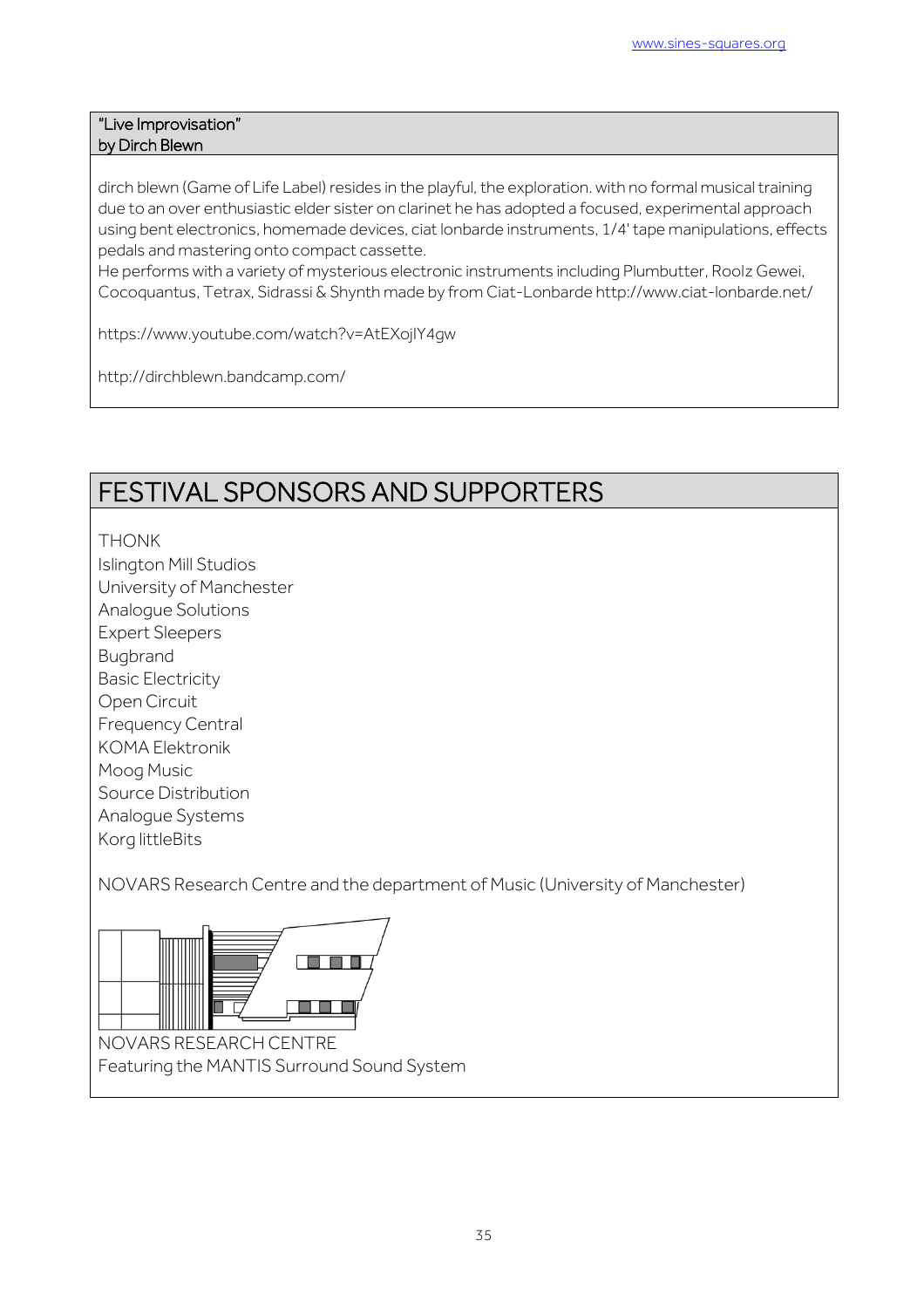## ADMISSION PRICE

#### TICKETS:

Concerts at the Martin Harris Centre (per concert): £8.50 / concessions £5.50 / £3 (all unreserved seating)

Book tickets by calling The Martin Harris Centre Box Office on 0161 275 8951, open 2.00– 4.00pm, Monday to Friday. The box office also opens 1 hour before an event is due to start and closes 15 minutes after the start of the event.

- Patchbay Sessions: Free entrance (limited seating)

Concerts at the Islington Mill Studios (sold separately):

- Friday Opening Concert Advanced £8 tickets Concessions £5 now available via PAYPAL Contact headhungrybellyfull@yahoo.co.uk
- Free entrance: Installation Fluktuation 8 and the Krackisten Orchestra performance
- Free entrance: Sunday Modular Lounge Presenatations
- Free entrance: Talks and Masterclass by Rob Hordrijk
- Free entrance: Closure Concert

#### WORKSHOP:

Tom Bugs of Bugbrand workshop Price: £55 (All components and tools are provided) The workshop is suitable for any level of experience from beginners onwards, and any age from 14 (younger if accompanied).

Workshop Details: http://bit.ly/1tW4VBm

## VENUES

#### ISLINGTON MILL, Salford

James St, Salford, Manchester M3 5HW, UK

#### The Martin Harris Centre for Music and Drama

(University of Manchester) Bridgeford St, Manchester M13 9PL, UK Parking: http://www.martinharriscentre.manchester.ac.uk/your-visit/

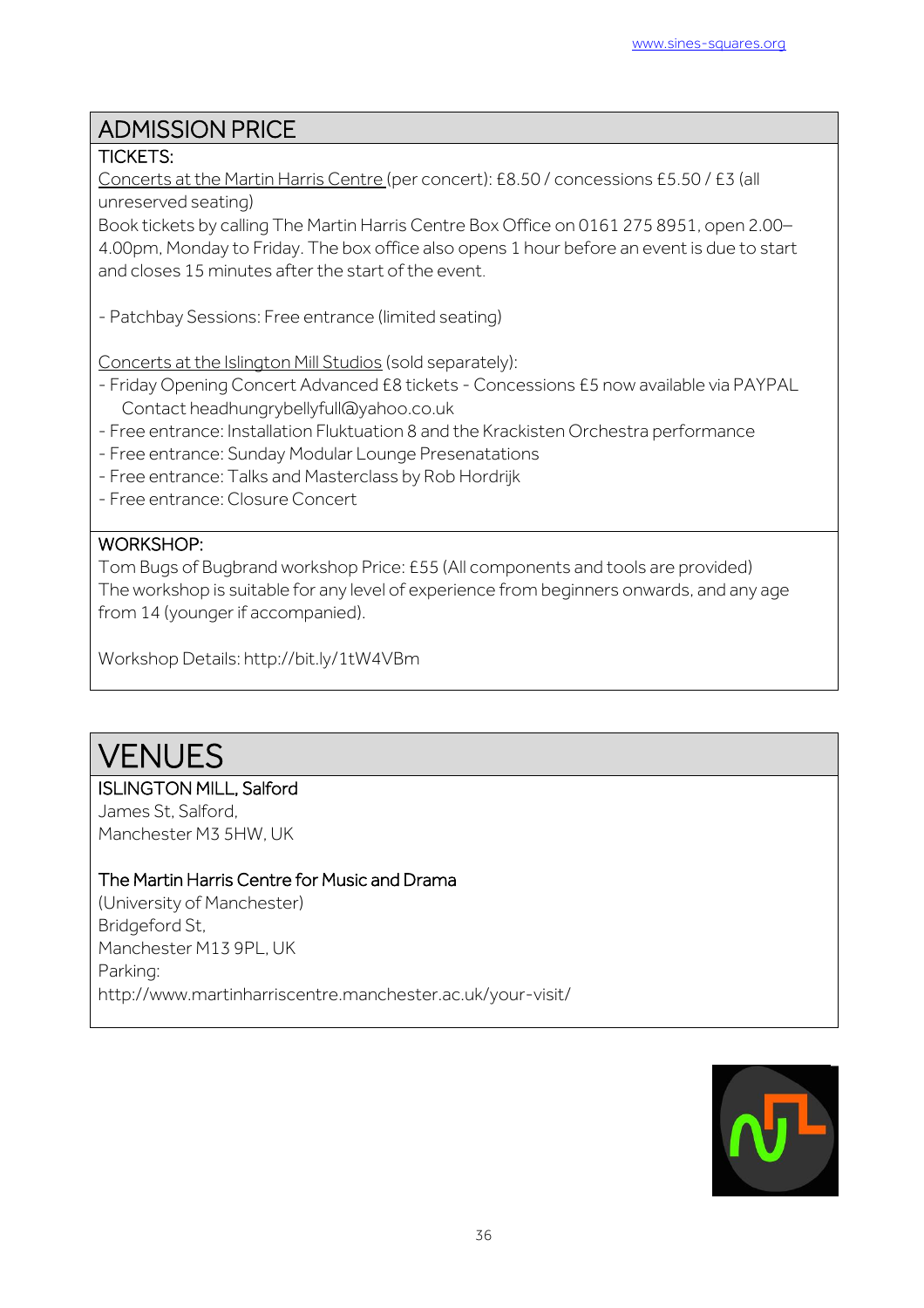## Coming up at the Martin Harris Centre

One Hand Clapping 7.00pm, Thursday 30<sup>th</sup> & Friday31st October 2014 John Thaw Studio Theatre

Written by Anthony Burgess Adapted for the stage and directed by Lucia Cox

Janet doesn't want their lives to change that much  $-$  she's quite happy working at the supermarket, cooking for her husband three times a day, watching quiz shows in the evening. But once Howard unleashes his photographic brain on the world, the once modest used-car salesman can't seem to stop. And what he sees as the logical conclusion to his success isn't something Janet can agree to.

Price: £6/ £4

## Y Touring Theatre Company presents Hungry 2.00pm, Saturday 1<sup>st</sup> November 2014

John Thaw Studio Theatre

Hungry by Sarah Daniels is a filmed performance of Y Touring Theatre Company's most recent play. It is a contemporary drama with humour, which tells the story of two very different UK families whose lives are interlinked, exploring the themes of under nutrition, diabetes, obesity and the recent debate around sugary drinks. Susanna is a lawyer in the process of making a fortune representing a global fizzy drinks company, whilst Ruby is her cleaner whose family depends on food banks.

There will be a Q & A session with the play's director Nigel Townsend and others after the performance to discuss the issues raised.

The film is suitable for audiences aged 14+

This event is part of the MANCHESTER SCIENCE FESTIVAL and is free but booking is advised.

Price: FREE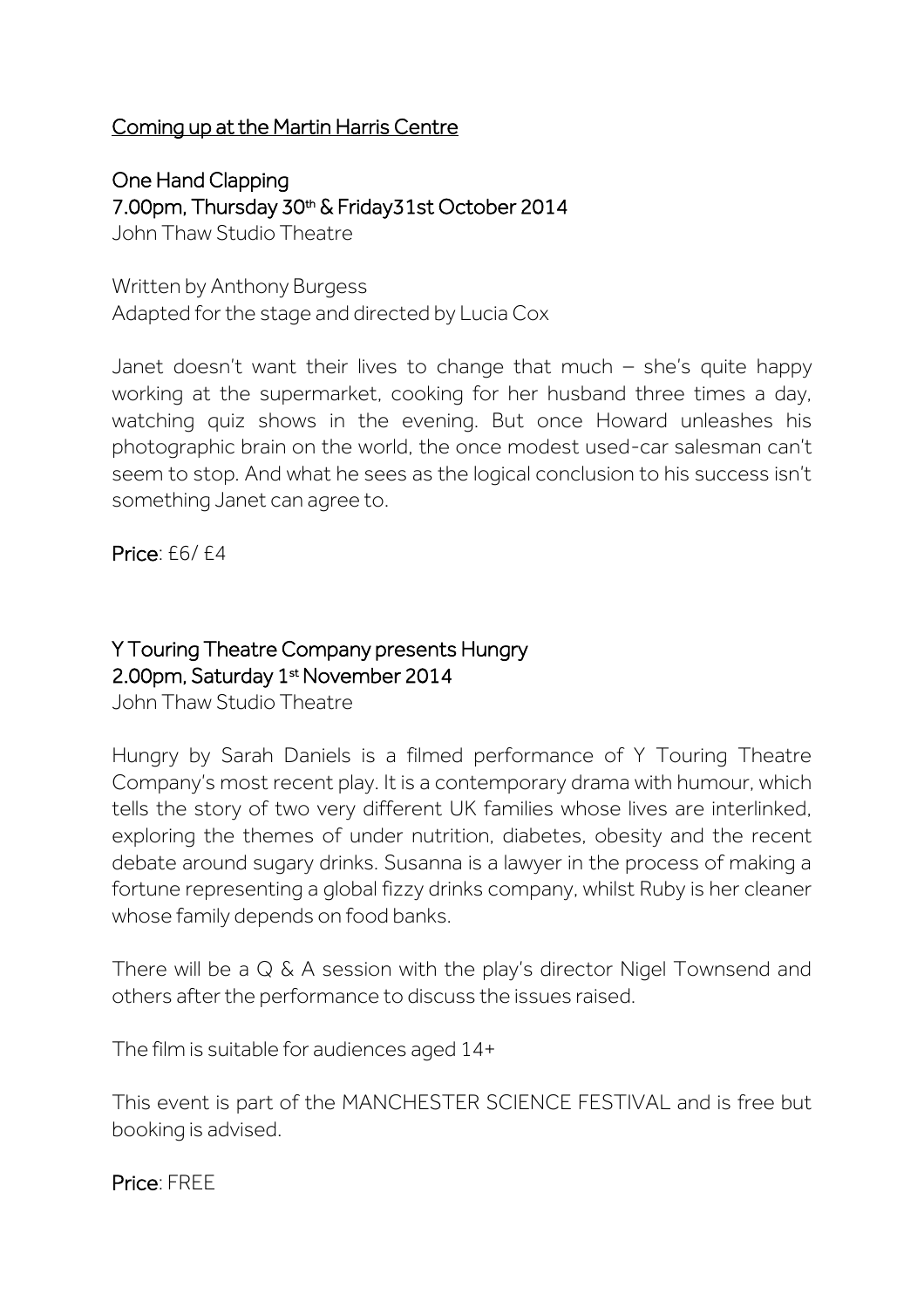Walter Carroll Lunchtime Concert Series Piano Recital by Eliza McCarthy 1.10pm, Thursday 6<sup>th</sup> November 2014 Cosmo Rodewald Concert Hall

| Jonathan Harvey     | Tombeau de Messiaen        |
|---------------------|----------------------------|
| George Crumb        | Processional               |
| <b>Tansy Davies</b> | Loopholes and Lynchpins    |
| Luciano Berio       | 6 Encores                  |
| <b>Joe Cutler</b>   | <b>Buckley's Hot Licks</b> |

Eliza McCarthy, winner of the 2013 British Contemporary Piano Competition, performs works written over the last 50 years. Her interpretations combine the versatility of the piano and the theatricality of performance. Expect haunting strains of extended piano techniques, micro-tonal resonances and beat poetry!

Price: FREE

MUMS Lunchtime Concert Series Opera Scenes 1.10pm, Friday 7<sup>th</sup> November 2014 Cosmo Rodewald Concert Hall

Students from the Manchester University Music Society perform a selection of chamber works including extracts from the new student opera, Alex Robinson's Messalina. An exciting chance to experience young opera singers performing at the beginning of their careers.

Price: FREE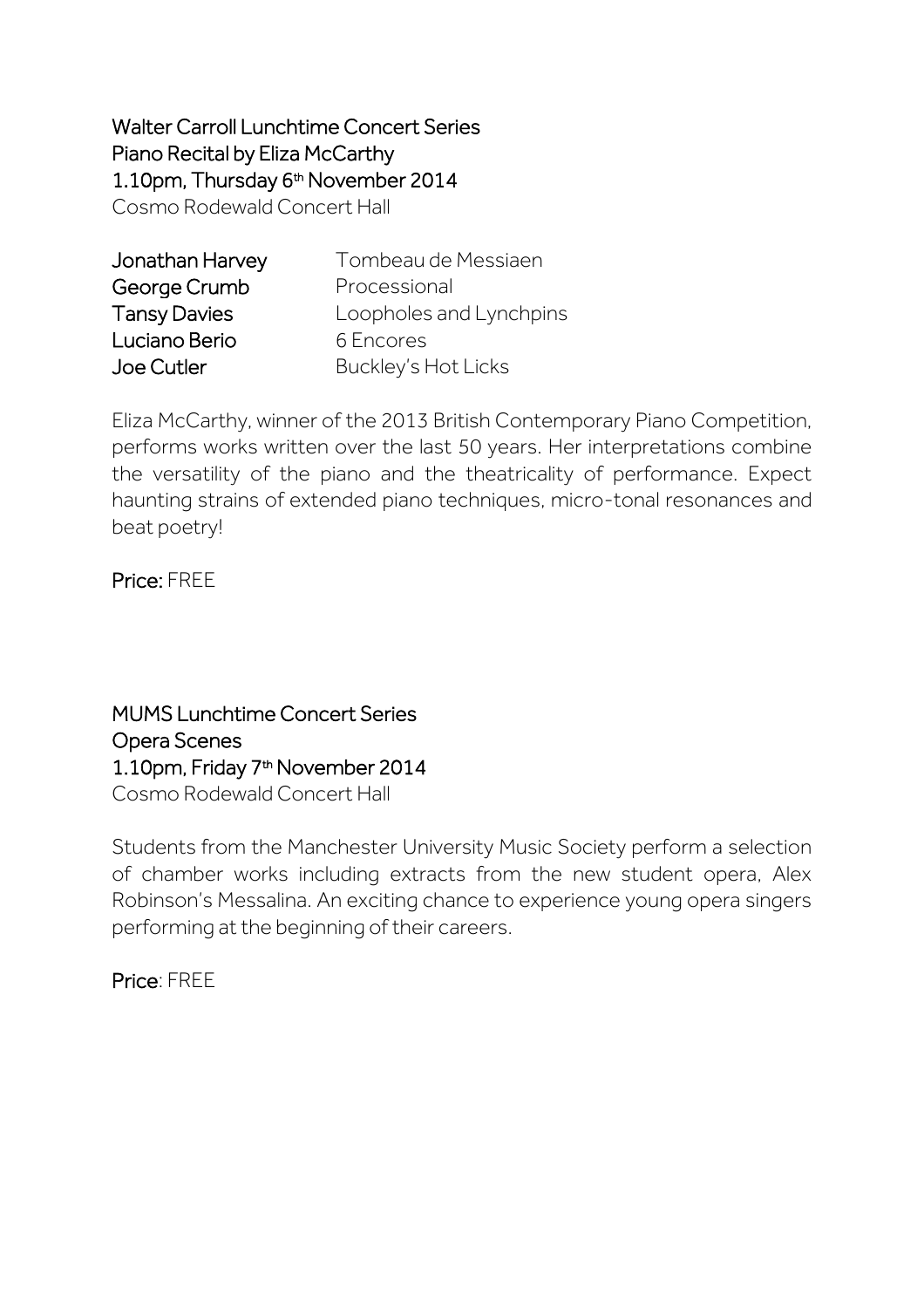## MUMS Chamber and Wind Ensembles 7.30pm, Saturday 8<sup>th</sup> November 2014

Cosmo Rodewald Concert Hall

| <b>Barber</b>     | Mutations on Bach        |
|-------------------|--------------------------|
| <b>Rob Corrin</b> | New Work                 |
| Mozart            | Serenade in E-flat, K375 |
| <b>Barber</b>     | Violin Concerto          |
| Mozart            | Symphony No. 36, 'Linz'  |

Katie MacDonald plays Barber's beautifully lyrical Violin Concerto in a programme that playfully contrasts classic and contemporary, including a new work by Rob Corrin.

Conductors: Mark Heron, Michael Hope and Duncan Gallagher

Price: £10.50/ £6.50 / £3

Walter Carroll Lunchtime Concert Series Quatuor Danel 1.10pm, Thursday 13<sup>th</sup> November 2014 Cosmo Rodewald Concert Hall

| Tsung-Shien Yang | Sonata for Violin and Piano                         |
|------------------|-----------------------------------------------------|
| Tchaikovsky      | Andante cantabile from String Quartet No. 1, Op. 11 |
| <b>Roslavets</b> | String Quartet No. 3                                |

A sonata by Taiwan's leading composer is followed by the most celebrated piece of chamber music by Tchaikovsky – a movement that famously moved Lev Tolstoy to tears - and a quartet by a disciple of Skryabin written in the turbulent early years of the Soviet Union.

This concert will be followed at 2.30pm by Quatuor Danel Seminar: Masters of Composition

Price: FREE